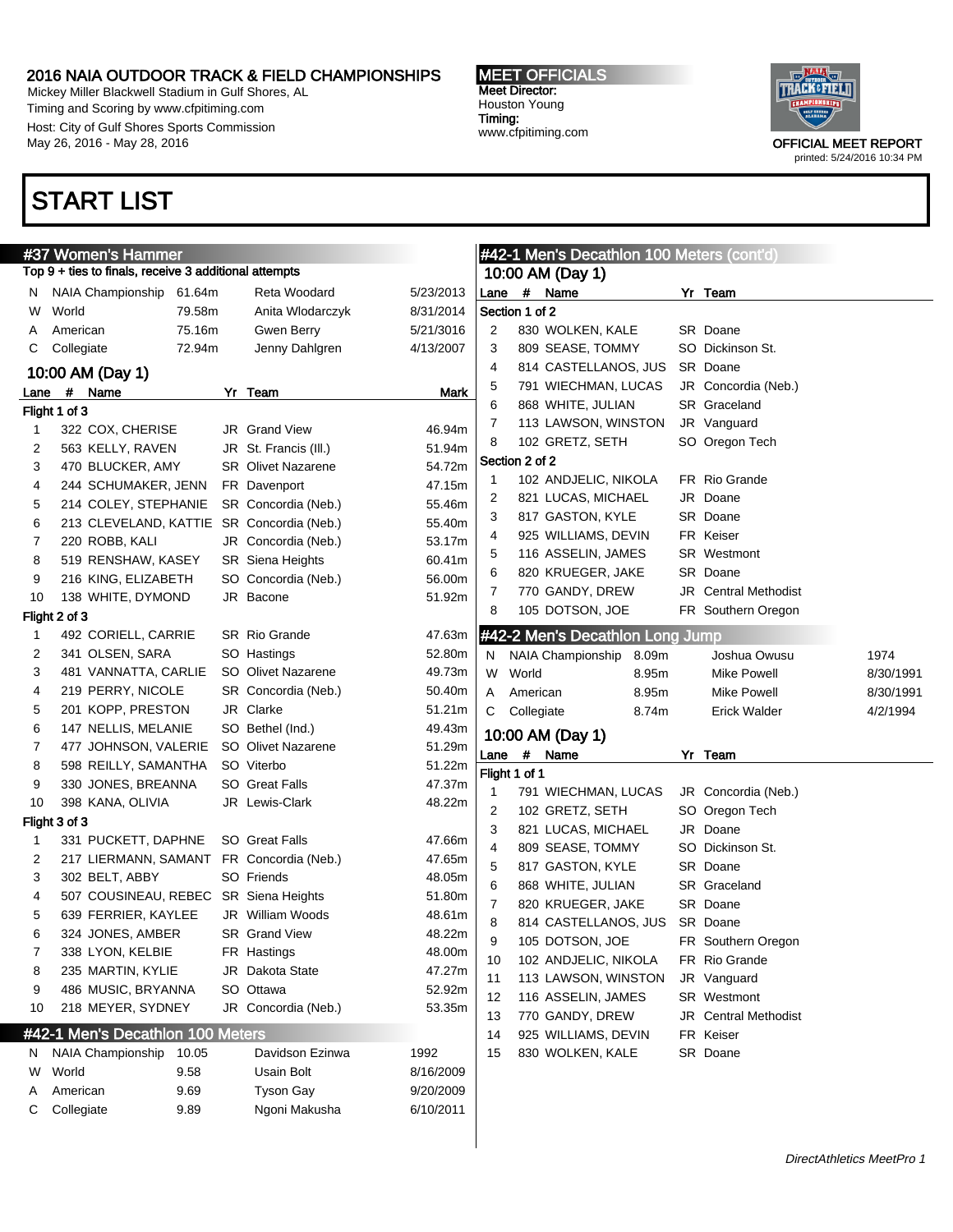Mickey Miller Blackwell Stadium in Gulf Shores, AL Timing and Scoring by www.cfpitiming.com Host: City of Gulf Shores Sports Commission May 26, 2016 - May 28, 2016

### START LIST

MEET OFFICIALS Meet Director: Houston Young Timing: www.cfpitiming.com



| NAIA Championship<br>2000<br><b>NAIA Championship</b><br>20.06m<br>Steve Ercegovac<br>45.07<br>Devon Morris<br>N.<br>N.<br>23.12m<br>World<br>43.18<br>World<br><b>Randy Barnes</b><br>5/20/1990<br>W<br>Michael Johnson<br>W<br>43.18<br>American<br>23.13m<br><b>Randy Barnes</b><br>5/20/1990<br>American<br>Michael Johnson<br>A<br>A<br>Collegiate<br>22.00m<br>John Godina<br>6/3/1995<br>Collegiate<br>44.00<br><b>Quincy Watts</b><br>С<br>C<br>10:00 AM (Day 1)<br>10:00 AM (Day 1)<br># Name<br># Name<br>Yr Team<br>Yr Team<br>Lane<br>Lane<br>Section 1 of 2<br>Flight 1 of 1<br>113 LAWSON, WINSTON<br>820 KRUEGER, JAKE<br>SR Doane<br>1<br>JR Vanguard<br>1<br>FR Rio Grande<br>2<br>2<br>102 ANDJELIC, NIKOLA<br>113 LAWSON, WINSTON<br>JR Vanguard<br>SR Doane<br>3<br>3<br>820 KRUEGER, JAKE<br>770 GANDY, DREW<br><b>JR</b> Central Methodist<br>791 WIECHMAN, LUCAS<br>JR Concordia (Neb.)<br>4<br>868 WHITE, JULIAN<br>SR Graceland<br>4<br>SR Doane<br>5<br>5<br>830 WOLKEN, KALE<br>116 ASSELIN, JAMES<br><b>SR</b> Westmont<br>JR Central Methodist<br>6<br>6<br>770 GANDY, DREW<br>821 LUCAS, MICHAEL<br>JR Doane<br>$\overline{7}$<br>7<br>SR Doane<br>102 GRETZ, SETH<br>SO Oregon Tech<br>814 CASTELLANOS, JUS<br>105 DOTSON, JOE<br>FR Southern Oregon<br>8<br>809 SEASE, TOMMY<br>SO Dickinson St.<br>8<br>Section 2 of 2<br>9<br>925 WILLIAMS, DEVIN<br>FR Keiser<br>SR Graceland<br>105 DOTSON, JOE<br>868 WHITE, JULIAN<br>2<br>FR Southern Oregon<br>10<br>3<br>SR Doane<br>116 ASSELIN, JAMES<br><b>SR</b> Westmont<br>814 CASTELLANOS, JUS<br>11<br>817 GASTON, KYLE<br>SR Doane<br>JR Concordia (Neb.)<br>12<br>4<br>791 WIECHMAN, LUCAS<br>102 GRETZ, SETH<br>5<br>FR Rio Grande<br>SO Oregon Tech<br>102 ANDJELIC, NIKOLA<br>13<br>821 LUCAS, MICHAEL<br>JR Doane<br>6<br>FR Keiser<br>925 WILLIAMS, DEVIN<br>14<br>$\overline{7}$<br>809 SEASE, TOMMY<br>SO Dickinson St.<br>830 WOLKEN, KALE<br>SR Doane<br>15<br>817 GASTON, KYLE<br>8<br>SR Doane<br>#42-4 Men's Decathlon High Jump<br>#41-1 Women's Heptathlon 100m Hurdles<br>NAIA Championship 2.22m<br>Mike Mason<br>2006<br>N.<br>World<br>2.45m<br>NAIA Championship<br>Javier Sotomayor<br>7/27/1993<br>13.28<br><b>Crystal Bardge</b><br>W<br>N.<br>2.40m<br><b>Charles Austin</b><br>8/7/1991<br>World<br>12.21<br>American<br>W<br>Yordanka Donkova<br>12.26<br><b>Brianna Rollins</b><br>C.<br>Collegiate<br>2.38m<br><b>Hollis Conway</b><br>6/3/1989<br>Α<br>American<br>C<br>Collegiate<br>12.39<br>Brianna Rollins<br>10:00 AM (Day 1)<br>10:30 AM (Day 1)<br># Name<br>Yr Team<br>Lane<br>Lane # Name<br>Flight 1 of 1<br>Yr Team<br>Section 1 of 4<br>814 CASTELLANOS, JUS SR Doane<br>1<br>102 GRETZ, SETH<br>SO Oregon Tech<br>2<br>345 STEWART, CALI<br>FR Hastings<br>2<br>FR Rio Grande<br>3<br>102 ANDJELIC, NIKOLA<br>4<br>614 HOLDING, KRISTAN<br>SR Westmont<br>105 DOTSON, JOE<br>FR Southern Oregon<br>6<br>390 EVANS, JANAA<br>4<br>JR Langston<br>5<br>809 SEASE, TOMMY<br>612 COLLIER, BECKY<br>JR Westmont<br>SO Dickinson St.<br>8<br>Section 2 of 4<br>817 GASTON, KYLE<br>SR Doane<br>6<br>7<br>SO Carroll<br>925 WILLIAMS, DEVIN<br>FR Keiser<br>2<br>189 LACOCK, BETHANY<br>868 WHITE, JULIAN<br>SR Evergreen St.<br>8<br><b>SR</b> Graceland<br>4<br>297 IRENE, MOORE<br>6<br>SR Doane<br>9<br>770 GANDY, DREW<br><b>JR</b> Central Methodist<br>261 FYE, BREANNA<br>8<br>466 STEVENS, ABIGAIL<br>10<br>820 KRUEGER, JAKE<br>SR Doane<br>SR Northwestern (lowa)<br>JR Doane<br>Section 3 of 4<br>11<br>821 LUCAS, MICHAEL |
|-------------------------------------------------------------------------------------------------------------------------------------------------------------------------------------------------------------------------------------------------------------------------------------------------------------------------------------------------------------------------------------------------------------------------------------------------------------------------------------------------------------------------------------------------------------------------------------------------------------------------------------------------------------------------------------------------------------------------------------------------------------------------------------------------------------------------------------------------------------------------------------------------------------------------------------------------------------------------------------------------------------------------------------------------------------------------------------------------------------------------------------------------------------------------------------------------------------------------------------------------------------------------------------------------------------------------------------------------------------------------------------------------------------------------------------------------------------------------------------------------------------------------------------------------------------------------------------------------------------------------------------------------------------------------------------------------------------------------------------------------------------------------------------------------------------------------------------------------------------------------------------------------------------------------------------------------------------------------------------------------------------------------------------------------------------------------------------------------------------------------------------------------------------------------------------------------------------------------------------------------------------------------------------------------------------------------------------------------------------------------------------------------------------------------------------------------------------------------------------------------------------------------------------------------------------------------------------------------------------------------------------------------------------------------------------------------------------------------------------------------------------------------------------------------------------------------------------------------------------------------------------------------------------------------------------------------------------------------------------------------------------------------------------------------------------------------------------------------------------------------------------------------------------------------------------------------------------------------------------------------------------------------------------------------------------------------------------------------------------------------------------------------------------------------------------------------------------------------------------------------------------------------------------------------------------|
|                                                                                                                                                                                                                                                                                                                                                                                                                                                                                                                                                                                                                                                                                                                                                                                                                                                                                                                                                                                                                                                                                                                                                                                                                                                                                                                                                                                                                                                                                                                                                                                                                                                                                                                                                                                                                                                                                                                                                                                                                                                                                                                                                                                                                                                                                                                                                                                                                                                                                                                                                                                                                                                                                                                                                                                                                                                                                                                                                                                                                                                                                                                                                                                                                                                                                                                                                                                                                                                                                                                                                             |
|                                                                                                                                                                                                                                                                                                                                                                                                                                                                                                                                                                                                                                                                                                                                                                                                                                                                                                                                                                                                                                                                                                                                                                                                                                                                                                                                                                                                                                                                                                                                                                                                                                                                                                                                                                                                                                                                                                                                                                                                                                                                                                                                                                                                                                                                                                                                                                                                                                                                                                                                                                                                                                                                                                                                                                                                                                                                                                                                                                                                                                                                                                                                                                                                                                                                                                                                                                                                                                                                                                                                                             |
|                                                                                                                                                                                                                                                                                                                                                                                                                                                                                                                                                                                                                                                                                                                                                                                                                                                                                                                                                                                                                                                                                                                                                                                                                                                                                                                                                                                                                                                                                                                                                                                                                                                                                                                                                                                                                                                                                                                                                                                                                                                                                                                                                                                                                                                                                                                                                                                                                                                                                                                                                                                                                                                                                                                                                                                                                                                                                                                                                                                                                                                                                                                                                                                                                                                                                                                                                                                                                                                                                                                                                             |
|                                                                                                                                                                                                                                                                                                                                                                                                                                                                                                                                                                                                                                                                                                                                                                                                                                                                                                                                                                                                                                                                                                                                                                                                                                                                                                                                                                                                                                                                                                                                                                                                                                                                                                                                                                                                                                                                                                                                                                                                                                                                                                                                                                                                                                                                                                                                                                                                                                                                                                                                                                                                                                                                                                                                                                                                                                                                                                                                                                                                                                                                                                                                                                                                                                                                                                                                                                                                                                                                                                                                                             |
|                                                                                                                                                                                                                                                                                                                                                                                                                                                                                                                                                                                                                                                                                                                                                                                                                                                                                                                                                                                                                                                                                                                                                                                                                                                                                                                                                                                                                                                                                                                                                                                                                                                                                                                                                                                                                                                                                                                                                                                                                                                                                                                                                                                                                                                                                                                                                                                                                                                                                                                                                                                                                                                                                                                                                                                                                                                                                                                                                                                                                                                                                                                                                                                                                                                                                                                                                                                                                                                                                                                                                             |
|                                                                                                                                                                                                                                                                                                                                                                                                                                                                                                                                                                                                                                                                                                                                                                                                                                                                                                                                                                                                                                                                                                                                                                                                                                                                                                                                                                                                                                                                                                                                                                                                                                                                                                                                                                                                                                                                                                                                                                                                                                                                                                                                                                                                                                                                                                                                                                                                                                                                                                                                                                                                                                                                                                                                                                                                                                                                                                                                                                                                                                                                                                                                                                                                                                                                                                                                                                                                                                                                                                                                                             |
|                                                                                                                                                                                                                                                                                                                                                                                                                                                                                                                                                                                                                                                                                                                                                                                                                                                                                                                                                                                                                                                                                                                                                                                                                                                                                                                                                                                                                                                                                                                                                                                                                                                                                                                                                                                                                                                                                                                                                                                                                                                                                                                                                                                                                                                                                                                                                                                                                                                                                                                                                                                                                                                                                                                                                                                                                                                                                                                                                                                                                                                                                                                                                                                                                                                                                                                                                                                                                                                                                                                                                             |
|                                                                                                                                                                                                                                                                                                                                                                                                                                                                                                                                                                                                                                                                                                                                                                                                                                                                                                                                                                                                                                                                                                                                                                                                                                                                                                                                                                                                                                                                                                                                                                                                                                                                                                                                                                                                                                                                                                                                                                                                                                                                                                                                                                                                                                                                                                                                                                                                                                                                                                                                                                                                                                                                                                                                                                                                                                                                                                                                                                                                                                                                                                                                                                                                                                                                                                                                                                                                                                                                                                                                                             |
|                                                                                                                                                                                                                                                                                                                                                                                                                                                                                                                                                                                                                                                                                                                                                                                                                                                                                                                                                                                                                                                                                                                                                                                                                                                                                                                                                                                                                                                                                                                                                                                                                                                                                                                                                                                                                                                                                                                                                                                                                                                                                                                                                                                                                                                                                                                                                                                                                                                                                                                                                                                                                                                                                                                                                                                                                                                                                                                                                                                                                                                                                                                                                                                                                                                                                                                                                                                                                                                                                                                                                             |
|                                                                                                                                                                                                                                                                                                                                                                                                                                                                                                                                                                                                                                                                                                                                                                                                                                                                                                                                                                                                                                                                                                                                                                                                                                                                                                                                                                                                                                                                                                                                                                                                                                                                                                                                                                                                                                                                                                                                                                                                                                                                                                                                                                                                                                                                                                                                                                                                                                                                                                                                                                                                                                                                                                                                                                                                                                                                                                                                                                                                                                                                                                                                                                                                                                                                                                                                                                                                                                                                                                                                                             |
|                                                                                                                                                                                                                                                                                                                                                                                                                                                                                                                                                                                                                                                                                                                                                                                                                                                                                                                                                                                                                                                                                                                                                                                                                                                                                                                                                                                                                                                                                                                                                                                                                                                                                                                                                                                                                                                                                                                                                                                                                                                                                                                                                                                                                                                                                                                                                                                                                                                                                                                                                                                                                                                                                                                                                                                                                                                                                                                                                                                                                                                                                                                                                                                                                                                                                                                                                                                                                                                                                                                                                             |
|                                                                                                                                                                                                                                                                                                                                                                                                                                                                                                                                                                                                                                                                                                                                                                                                                                                                                                                                                                                                                                                                                                                                                                                                                                                                                                                                                                                                                                                                                                                                                                                                                                                                                                                                                                                                                                                                                                                                                                                                                                                                                                                                                                                                                                                                                                                                                                                                                                                                                                                                                                                                                                                                                                                                                                                                                                                                                                                                                                                                                                                                                                                                                                                                                                                                                                                                                                                                                                                                                                                                                             |
|                                                                                                                                                                                                                                                                                                                                                                                                                                                                                                                                                                                                                                                                                                                                                                                                                                                                                                                                                                                                                                                                                                                                                                                                                                                                                                                                                                                                                                                                                                                                                                                                                                                                                                                                                                                                                                                                                                                                                                                                                                                                                                                                                                                                                                                                                                                                                                                                                                                                                                                                                                                                                                                                                                                                                                                                                                                                                                                                                                                                                                                                                                                                                                                                                                                                                                                                                                                                                                                                                                                                                             |
|                                                                                                                                                                                                                                                                                                                                                                                                                                                                                                                                                                                                                                                                                                                                                                                                                                                                                                                                                                                                                                                                                                                                                                                                                                                                                                                                                                                                                                                                                                                                                                                                                                                                                                                                                                                                                                                                                                                                                                                                                                                                                                                                                                                                                                                                                                                                                                                                                                                                                                                                                                                                                                                                                                                                                                                                                                                                                                                                                                                                                                                                                                                                                                                                                                                                                                                                                                                                                                                                                                                                                             |
|                                                                                                                                                                                                                                                                                                                                                                                                                                                                                                                                                                                                                                                                                                                                                                                                                                                                                                                                                                                                                                                                                                                                                                                                                                                                                                                                                                                                                                                                                                                                                                                                                                                                                                                                                                                                                                                                                                                                                                                                                                                                                                                                                                                                                                                                                                                                                                                                                                                                                                                                                                                                                                                                                                                                                                                                                                                                                                                                                                                                                                                                                                                                                                                                                                                                                                                                                                                                                                                                                                                                                             |
|                                                                                                                                                                                                                                                                                                                                                                                                                                                                                                                                                                                                                                                                                                                                                                                                                                                                                                                                                                                                                                                                                                                                                                                                                                                                                                                                                                                                                                                                                                                                                                                                                                                                                                                                                                                                                                                                                                                                                                                                                                                                                                                                                                                                                                                                                                                                                                                                                                                                                                                                                                                                                                                                                                                                                                                                                                                                                                                                                                                                                                                                                                                                                                                                                                                                                                                                                                                                                                                                                                                                                             |
|                                                                                                                                                                                                                                                                                                                                                                                                                                                                                                                                                                                                                                                                                                                                                                                                                                                                                                                                                                                                                                                                                                                                                                                                                                                                                                                                                                                                                                                                                                                                                                                                                                                                                                                                                                                                                                                                                                                                                                                                                                                                                                                                                                                                                                                                                                                                                                                                                                                                                                                                                                                                                                                                                                                                                                                                                                                                                                                                                                                                                                                                                                                                                                                                                                                                                                                                                                                                                                                                                                                                                             |
|                                                                                                                                                                                                                                                                                                                                                                                                                                                                                                                                                                                                                                                                                                                                                                                                                                                                                                                                                                                                                                                                                                                                                                                                                                                                                                                                                                                                                                                                                                                                                                                                                                                                                                                                                                                                                                                                                                                                                                                                                                                                                                                                                                                                                                                                                                                                                                                                                                                                                                                                                                                                                                                                                                                                                                                                                                                                                                                                                                                                                                                                                                                                                                                                                                                                                                                                                                                                                                                                                                                                                             |
|                                                                                                                                                                                                                                                                                                                                                                                                                                                                                                                                                                                                                                                                                                                                                                                                                                                                                                                                                                                                                                                                                                                                                                                                                                                                                                                                                                                                                                                                                                                                                                                                                                                                                                                                                                                                                                                                                                                                                                                                                                                                                                                                                                                                                                                                                                                                                                                                                                                                                                                                                                                                                                                                                                                                                                                                                                                                                                                                                                                                                                                                                                                                                                                                                                                                                                                                                                                                                                                                                                                                                             |
|                                                                                                                                                                                                                                                                                                                                                                                                                                                                                                                                                                                                                                                                                                                                                                                                                                                                                                                                                                                                                                                                                                                                                                                                                                                                                                                                                                                                                                                                                                                                                                                                                                                                                                                                                                                                                                                                                                                                                                                                                                                                                                                                                                                                                                                                                                                                                                                                                                                                                                                                                                                                                                                                                                                                                                                                                                                                                                                                                                                                                                                                                                                                                                                                                                                                                                                                                                                                                                                                                                                                                             |
|                                                                                                                                                                                                                                                                                                                                                                                                                                                                                                                                                                                                                                                                                                                                                                                                                                                                                                                                                                                                                                                                                                                                                                                                                                                                                                                                                                                                                                                                                                                                                                                                                                                                                                                                                                                                                                                                                                                                                                                                                                                                                                                                                                                                                                                                                                                                                                                                                                                                                                                                                                                                                                                                                                                                                                                                                                                                                                                                                                                                                                                                                                                                                                                                                                                                                                                                                                                                                                                                                                                                                             |
|                                                                                                                                                                                                                                                                                                                                                                                                                                                                                                                                                                                                                                                                                                                                                                                                                                                                                                                                                                                                                                                                                                                                                                                                                                                                                                                                                                                                                                                                                                                                                                                                                                                                                                                                                                                                                                                                                                                                                                                                                                                                                                                                                                                                                                                                                                                                                                                                                                                                                                                                                                                                                                                                                                                                                                                                                                                                                                                                                                                                                                                                                                                                                                                                                                                                                                                                                                                                                                                                                                                                                             |
|                                                                                                                                                                                                                                                                                                                                                                                                                                                                                                                                                                                                                                                                                                                                                                                                                                                                                                                                                                                                                                                                                                                                                                                                                                                                                                                                                                                                                                                                                                                                                                                                                                                                                                                                                                                                                                                                                                                                                                                                                                                                                                                                                                                                                                                                                                                                                                                                                                                                                                                                                                                                                                                                                                                                                                                                                                                                                                                                                                                                                                                                                                                                                                                                                                                                                                                                                                                                                                                                                                                                                             |
|                                                                                                                                                                                                                                                                                                                                                                                                                                                                                                                                                                                                                                                                                                                                                                                                                                                                                                                                                                                                                                                                                                                                                                                                                                                                                                                                                                                                                                                                                                                                                                                                                                                                                                                                                                                                                                                                                                                                                                                                                                                                                                                                                                                                                                                                                                                                                                                                                                                                                                                                                                                                                                                                                                                                                                                                                                                                                                                                                                                                                                                                                                                                                                                                                                                                                                                                                                                                                                                                                                                                                             |
|                                                                                                                                                                                                                                                                                                                                                                                                                                                                                                                                                                                                                                                                                                                                                                                                                                                                                                                                                                                                                                                                                                                                                                                                                                                                                                                                                                                                                                                                                                                                                                                                                                                                                                                                                                                                                                                                                                                                                                                                                                                                                                                                                                                                                                                                                                                                                                                                                                                                                                                                                                                                                                                                                                                                                                                                                                                                                                                                                                                                                                                                                                                                                                                                                                                                                                                                                                                                                                                                                                                                                             |
|                                                                                                                                                                                                                                                                                                                                                                                                                                                                                                                                                                                                                                                                                                                                                                                                                                                                                                                                                                                                                                                                                                                                                                                                                                                                                                                                                                                                                                                                                                                                                                                                                                                                                                                                                                                                                                                                                                                                                                                                                                                                                                                                                                                                                                                                                                                                                                                                                                                                                                                                                                                                                                                                                                                                                                                                                                                                                                                                                                                                                                                                                                                                                                                                                                                                                                                                                                                                                                                                                                                                                             |
|                                                                                                                                                                                                                                                                                                                                                                                                                                                                                                                                                                                                                                                                                                                                                                                                                                                                                                                                                                                                                                                                                                                                                                                                                                                                                                                                                                                                                                                                                                                                                                                                                                                                                                                                                                                                                                                                                                                                                                                                                                                                                                                                                                                                                                                                                                                                                                                                                                                                                                                                                                                                                                                                                                                                                                                                                                                                                                                                                                                                                                                                                                                                                                                                                                                                                                                                                                                                                                                                                                                                                             |
|                                                                                                                                                                                                                                                                                                                                                                                                                                                                                                                                                                                                                                                                                                                                                                                                                                                                                                                                                                                                                                                                                                                                                                                                                                                                                                                                                                                                                                                                                                                                                                                                                                                                                                                                                                                                                                                                                                                                                                                                                                                                                                                                                                                                                                                                                                                                                                                                                                                                                                                                                                                                                                                                                                                                                                                                                                                                                                                                                                                                                                                                                                                                                                                                                                                                                                                                                                                                                                                                                                                                                             |
|                                                                                                                                                                                                                                                                                                                                                                                                                                                                                                                                                                                                                                                                                                                                                                                                                                                                                                                                                                                                                                                                                                                                                                                                                                                                                                                                                                                                                                                                                                                                                                                                                                                                                                                                                                                                                                                                                                                                                                                                                                                                                                                                                                                                                                                                                                                                                                                                                                                                                                                                                                                                                                                                                                                                                                                                                                                                                                                                                                                                                                                                                                                                                                                                                                                                                                                                                                                                                                                                                                                                                             |
|                                                                                                                                                                                                                                                                                                                                                                                                                                                                                                                                                                                                                                                                                                                                                                                                                                                                                                                                                                                                                                                                                                                                                                                                                                                                                                                                                                                                                                                                                                                                                                                                                                                                                                                                                                                                                                                                                                                                                                                                                                                                                                                                                                                                                                                                                                                                                                                                                                                                                                                                                                                                                                                                                                                                                                                                                                                                                                                                                                                                                                                                                                                                                                                                                                                                                                                                                                                                                                                                                                                                                             |
|                                                                                                                                                                                                                                                                                                                                                                                                                                                                                                                                                                                                                                                                                                                                                                                                                                                                                                                                                                                                                                                                                                                                                                                                                                                                                                                                                                                                                                                                                                                                                                                                                                                                                                                                                                                                                                                                                                                                                                                                                                                                                                                                                                                                                                                                                                                                                                                                                                                                                                                                                                                                                                                                                                                                                                                                                                                                                                                                                                                                                                                                                                                                                                                                                                                                                                                                                                                                                                                                                                                                                             |
|                                                                                                                                                                                                                                                                                                                                                                                                                                                                                                                                                                                                                                                                                                                                                                                                                                                                                                                                                                                                                                                                                                                                                                                                                                                                                                                                                                                                                                                                                                                                                                                                                                                                                                                                                                                                                                                                                                                                                                                                                                                                                                                                                                                                                                                                                                                                                                                                                                                                                                                                                                                                                                                                                                                                                                                                                                                                                                                                                                                                                                                                                                                                                                                                                                                                                                                                                                                                                                                                                                                                                             |
|                                                                                                                                                                                                                                                                                                                                                                                                                                                                                                                                                                                                                                                                                                                                                                                                                                                                                                                                                                                                                                                                                                                                                                                                                                                                                                                                                                                                                                                                                                                                                                                                                                                                                                                                                                                                                                                                                                                                                                                                                                                                                                                                                                                                                                                                                                                                                                                                                                                                                                                                                                                                                                                                                                                                                                                                                                                                                                                                                                                                                                                                                                                                                                                                                                                                                                                                                                                                                                                                                                                                                             |
|                                                                                                                                                                                                                                                                                                                                                                                                                                                                                                                                                                                                                                                                                                                                                                                                                                                                                                                                                                                                                                                                                                                                                                                                                                                                                                                                                                                                                                                                                                                                                                                                                                                                                                                                                                                                                                                                                                                                                                                                                                                                                                                                                                                                                                                                                                                                                                                                                                                                                                                                                                                                                                                                                                                                                                                                                                                                                                                                                                                                                                                                                                                                                                                                                                                                                                                                                                                                                                                                                                                                                             |
|                                                                                                                                                                                                                                                                                                                                                                                                                                                                                                                                                                                                                                                                                                                                                                                                                                                                                                                                                                                                                                                                                                                                                                                                                                                                                                                                                                                                                                                                                                                                                                                                                                                                                                                                                                                                                                                                                                                                                                                                                                                                                                                                                                                                                                                                                                                                                                                                                                                                                                                                                                                                                                                                                                                                                                                                                                                                                                                                                                                                                                                                                                                                                                                                                                                                                                                                                                                                                                                                                                                                                             |
|                                                                                                                                                                                                                                                                                                                                                                                                                                                                                                                                                                                                                                                                                                                                                                                                                                                                                                                                                                                                                                                                                                                                                                                                                                                                                                                                                                                                                                                                                                                                                                                                                                                                                                                                                                                                                                                                                                                                                                                                                                                                                                                                                                                                                                                                                                                                                                                                                                                                                                                                                                                                                                                                                                                                                                                                                                                                                                                                                                                                                                                                                                                                                                                                                                                                                                                                                                                                                                                                                                                                                             |
|                                                                                                                                                                                                                                                                                                                                                                                                                                                                                                                                                                                                                                                                                                                                                                                                                                                                                                                                                                                                                                                                                                                                                                                                                                                                                                                                                                                                                                                                                                                                                                                                                                                                                                                                                                                                                                                                                                                                                                                                                                                                                                                                                                                                                                                                                                                                                                                                                                                                                                                                                                                                                                                                                                                                                                                                                                                                                                                                                                                                                                                                                                                                                                                                                                                                                                                                                                                                                                                                                                                                                             |
|                                                                                                                                                                                                                                                                                                                                                                                                                                                                                                                                                                                                                                                                                                                                                                                                                                                                                                                                                                                                                                                                                                                                                                                                                                                                                                                                                                                                                                                                                                                                                                                                                                                                                                                                                                                                                                                                                                                                                                                                                                                                                                                                                                                                                                                                                                                                                                                                                                                                                                                                                                                                                                                                                                                                                                                                                                                                                                                                                                                                                                                                                                                                                                                                                                                                                                                                                                                                                                                                                                                                                             |
|                                                                                                                                                                                                                                                                                                                                                                                                                                                                                                                                                                                                                                                                                                                                                                                                                                                                                                                                                                                                                                                                                                                                                                                                                                                                                                                                                                                                                                                                                                                                                                                                                                                                                                                                                                                                                                                                                                                                                                                                                                                                                                                                                                                                                                                                                                                                                                                                                                                                                                                                                                                                                                                                                                                                                                                                                                                                                                                                                                                                                                                                                                                                                                                                                                                                                                                                                                                                                                                                                                                                                             |
|                                                                                                                                                                                                                                                                                                                                                                                                                                                                                                                                                                                                                                                                                                                                                                                                                                                                                                                                                                                                                                                                                                                                                                                                                                                                                                                                                                                                                                                                                                                                                                                                                                                                                                                                                                                                                                                                                                                                                                                                                                                                                                                                                                                                                                                                                                                                                                                                                                                                                                                                                                                                                                                                                                                                                                                                                                                                                                                                                                                                                                                                                                                                                                                                                                                                                                                                                                                                                                                                                                                                                             |
|                                                                                                                                                                                                                                                                                                                                                                                                                                                                                                                                                                                                                                                                                                                                                                                                                                                                                                                                                                                                                                                                                                                                                                                                                                                                                                                                                                                                                                                                                                                                                                                                                                                                                                                                                                                                                                                                                                                                                                                                                                                                                                                                                                                                                                                                                                                                                                                                                                                                                                                                                                                                                                                                                                                                                                                                                                                                                                                                                                                                                                                                                                                                                                                                                                                                                                                                                                                                                                                                                                                                                             |
| JR Concordia (Neb.)<br>2<br>239 FOSSUM, JESSICA<br>SR Dakota Wesleyan<br>12<br>791 WIECHMAN, LUCAS                                                                                                                                                                                                                                                                                                                                                                                                                                                                                                                                                                                                                                                                                                                                                                                                                                                                                                                                                                                                                                                                                                                                                                                                                                                                                                                                                                                                                                                                                                                                                                                                                                                                                                                                                                                                                                                                                                                                                                                                                                                                                                                                                                                                                                                                                                                                                                                                                                                                                                                                                                                                                                                                                                                                                                                                                                                                                                                                                                                                                                                                                                                                                                                                                                                                                                                                                                                                                                                          |
| SR Doane<br>13<br>830 WOLKEN, KALE<br>4<br>337 FAIMON, APRIL<br>JR Hastings                                                                                                                                                                                                                                                                                                                                                                                                                                                                                                                                                                                                                                                                                                                                                                                                                                                                                                                                                                                                                                                                                                                                                                                                                                                                                                                                                                                                                                                                                                                                                                                                                                                                                                                                                                                                                                                                                                                                                                                                                                                                                                                                                                                                                                                                                                                                                                                                                                                                                                                                                                                                                                                                                                                                                                                                                                                                                                                                                                                                                                                                                                                                                                                                                                                                                                                                                                                                                                                                                 |
| 116 ASSELIN, JAMES<br>6<br>640 HOUSTON, ANNA<br>SO William Woods<br><b>SR</b> Westmont<br>14                                                                                                                                                                                                                                                                                                                                                                                                                                                                                                                                                                                                                                                                                                                                                                                                                                                                                                                                                                                                                                                                                                                                                                                                                                                                                                                                                                                                                                                                                                                                                                                                                                                                                                                                                                                                                                                                                                                                                                                                                                                                                                                                                                                                                                                                                                                                                                                                                                                                                                                                                                                                                                                                                                                                                                                                                                                                                                                                                                                                                                                                                                                                                                                                                                                                                                                                                                                                                                                                |
|                                                                                                                                                                                                                                                                                                                                                                                                                                                                                                                                                                                                                                                                                                                                                                                                                                                                                                                                                                                                                                                                                                                                                                                                                                                                                                                                                                                                                                                                                                                                                                                                                                                                                                                                                                                                                                                                                                                                                                                                                                                                                                                                                                                                                                                                                                                                                                                                                                                                                                                                                                                                                                                                                                                                                                                                                                                                                                                                                                                                                                                                                                                                                                                                                                                                                                                                                                                                                                                                                                                                                             |
| 113 LAWSON, WINSTON<br>493 PETTY, TYANNA<br>SO Rio Grande<br>15<br>JR Vanguard<br>8                                                                                                                                                                                                                                                                                                                                                                                                                                                                                                                                                                                                                                                                                                                                                                                                                                                                                                                                                                                                                                                                                                                                                                                                                                                                                                                                                                                                                                                                                                                                                                                                                                                                                                                                                                                                                                                                                                                                                                                                                                                                                                                                                                                                                                                                                                                                                                                                                                                                                                                                                                                                                                                                                                                                                                                                                                                                                                                                                                                                                                                                                                                                                                                                                                                                                                                                                                                                                                                                         |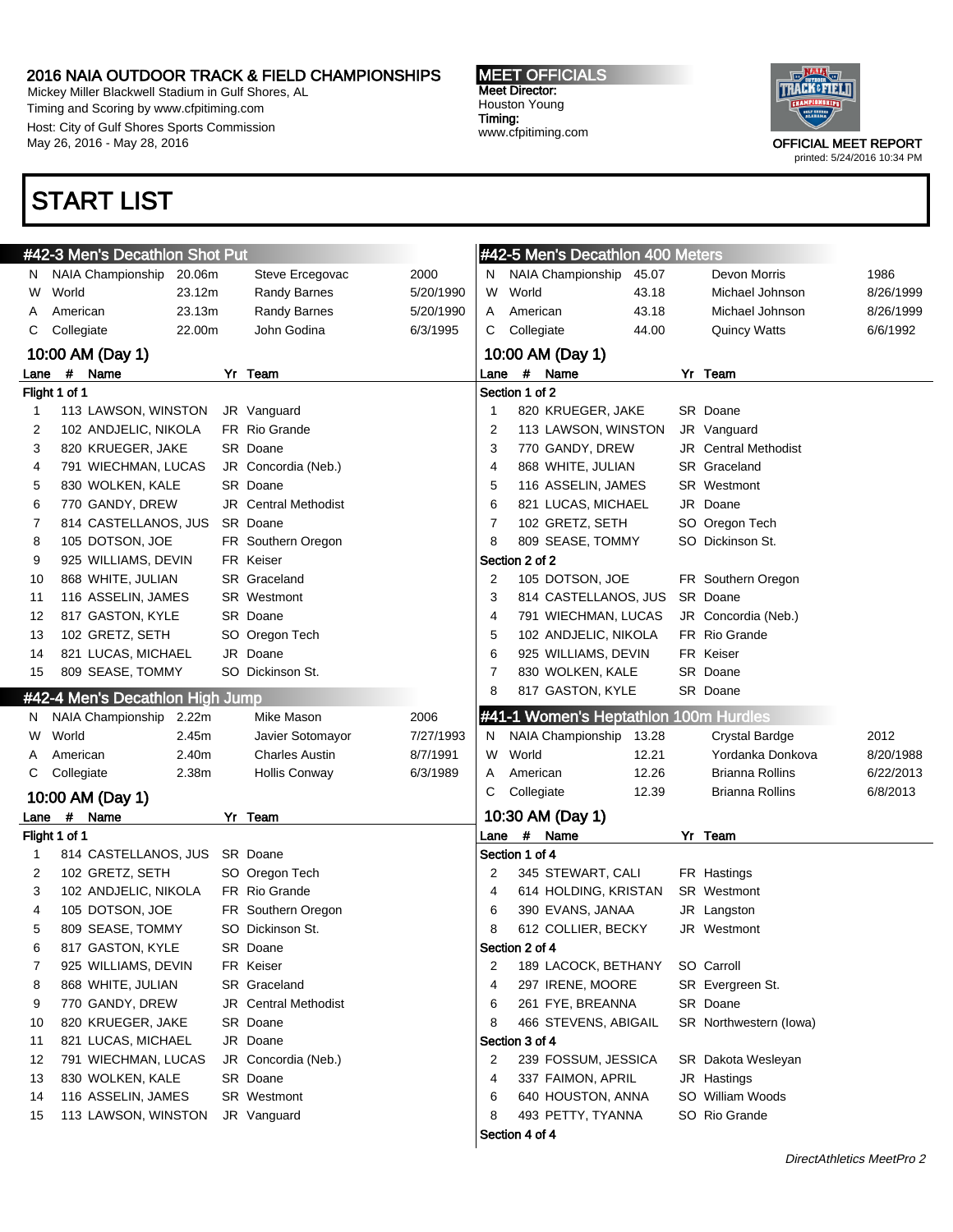Mickey Miller Blackwell Stadium in Gulf Shores, AL Timing and Scoring by www.cfpitiming.com Host: City of Gulf Shores Sports Commission May 26, 2016 - May 28, 2016

### START LIST

#### #41-1 Women's Heptathlon 100m Hurdles (cont'd) 10:30 AM (Day 1) Lane # Name Yr Team 2 264 HERVERT, PAIGE FR Doane 4 306 KECK, KAITLYN SR Friends 6 637 RICHMOND, JENNAH JR William Jessup 8 262 GOKIE, KYLIE JR Doane #41-2 Women's Heptathlon High Jump N NAIA Championship 1.89m Latrese Johnson 1991 W World 2.09m Stefka Kostadinova 8/30/1987 A American 2.05m Chaunte Lowe 6/26/2010 C Collegiate 1.99m Brigetta Barrett 5/11/2013 10:30 AM (Day 1) Lane # Name Yr Team Flight 1 of 1 1 261 FYE, BREANNA SR Doane 2 189 LACOCK, BETHANY SO Carroll 3 612 COLLIER, BECKY JR Westmont 4 493 PETTY, TYANNA SO Rio Grande 5 466 STEVENS, ABIGAIL SR Northwestern (Iowa) 6 239 FOSSUM, JESSICA SR Dakota Wesleyan 7 390 EVANS, JANAA JR Langston 8 637 RICHMOND, JENNAH JR William Jessup 9 262 GOKIE, KYLIE JR Doane 10 297 IRENE, MOORE SR Evergreen St. 11 345 STEWART, CALI FR Hastings 12 640 HOUSTON, ANNA SO William Woods 13 264 HERVERT, PAIGE FR Doane 14 614 HOLDING, KRISTAN SR Westmont 15 337 FAIMON, APRIL JR Hastings 16 306 KECK, KAITLYN SR Friends #41-3 Women's Heptathlon Shot Put N NAIA Championship 18.17m Vivian Chukwuemeka 2002 W World 22.63m Natalya Lisovskaya 6/7/1987 A American 20.24m Michelle Carter 6/22/2013 C Collegiate 18.99m Meg Ritchie 5/7/1983 10:30 AM (Day 1) Lane # Name Yr Team Flight 1 of 1 1 345 STEWART, CALI FR Hastings 2 189 LACOCK, BETHANY SO Carroll 3 390 EVANS, JANAA JR Langston 4 262 GOKIE, KYLIE JR Doane 5 306 KECK, KAITLYN SR Friends 6 466 STEVENS, ABIGAIL SR Northwestern (Iowa) 7 261 FYE, BREANNA SR Doane #41-3 Women's Heptathlon Shot Put (cont'd) 10:30 AM (Day 1) Lane # Name Yr Team 8 493 PETTY, TYANNA SO Rio Grande 9 637 RICHMOND, JENNAH JR William Jessup 10 297 IRENE, MOORE SR Evergreen St. 11 614 HOLDING, KRISTAN SR Westmont 12 337 FAIMON, APRIL JR Hastings 13 264 HERVERT, PAIGE FR Doane 14 239 FOSSUM, JESSICA SR Dakota Wesleyan 15 612 COLLIER, BECKY JR Westmont 16 640 HOUSTON, ANNA SO William Woods #41-4 Women's Heptathlon 200 Meters N NAIA Championship 23.10 Sevethedn Fynes W World 21.34 Florence Griffith-Joyner 9/29/1988 A American 21.34 Florence Griffith Joyner 9/29/1988 C Collegiate 22.04 Dawn Sowell 6/2/1989 10:30 AM (Day 1) Lane # Name Yr Team Section 1 of 2 1 612 COLLIER, BECKY JR Westmont 2 345 STEWART, CALI FR Hastings 3 264 HERVERT, PAIGE FR Doane 4 390 EVANS, JANAA JR Langston 5 262 GOKIE, KYLIE JR Doane 6 306 KECK, KAITLYN SR Friends 7 614 HOLDING, KRISTAN SR Westmont 8 637 RICHMOND, JENNAH JR William Jessup Section 2 of 2 1 261 FYE, BREANNA SR Doane 2 466 STEVENS, ABIGAIL SR Northwestern (Iowa) 3 493 PETTY, TYANNA SO Rio Grande 4 640 HOUSTON, ANNA SO William Woods 5 337 FAIMON, APRIL JR Hastings 6 297 IRENE, MOORE SR Evergreen St. 7 189 LACOCK, BETHANY SO Carroll 8 239 FOSSUM, JESSICA SR Dakota Wesleyan #38 Men's Hammer Top 9 + ties to finals, receive 3 additional attempts N NAIA Championship 70.46m Per Karlsson 1992 W World 86.74m Yuriy Sedykh 8/30/1986 A American 82.52m Lance Deal 9/7/1996 C Collegiate 81.94m Balazs Kiss 5/19/1995 1:00 PM (Day 1) Lane # Name Yr Team Mark Flight 1 of 3

MEET OFFICIALS Meet Director: Houston Young Timing: www.cfpitiming.com

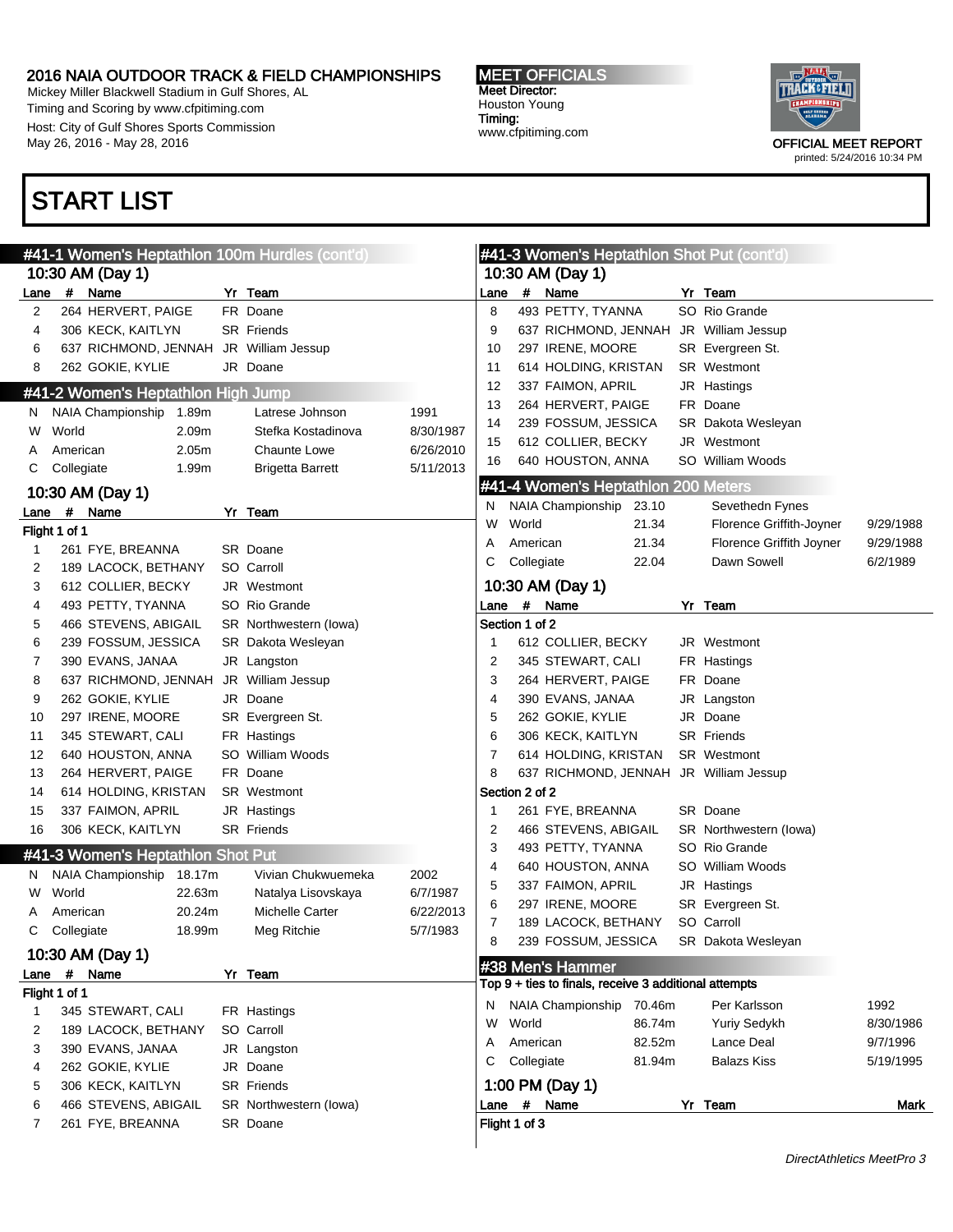Mickey Miller Blackwell Stadium in Gulf Shores, AL Timing and Scoring by www.cfpitiming.com Host: City of Gulf Shores Sports Commission May 26, 2016 - May 28, 2016

### START LIST

#### MEET OFFICIALS Meet Director: Houston Young Timing: www.cfpitiming.com



|                          |            | #38 Men's Hammer (cont'd)  |                                                            |           |                | #21 Women's 4 x 100m Relay (cont'd)                        |                            |       |
|--------------------------|------------|----------------------------|------------------------------------------------------------|-----------|----------------|------------------------------------------------------------|----------------------------|-------|
|                          |            | 1:00 PM (Day 1)            |                                                            |           |                | Prelims 2:30 PM (Day 1): (Top 2 per Heat + next 2 advance) |                            |       |
|                          |            | Lane # Name                | Yr Team                                                    | Mark      |                | Lane Team                                                  |                            | Time  |
| 1                        |            | 871 JOHNSTON, NATHA        | JR Grand View                                              | 58.83m    | $\overline{4}$ | Langston (A)                                               | A                          | 46.62 |
| 2                        |            | 790 SLECHTA, JOSHUA        | SR Concordia (Neb.)                                        | 64.27m    |                | 1) HOWARD, T'ARA JR                                        | 2) JOHNSON, DARION SR      |       |
| 3                        |            | 101 ASCHEMANN, CHRIS       | <b>SR</b> Olivet Nazarene                                  | 54.18m    |                | 3) YOUNG, CAMEISHA JR                                      | 4) JACOBS, LATISHA SR      |       |
| 4                        |            | 815 CLOUSE, JOHN           | SR Doane                                                   | 53.12m    | 5              | Xavier-Louisiana (A)                                       | A                          | 47.04 |
| 5                        |            | 788 ROJAS, JOSE            | SR Concordia (Neb.)                                        | 59.50m    |                | 1) JAMES, CHELSEA SR                                       | 2) THOMAS, DESTINI SO      |       |
| 6                        |            | 831 DAVELAAR, DAVID        | SO Dordt                                                   | 52.06m    |                | 3) MILTON, ALEXIS FR                                       | 4) WRIGHT, MARTINA FR      |       |
| 7                        |            | 825 SVOBODA, CHRIS         | JR Doane                                                   | 58.55m    |                | 5) ALLEN, CLARKE SO                                        | 6)                         |       |
| 8                        |            | 785 LURZ, ZACHARY          | JR Concordia (Neb.)                                        | 59.30m    | 6              | Dillard (A)                                                | A                          | 47.07 |
| Flight 2 of 3            |            |                            |                                                            |           |                | 1) HURST, TAJDREANA FR                                     | 2) FORTUNA, KAITLYN JR     |       |
| 1                        |            | 805 LAKE, AL               | SO Davenport                                               | 55.58m    |                | 3) COLUMBUS, KAHLIA FR                                     | 4) WARE, INDIA JR          |       |
| 2                        |            | 107 MARTINEZ, FRANKE       | SR Southwest (N.M.)                                        | 54.68m    |                | 5) REED, MEAGAN SO                                         | 6) NEWMAN, SASHA SO        |       |
| 3                        |            | 726 ESCOBEDO, ERIK         | SO Bethel (Ind.)                                           | 54.92m    | 7              | Eastern Oregon (A)                                         | Α                          | 47.62 |
| 4                        |            | 845 HOFFMAN, ZEBULIA       | JR Evergreen St.                                           | 64.84m    |                | 1) REDDINGTON, MORGAN FR                                   | 2) LEMUS, ANDREA FR        |       |
| 5                        |            | 784 KREUTZER, PHILIP       | JR Concordia (Neb.)                                        | 54.11m    |                | 3) SULLIVAN, MEGAN SR                                      | 4) CURRENT, KENDALL JR     |       |
| 6                        |            | 119 FINDLEY, ALONZO        | <b>SR</b> William Woods                                    | 53.57m    |                | 5) ZITTERKOB, AMIE FR                                      | 6) EMERSON, KATIE FR       |       |
| 7                        |            | 118 SEDDON, DEREK          | JR William Penn                                            | 53.00m    |                | Heat 2 of 3                                                |                            |       |
| 8                        |            | 119 SMITH, ADAM            | SR William Woods                                           | 55.60m    | 2              | Siena Heights (A)                                          | Α                          | 47.27 |
| Flight 3 of 3            |            |                            |                                                            |           |                | 1) DAMERON, OLIVIA FR                                      | 2) JOHNSON, JALESIA SR     |       |
| 1                        |            | 717 PEOPLES, CORY          | SO Baker                                                   | 50.79m    |                | 3) MARQUART, STEPHANIE SR                                  | 4) YOUNG-BROOKS, MILDRENAE |       |
| 2                        |            | 732 MICOZZI, ELIAS         | JR Bethel (Ind.)                                           | 52.74m    |                | 5) WILLIAMS, CHARLENA SO                                   | 6)                         |       |
| 3                        |            | 104 JACOBS, PAUL           | SR Siena Heights                                           | 52.98m    | 3              | William Woods (A)                                          | Α                          | 48.12 |
| 4                        |            | 103 COMPAGNER, JACO        | SO Siena Heights                                           | 53.56m    |                | 1) PROKUP, DOMINICA SR                                     | 2) WILSON, MEGAN SO        |       |
| 5                        |            | 781 ASCHENBRENNER,         | SR Concordia (Neb.)                                        | 53.10m    |                | 3) MCILHENNEY, JESSICA SO                                  | 4) MCCLENDON, ALLIAH SO    |       |
| 6                        |            | 789 SCHULTEIS, BENJA       | SR Concordia (Neb.)                                        | 52.65m    |                | 5) HOUSTON, ANNA SO                                        | 6)                         |       |
| 7                        |            | 879 WICKHAM, GRANT         | SO Hastings                                                | 55.91m    | 4              | William Carey (A)                                          | Α                          | 46.88 |
| 8                        |            | 869 DONOVAN, HUNTER        | SR Grand View                                              | 51.43m    |                | 1) SMITH, TISA JR                                          | 2) COOKS, ANNIE JR         |       |
| 9                        |            | 984 SABATA, SETH           | FR Midland                                                 | 52.57m    |                | 3) BRIDGES, MIA SO                                         | 4) JEFFERSON, KAMERON FR   |       |
|                          |            | #21 Women's 4 x 100m Relay |                                                            |           |                | 5) EVANS, ASA SR                                           | 6)                         |       |
| N                        |            | NAIA Championship<br>44.32 | Central State, OH                                          | 1994      | 5              | Indiana Tech (A)                                           | Α                          | 45.57 |
| W                        | World      | 40.82                      | <b>USA</b>                                                 | 8/6/2012  |                | 1) WOODS, BRIANNA JR                                       | 2) HOLMES, TIA SO          |       |
| A                        | American   | 40.82                      | USA national team                                          | 8/11/2012 |                | 3) DUNMORE, SARAH JR                                       | 4) THOMPSON, PATRICIA JR   |       |
| C                        | Collegiate | 42.36                      | Texas A&M                                                  | 6/12/2009 |                | 5) SIMPSON, LARIAH JR                                      | 6) TAYLOR, JAQUEL SO       |       |
|                          |            |                            | Prelims 2:30 PM (Day 1): (Top 2 per Heat + next 2 advance) |           | 6              | Wiley (A)                                                  | A                          | 46.69 |
|                          |            |                            |                                                            |           |                | 1) MARK, TERISA JR                                         | 2) POLEON, NATASHA FR      |       |
| Lane Team<br>Heat 1 of 3 |            |                            |                                                            | Time      |                | 3) ARTHUR, KENISHA JR                                      | 4) KIRVEN, DIANNA FR       |       |
| 2                        |            | Marian (Ind.) (A)          | A                                                          | 47.43     |                | 5) THOMAS, CHRISS ANN FR                                   | 6) CARR, EBONY SO          |       |
|                          |            | 1) FONT, NATALIA JR        | 2) BIRKS, LATEEFAH SO                                      |           | $\overline{7}$ | Aquinas (A)                                                | Α                          | 47.24 |
|                          |            | 3) PATTERSON, DESTINEY SO  | 4) MORICZ, KAITLYN JR                                      |           |                | 1) TRUSS, COURTNEY SO                                      | 2) KLAWIETER, COURTNEY SR  |       |
|                          |            | 5) NICHOLS, LINDSAY SR     | 6) PAULICK, MIEKE FR                                       |           |                | 3) INGERSOLL, MARISSA SR                                   | 4) RICE, MICAILA SR        |       |
| 3                        |            | Wayland Baptist (A)        | A                                                          | 46.63     |                | 5) MEACHUM, GRACE FR                                       | 6)                         |       |
|                          |            | 1) GITTENS, KESLEY SR      | 2) CANO, TIFFANY FR                                        |           | 8              | Huntington (A)                                             | Α                          | 48.13 |
|                          |            | 3) SMITH, ROCHENE SO       | 4) RUSSELL, CARLISA JR                                     |           |                | 1) PENNINGTON, NICOLE SO                                   | 2) MCCOY, SAMANTHA SO      |       |
|                          |            |                            |                                                            |           |                | 3) HARTER, MARIAH FR                                       | 4) HICKS, CHRISTIANA JR    |       |
|                          |            |                            |                                                            |           |                | 5) SPARKS, CHRISTINE JR                                    | 6) WOOD, KRISTA SR         |       |
|                          |            |                            |                                                            |           |                | Heat 3 of 3                                                |                            |       |
|                          |            |                            |                                                            |           |                |                                                            |                            |       |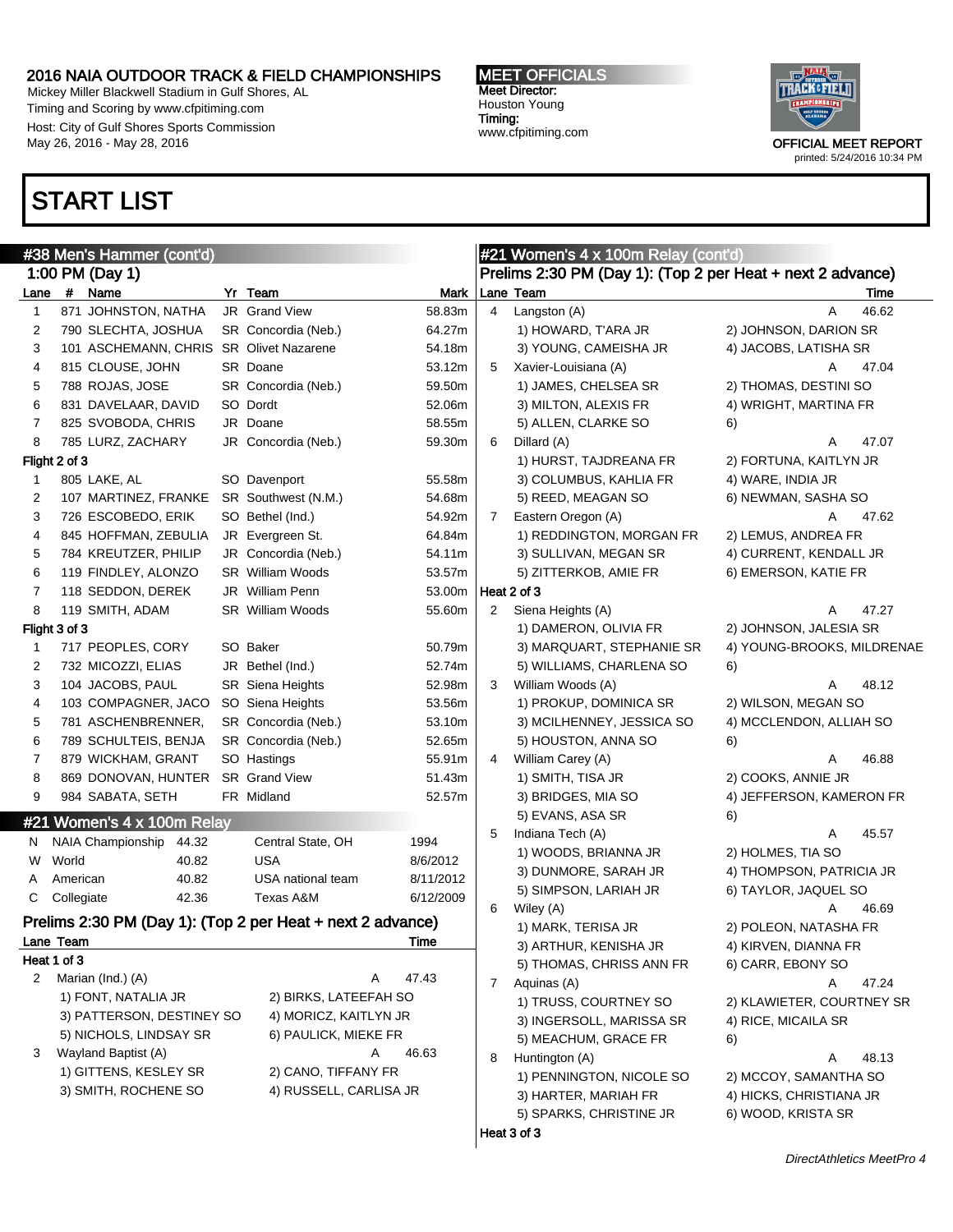Mickey Miller Blackwell Stadium in Gulf Shores, AL Timing and Scoring by www.cfpitiming.com Host: City of Gulf Shores Sports Commission May 26, 2016 - May 28, 2016

### START LIST

#### MEET OFFICIALS Meet Director: Houston Young Timing: www.cfpitiming.com

 $\frac{1}{2}$  women's Javelin (continued) and  $\frac{1}{2}$ 



|                      | #21 Women's 4 x 100m Relay (cont'd)                        |        |                               |                           |      |               | #39 Women's Javelin (cont'd)              |  |                           |                   |  |
|----------------------|------------------------------------------------------------|--------|-------------------------------|---------------------------|------|---------------|-------------------------------------------|--|---------------------------|-------------------|--|
|                      | Prelims 2:30 PM (Day 1): (Top 2 per Heat + next 2 advance) |        |                               |                           |      |               | 3:00 PM (Day 1)                           |  |                           |                   |  |
|                      | Lane Team                                                  |        |                               | Time                      | Lane |               | # Name                                    |  | Yr Team                   | Mark              |  |
| $\mathbf{2}^{\circ}$ | Carroll (A)                                                |        |                               | A<br>47.34                | 9    |               | 145 BURTON, MIRANDA                       |  | SR Bethany (Kan.)         | 45.43m            |  |
|                      | 1) WHITE, MONICA FR                                        |        | 2) PORCH, HANNAH FR           |                           | 10   |               | 273 THOMSEN, MAITLYN FR Doane             |  |                           | 39.82m            |  |
|                      | 3) EHMANN, KEELY FR                                        |        | 4) OLSON, BRIANNA SO          |                           | 11   |               | 222 SVOBODA, KATRICIA JR Concordia (Neb.) |  |                           | 41.23m            |  |
|                      | 5) BARTH, KARA JR                                          |        | 6)                            |                           |      | Flight 2 of 2 |                                           |  |                           |                   |  |
| 3                    | Brenau (A)                                                 |        |                               | 46.94<br>Α                | -1   |               | 317 FEITZ, JESSE                          |  | SR Grace                  | 39.86m            |  |
|                      | 1) SOKUNBI, OLAMIDE SO                                     |        |                               | 2) WELLS, CHEYENNE JR     | 2    |               | 347 DONALDSON, JEAN                       |  | JR Huntington             | 40.09m            |  |
|                      | 3) OCCEUS, ISMAELLE JR                                     |        |                               | 4) HONEYCUTT, DEISHANE SO | 3    |               | 300 BAILEY, KATHERINE                     |  | SO Friends                | 40.53m            |  |
|                      | 5) DANIELS, AYANA FR                                       |        | 6) MAYES, ANAZJAH JR          |                           | 4    |               | 329 WELLS, TAYLOR                         |  | JR Grand View             | 41.07m            |  |
|                      | 7) GRIFFIN, NIA FR                                         |        | 8)                            |                           | 5    |               | 287 AYERS, LIZ                            |  | SO Eastern Oregon         | 40.18m            |  |
| 4                    | Southern-NO (A)                                            |        |                               | 46.40<br>Α                | 6    |               | 596 GEISLER, SERI                         |  | FR Valley City State      | 50.20m            |  |
|                      | 1) PENNIE, CHANTAL SO                                      |        |                               | 2) ROBINSON, LEONIE SR    | 7    |               | 332 STATTON, TAYLOR                       |  | <b>SR</b> Great Falls     | 42.79m            |  |
|                      | 3) BROOKS-GILLINGS, OSHIN SO                               |        | 4) HYLTON, SHADAE SO          |                           | 8    |               | 471 BRADLEY, KYLIE                        |  | <b>JR</b> Olivet Nazarene | 40.27m            |  |
|                      | 5) GREEN, SHANTAE FR                                       |        | 6) SMIKLE, KIMONA FR          |                           | 9    |               | 401 LINDSEY, WHITNEY                      |  | FR Lewis-Clark            | 42.44m            |  |
| 5                    | Friends (A)                                                |        |                               | 46.67<br>Α                | 10   |               | 585 WHITE, HALEY                          |  | SR Taylor                 | 40.62m            |  |
|                      | 1) REH, CONNOR JR                                          |        | 2) SIMON, ABBY JR             |                           | 11   |               | 427 CASE, SAVANAH                         |  | JR MidAmerica Nazarene    | 40.11m            |  |
|                      | 3) RICKS, ANIKA JR                                         |        | 4) ENGLE, NATALI SO           |                           |      |               | #27 Women's Pole Vault                    |  |                           |                   |  |
|                      | 5) ALEXANDER, JAMIE JR                                     |        | 6)                            |                           |      | Progression-  |                                           |  |                           |                   |  |
| 6                    | Doane (A)                                                  |        |                               | 47.21<br>Α                | N    |               | <b>NAIA Championship</b><br>4.16m         |  | Lesa Kubistha             | 2000              |  |
|                      | 1) WIETZKI, JORDAN JR                                      |        |                               | 2) BRANNAGAN, KALYN JR    | W    | World         | 5.06m                                     |  | Yelena Isinbayeva         | 8/28/2009         |  |
|                      | 3) PETERSON, CAITLIN SO                                    |        | 4) BRADLEY, KAITLIN FR        |                           | Α    | American      | 4.92m                                     |  | Jenn Suhr                 | 7/6/2008          |  |
|                      | 5) BRAMHALL, RACHEL JR                                     |        | 6)                            |                           | С    | Collegiate    | 4.60m                                     |  | Chelsea Johnson           | 5/14/2006         |  |
| 7                    | Huston-Tillotson (A)                                       |        |                               | 47.94<br>A                |      |               |                                           |  |                           |                   |  |
|                      | 1) OKEREKE, ONYEOMA JR                                     |        |                               | 2) ROBINSON, ASHLEY JR    |      |               | 3:00 PM (Day 1)                           |  |                           |                   |  |
|                      | 3) BETHEA, LESLIE JR                                       |        | 4) NASH, LEEANN SO            |                           | Lane |               | # Name                                    |  | Yr Team                   | Mark              |  |
| 8                    | Webber (A)                                                 |        |                               | Α<br>48.20                |      | Flight 1 of 1 |                                           |  |                           |                   |  |
|                      | 1) WHITFIELD, KATHI JR                                     |        |                               | 2) DAWKINS, ARTISHA JR    | -1   |               | 194 ROBINSON, MIKA                        |  | SO Carroll                | 3.60m             |  |
|                      | 3) JOSEPH, MARLY SO                                        |        |                               | 4) PIERCE, BRE'SHEA JR    | 2    |               | 290 FAGEN, TALITHA                        |  | SR Eastern Oregon         | 3.60m             |  |
|                      | #39 Women's Javelin                                        |        |                               |                           | 3    |               | 516 MCKINLEY, SHEILA                      |  | SO Siena Heights          | 3.80m             |  |
|                      | Top 9 + ties to finals, receive 3 additional attempts      |        |                               |                           | 4    |               | 148 TEPPER, TAYLOR                        |  | SR Bethel (Ind.)          | 3.80m             |  |
| N                    | NAIA Championship                                          | 56.09m | Liz Gleadle                   | 2010                      | 5    |               | 377 BAILEY, BETHANY                       |  | JR Indiana Wesleyan       | 3.75m             |  |
| W                    | World                                                      | 72.28m | Barbora Špotáková             | 9/13/2008                 | 6    |               | 525 SMITH, NOELLE                         |  | JR Soka                   | 3.50m             |  |
| A                    | American                                                   | 66.67m | Kara Winger                   | 6/25/2010                 | 7    |               | 517 MCKINLEY, TASHA                       |  | SO Siena Heights          | 3.70m             |  |
| С                    | Collegiate                                                 | 61.82m | Irina Kharun                  | 6/13/2003                 | 8    |               | 546 KUENZER, BETHANY                      |  | SO Spring Arbor           | 3.65m             |  |
|                      |                                                            |        |                               |                           | 9    |               | 483 WOJCIECHOWSKI, D                      |  | <b>FR</b> Olivet Nazarene | 3.67m             |  |
|                      | 3:00 PM (Day 1)                                            |        |                               |                           | 10   |               | 215 GRAVO, MCKENZIE                       |  | FR Concordia (Neb.)       | 3.70m             |  |
| Lane                 | #<br>Name                                                  |        | Yr Team                       | Mark                      | 11   |               | 212 BROOKS, ALLISON                       |  | FR Concordia (Neb.)       | 3.50m             |  |
|                      | Flight 1 of 2                                              |        |                               | 46.96m                    | 12   |               | 184 CUNDITH, TERAH                        |  | SO Carroll                | 3.60m             |  |
| 1                    | 216 KING, ELIZABETH                                        |        | SO Concordia (Neb.)           |                           | 13   |               | 416 MORICZ, KAITLYN                       |  | JR Marian (Ind.)          | 3.60m             |  |
| 2                    | 446 DELL, BAILEY                                           |        | SO Northwest Christian        | 47.01m                    | 14   |               | 378 GALLO, DAYNA                          |  | JR Indiana Wesleyan       | 3.60m             |  |
| 3                    | 224 CRUISE, KELLY                                          |        | JR Corban                     | 43.62m                    | 15   |               | 237 COLLINGHAM, ABIG                      |  | FR Dakota Wesleyan        | 3.50m             |  |
| 4                    | 143 RINIKER, ASHLEY                                        |        | SO Baker                      | 39.42m                    | 16   |               | 123 DROUILLARD, ERIN                      |  | SO Aquinas                | 3.84m             |  |
| 5                    | 196 SCHMIDT, CRYSTAL                                       |        | JR Carroll                    | 44.66m                    | 17   |               | 547 TOVAR, KATRINA                        |  | FR Spring Arbor           | 3.60m             |  |
| 6                    | 450 NELSON, MADELEIN                                       |        | <b>JR</b> Northwest Christian | 41.13m                    | 18   |               | 153 FALKENSTEIN, NICO                     |  | SR Biola                  | 3.70m             |  |
| 7                    | 487 YANCEY, LAURA                                          |        | FR Ottawa                     | 42.88m                    | 19   |               | 369 SCHMIDT, CARLY                        |  | SO Indiana Tech           | 3.89m             |  |
| 8                    | 311 YOUNG, AUBREE                                          |        | JR Friends                    | 42.76m                    | 20   |               | 491 BROWNING, KATIE                       |  | SO Rio Grande             | 3.50 <sub>m</sub> |  |
|                      |                                                            |        |                               |                           |      |               |                                           |  |                           |                   |  |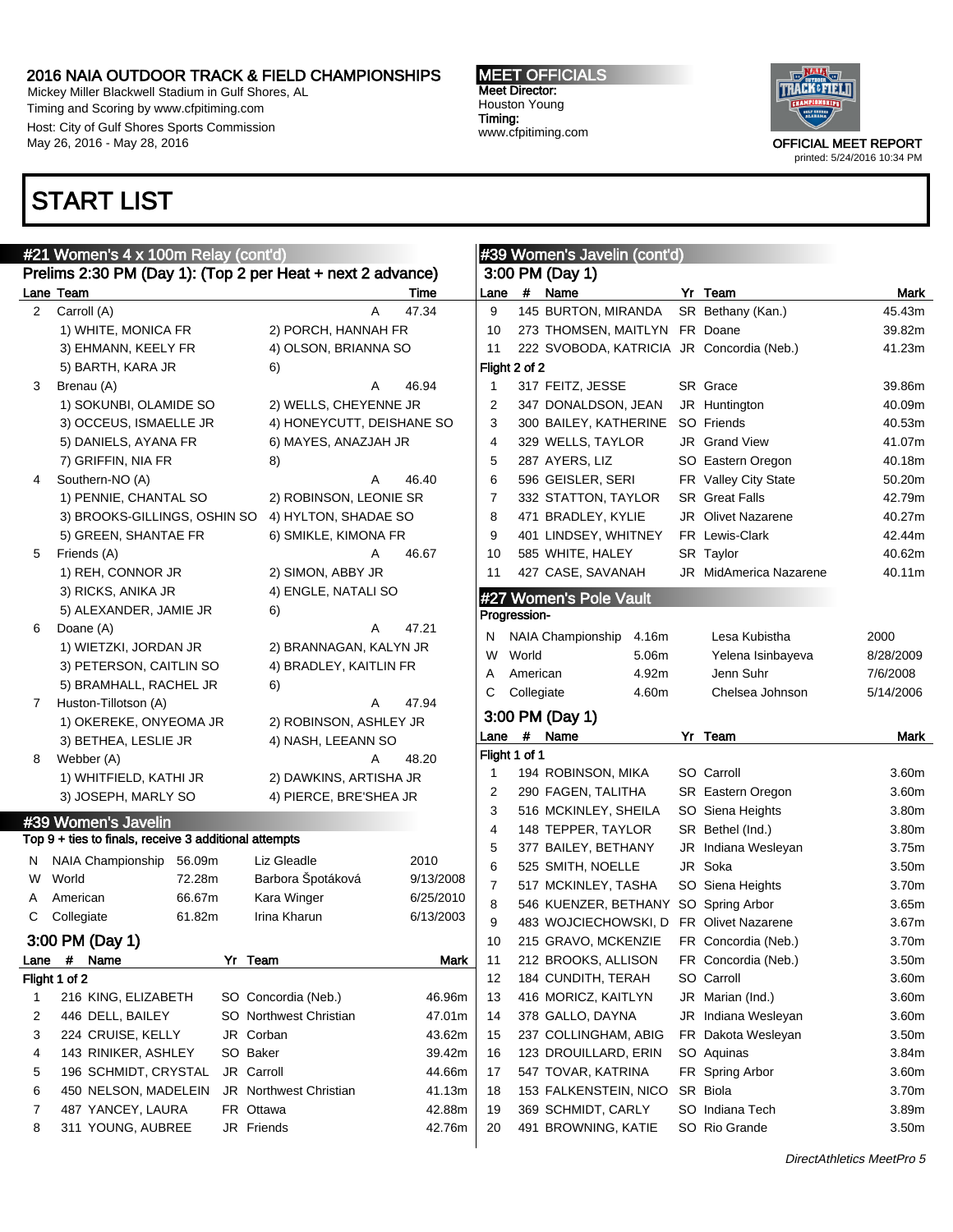$\mathsf{I}$ 

Mickey Miller Blackwell Stadium in Gulf Shores, AL Timing and Scoring by www.cfpitiming.com Host: City of Gulf Shores Sports Commission May 26, 2016 - May 28, 2016

### START LIST

#### MEET OFFICIALS Meet Director: Houston Young Timing: www.cfpitiming.com



|             | #27 Women's Pole Vault (cont'd)                            |                         |           |                | #22 Men's 4 x 100m Relay (cont'd)                          |                           |
|-------------|------------------------------------------------------------|-------------------------|-----------|----------------|------------------------------------------------------------|---------------------------|
|             | 3:00 PM (Day 1)                                            |                         |           |                | Prelims 3:00 PM (Day 1): (Top 2 per Heat + next 2 advance) |                           |
|             | Lane # Name                                                | Yr Team                 | Mark      |                | Lane Team                                                  | Time                      |
| 21          | 442 BOYLE, EMILY                                           | SO Mount Marty          | 3.50m     | $\overline{2}$ | McPherson (A)                                              | 41.51<br>A                |
| 22          | 146 GRACE, WHITNEY                                         | SR Bethel (Ind.)        | 3.50m     |                | 1) PENN, J'MOI JR                                          | 2) CLAYTON, MARLON SO     |
| 23          | 383 GYURICZA, EMERAL SR Jamestown                          |                         | 3.50m     |                | 3) FLOYD, RONNIE JR                                        | 4) SURY, HUNTER FR        |
| 24          | 339 MEGENHARDT, ANN JR Hastings                            |                         | 3.70m     |                | 5) GREENWOOD, DEMETRES JR                                  | 6)                        |
|             | #22 Men's 4 x 100m Relay                                   |                         |           | 3              | Bethany (Kan.) (A)                                         | 41.93<br>Α                |
|             | N NAIA Championship<br>39.40                               | Lindenwood, MO          | 2005      |                | 1) SMUCKER, NOAH SO                                        | 2) ALEXANDER, RICKY FR    |
| W           | World<br>36.84                                             | JAM                     | 8/11/2012 |                | 3) COVINGTON, ADRIAN FR                                    | 4) JENKINS, MALCOM FR     |
| A           | 37.38<br>American                                          | USA national team       | 8/10/2012 | 4              | Marian (Ind.) (A)                                          | 41.00<br>Α                |
| C           | Collegiate<br>38.04                                        | T.C.U.                  | 6/5/1998  |                | 1) AKINYOSOYE, SOGO JR                                     | 2) CLARK, JARON SO        |
|             | Prelims 3:00 PM (Day 1): (Top 2 per Heat + next 2 advance) |                         |           |                | 3) GARDNER, MARCELLION SO                                  | 4) VON BEHR, RICHARD FR   |
|             | Lane Team                                                  |                         | Time      |                | 5) PURHAM, TYREE SR                                        | 6) SNEIDERWINE, ZACH SO   |
|             | Heat 1 of 3                                                |                         |           |                | 7) KILLINGS, TAYLOR JR                                     | 8) GOODIN, BRYAN JR       |
|             | 2 Lindsey Wilson (A)                                       | A                       | 41.38     | 5              | Warner (A)                                                 | 41.20<br>Α                |
|             | 1) HALLMON, KEVIN FR                                       | 2) HAYES, AUSTIN FR     |           |                | 1) WILLIAMS, GAVONNAH SR                                   | 2) PELHAM, NYKEMIS JR     |
|             | 3) KEELING, HOLT FR                                        | 4) MIMMS, DONDRE FR     |           |                | 3) PETTINGELL, ROGER SO                                    | 4) DURHAM, TOBIAS FR      |
|             | 5) DAVIS, CHRISTIAN FR                                     | 6) JOHNSON, DANTE SO    |           | 6              | Indiana Tech (A)                                           | Α<br>40.42                |
|             | 7) MOBLEY, DESMOND SO                                      | 8)                      |           |                | 1) BROADEN, JOHN SR                                        | 2) EDWARDS III, HARRIS SR |
| 3           | Southern-NO (A)                                            | Α                       | 41.13     |                | 3) STANLEY, TREVOR JR                                      | 4) SHARBAHN, WAYNE JR     |
|             | 1) RICHARDS, DANIELLE FR                                   | 2) THOMAS, CHAD SR      |           |                | 5) MORRIS, COLBY SO                                        | 6) DIXON, ALAIN SO        |
|             | 3) OWENS, RODRICK SO                                       | 4) THOMPSON, JAHNOY FR  |           | 7              | Southern Oregon (A)                                        | 41.31<br>Α                |
|             | 5) SAUNDERS, ALEX JR                                       | 6) POWELL, SANJ SO      |           |                | 1) SHELLMIRE, JULIUS FR                                    | 2) HANNAN, ZACH FR        |
|             | 7) CUNNINGHAM, RASHEED SO                                  | 8) SMITH, BRIAN SO      |           |                | 3) SAPARTO, HAYDEN SO                                      | 4) BREMNER, CAMERON SO    |
| 4           | Siena Heights (A)                                          | Α                       | 41.34     | 8              | Northwestern (lowa) (A)                                    | 41.85<br>Α                |
|             | 1) MCQUEEN, JAVON FR                                       | 2) ELLINGTON, BLAINE FR |           |                | 1) AKERS, DERRICK SO                                       | 2) WEDEL, NATHAN SO       |
|             | 3) HUGHS, DEMETRIS SR                                      | 4) HAINES, ZAKARY SR    |           |                | 3) VAN ROEKEL, ALEX SR                                     | 4) TE BRINK, LEVI SO      |
|             | 5) ANDERSON, TORIN JR                                      | 6)                      |           |                | 5) EICHMANN, BLAKE FR                                      | 6)                        |
| 5           | Friends (A)                                                | Α                       | 41.13     |                | Heat 3 of 3                                                |                           |
|             | 1) JOHNSON, BRADY FR                                       | 2) RANDOLPH, PEYTON JR  |           | 2              | Huston-Tillotson (A)                                       | 41.60<br>Α                |
|             | 3) GLOVER, JACE SO                                         | 4) BALDWIN, JUANTE SO   |           |                | 1) BROWN, RODNEY JR                                        | 2) RICHMOND, OQUASMON JR  |
|             | 5) SUMMERS, CHANDLER FR                                    | 6) CLARK, ISAAC JR      |           |                | 3) HARGROVE, WAYNE JR                                      | 4) PETTIES, ABRAM SO      |
| 6           | Langston (A)                                               | Α                       | 41.91     |                | 5) THIBODEAUX, JERELL FR                                   | 6) DIXON, RYAN FR         |
|             | 1) PIOLET, DAQUVON JR                                      | 2) SCOTT, MAGNUS JR     |           | 3              | William Carey (A)                                          | Α<br>40.88                |
|             | 3) ROBERTS, KIWANIS FR                                     | 4) JONES, RICOLLIS SR   |           |                | 1) MILLER, TYRAVIAN JR                                     | 2) EDWARD, MATEO SR       |
|             | 5) VINSON, BRYAN FR                                        | 6) WILLIAMS, EDWIN FR   |           |                | 3) JOHNSON, JUSTIN SO                                      | 4) BOONE, NATE SO         |
| $7^{\circ}$ | Hastings (A)                                               | Α                       | 41.86     |                | 5) DIXON, LUCAS SR                                         | 6)                        |
|             | 1) NELSON, KEVIN SR                                        | 2) ROBNETT, SEAN SR     |           | 4              | Olivet Nazarene (A)                                        | 41.67<br>Α                |
|             | 3) LEWIS, ADRIAN SR                                        | 4) JOHNSON, TY FR       |           |                | 1) HARRIS-SAMUELS, DELANO JR 2) BEST, ALVIN SO             |                           |
|             | 5) KUWA, FIDADYA FR                                        | 6) MEYER, STETSON FR    |           |                | 3) HUTCHISON, JONATHAN SR                                  | 4) BAILEY, RICHMOND SO    |
| 8           | Wiley (A)                                                  | Α                       | 40.31     |                | 5) DERAMUS, ELISHA SR                                      | 6)                        |
|             | 1) RALPH, QUINN-LEE SO                                     | 2) MORAIN, MORIBA FR    |           | 5              | Bethel (Ind.) (A)                                          | 40.88<br>Α                |
|             | 3) MARK, MACHAEL JR                                        | 4) PALMER, ORAINE FR    |           |                | 1) EVANS, AHMAD SR                                         | 2) BAUMGARTNER, BRETT JR  |
|             | 5) MALONEY, JUSTIN SO                                      | 6) BERKLEY, JESSE FR    |           |                | 3) MITCHELL, JAMIQUE FR                                    | 4) GRANT, TOMMY JR        |
|             | Heat 2 of 3                                                |                         |           |                | 5) MOSES, ALEX JR                                          | 6) SOWDERS, CONNOR JR     |
|             |                                                            |                         |           |                | 7) KITSON, CAMERON SO                                      | 8) JONES, RYAN SO         |

# #27 Women's Pole Vault (cont'd) 3:00 PM (Day 1)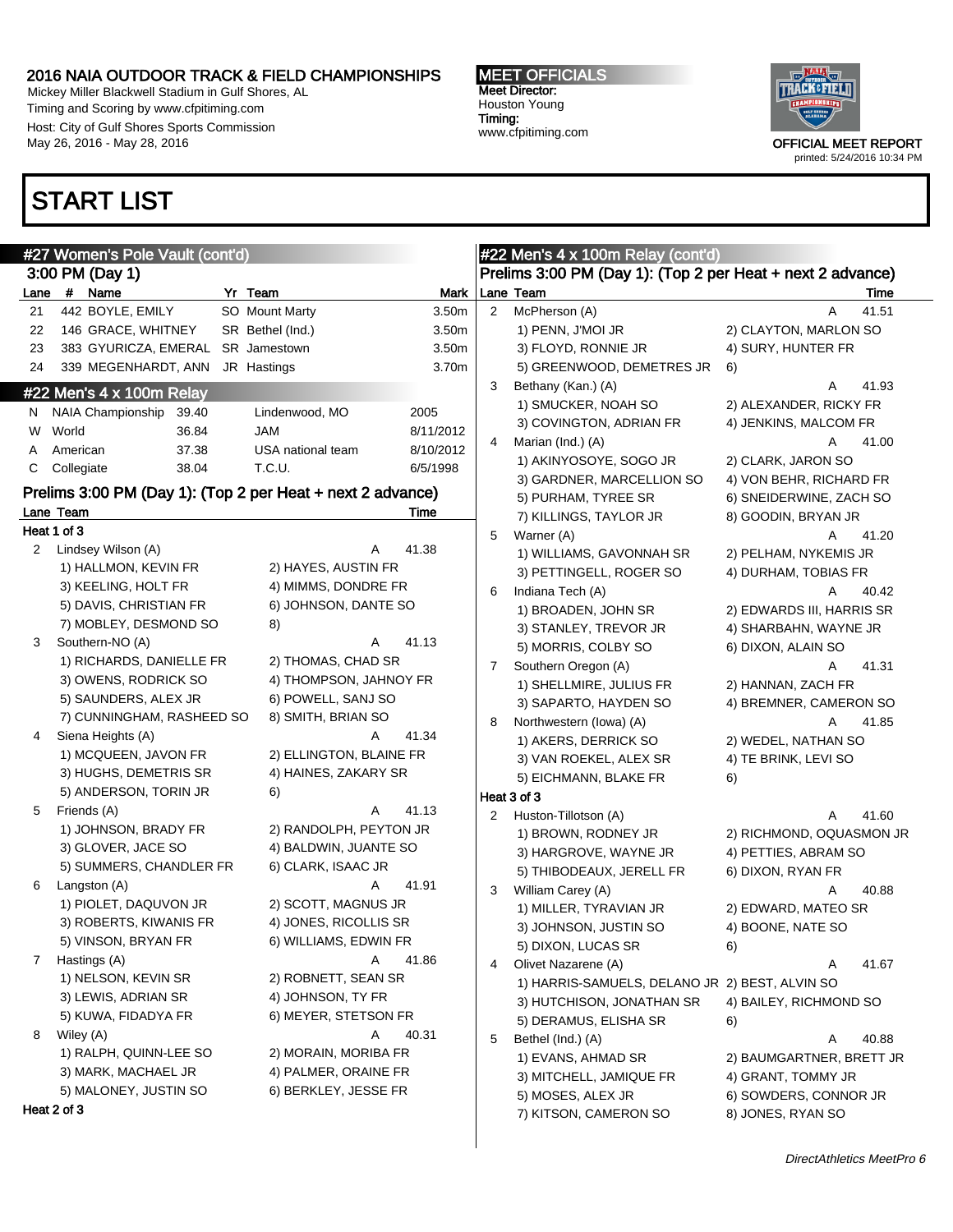Mickey Miller Blackwell Stadium in Gulf Shores, AL Timing and Scoring by www.cfpitiming.com Host: City of Gulf Shores Sports Commission May 26, 2016 - May 28, 2016

### START LIST

#### MEET OFFICIALS Meet Director: Houston Young Timing: www.cfpitiming.com



 $7/14/1998$ 8/28/2005  $6/6/1981$ 

|                | #22 Men's 4 x 100m Relay (cont'd)                          |                               |                    |                |                | #9 Women's 1500 Meters (cont'd)        |                    |                                                            |                      |
|----------------|------------------------------------------------------------|-------------------------------|--------------------|----------------|----------------|----------------------------------------|--------------------|------------------------------------------------------------|----------------------|
|                | Prelims 3:00 PM (Day 1): (Top 2 per Heat + next 2 advance) |                               |                    |                |                |                                        |                    | Prelims 3:20 PM (Day 1): (Top 4 per Heat + next 4 advance) |                      |
|                | Lane Team                                                  |                               | Time               | Lane           | #              | Name                                   |                    | Yr Team                                                    | Time                 |
| 6              | St. Ambrose (A)                                            | A                             | 41.26              | 13             |                | 132 SIGAFOOSE, ADRI                    |                    | SO Aquinas                                                 | 4:34.86              |
|                | 1) MOSHER, ISAIAH JR                                       | 2) OHIOZE, MICHAEL JR         |                    | 14             |                | 313 GODAR, TAYLER                      |                    | SR Georgetown (Ky.)                                        | 4:41.08              |
|                | 3) FERRIS, MATT JR                                         | 4) WARREN, JIM SR             |                    |                |                | #10 Men's 1500 Meters                  |                    |                                                            |                      |
|                | 5) FONTENOT, DENNI'S FR                                    | 6) KUNTZ, JONAH FR            |                    |                |                |                                        |                    | Silas Kisorio                                              | 2012                 |
|                | 7) COYER, BEN SR                                           | 8) PETERS, ANTHONY SO         |                    | N.<br>W        | World          | NAIA Championship                      | 3:41.39<br>3:26.00 | Hicham El Guerrouj                                         | 7/14/199             |
| 7              | Tennessee Wesleyan (A)                                     | Α                             | 41.22              |                |                |                                        |                    |                                                            |                      |
|                | 1) HARRIS, CADARIUS SO                                     | 2) OYESHILE, SAHEED JR        |                    | A              | American       |                                        | 3:29.30            | <b>Bernard Lagat</b>                                       | 8/28/200<br>6/6/1981 |
|                | 3) DODD, STEVEN SR                                         | 4) PARSONS, JOSH SO           |                    | С              | Collegiate     |                                        | 3:35.30            | <b>Sydney Maree</b>                                        |                      |
|                | 5) WILSON, SHELDON JR                                      | 6) HAWKINS, CHAZ SO           |                    |                |                |                                        |                    | Prelims 3:40 PM (Day 1): (Top 4 per Heat + next 4 advance) |                      |
|                | #9 Women's 1500 Meters                                     |                               |                    | Lane           |                | # Name                                 |                    | Yr Team                                                    | Time                 |
|                |                                                            | Sarah Howell                  | 1992               |                | Heat 1 of 2    |                                        |                    |                                                            |                      |
| N.             | NAIA Championship 4:16.56                                  |                               |                    | -1             |                | 101 DRAKE, CALEB                       |                    | <b>JR</b> Olivet Nazarene                                  | 3:52.63              |
| W              | World<br>3:50.07                                           | Genzebe Dibaba                | 7/17/2015          | $\overline{2}$ |                | 767 HYATT, CHANCE                      |                    | SO Carroll                                                 | 3:50.09              |
| A              | 3:56.29<br>American                                        | Shannon Rowbury               | 7/17/2015          | 3              |                | 768 POCHA, LYLE                        |                    | <b>SR</b> Carroll                                          | 3:49.58              |
| С              | Collegiate<br>3:59.90                                      | Jenny Barringer               | 6/7/2009           | $\overline{4}$ |                | 106 HIXON, JARED                       |                    | SR Southern Oregon                                         | 3:51.24              |
|                | Prelims 3:20 PM (Day 1): (Top 4 per Heat + next 4 advance) |                               |                    | 5              |                | 112 MIKESELL, SKYLER                   |                    | SO The Masters                                             | 3:53.32              |
| Lane           | # Name<br>Yr Team                                          |                               | Time               | 6              |                | 901 RUNYAN, LUKE                       |                    | SO Indiana Tech                                            | 3:54.20              |
|                | Heat 1 of 2                                                |                               |                    | $\overline{7}$ |                | 109 KNUDSEN, CAM                       |                    | JR St. Francis (III.)                                      | 3:54.92              |
| 1              | JR Carroll<br>186 ESPOSITO, LEAH                           |                               | 4:32.99            | 8              |                | 101 WAHPEPAH-HARRIS, SO Oklahoma City  |                    |                                                            | 3:47.81              |
| 2              | 172 HAWTHORN, NATALI                                       | JR British Columbia           | 4:29.39            | 9              |                | 100 VERCOE-CURTIS, MI SR Oklahoma City |                    |                                                            | 3:53.64              |
| 3              | 445 BROWN, SIERRA                                          | <b>JR</b> Northwest Christian | 4:33.85            | 10             |                | 103 GARCIA, ALEJANDR                   |                    | SO Robert Morris (III.)                                    | 3:55.43              |
| 4              | 587 FAIRCHILD, MIKALA                                      | SO The Masters                | 4:34.14            | 11             |                | 981 ALDABA, DANIEL                     |                    | SO Midland                                                 | 3:56.12              |
| 5              | 173 KILMARTIN, SANDRA SO British Columbia                  |                               | 4:36.35            |                | Heat 2 of 2    |                                        |                    |                                                            |                      |
| 6              | SO Biola<br>155 HUNSAKER, HANNA                            |                               | 4:40.67            | 1              |                | 753 GAY, JOHN                          |                    | SO British Columbia                                        | 3:50.09              |
| $\overline{7}$ | 379 MCBEATH, SARAH                                         | JR Indiana Wesleyan           | 4:35.39            | 2              |                | 769 THOR, DAVID                        |                    | SO Carroll                                                 | 3:50.08              |
| 8              | 422 HERMANSSON, HAN                                        | SR Marymount (Ca.)            | 4:18.61            | 3              |                | 739 DAEDLER, ANDREW                    |                    | SR Biola                                                   | 3:52.10              |
| 9              | 206 KLOPFENSTEIN, LIL                                      | JR College of Idaho           | 4:38.69            | $\overline{4}$ |                | 986 TAFELSKY, TAYLOR                   |                    | JR Milligan                                                | 3:52.01              |
| 10             | 616 MEYERS, JESSICA                                        | <b>SR</b> Westmont            | 4:38.71            | 5              |                | 116 EDGAR, MARBEQ                      |                    | FR Wiley                                                   | 3:53.44              |
| 11             | 571 WATKINS, NICOLE<br>JR St. Xavier                       |                               | 4:42.29            | 6              |                | 763 GARCIA, DANIEL                     |                    | <b>SR</b> Cardinal Stritch                                 | 3:44.23              |
| 12             | 449 HARMON, ALYSSA                                         | <b>JR</b> Northwest Christian | 4:37.56            | $\overline{7}$ |                | 935 SMITH, TOMISLAV                    |                    | JR Lewis-Clark                                             | 3:55.83              |
| 13             | 569 MENG, LINDSEY                                          | SR St. Mary (Kan.)            | 4:41.01            | 8              |                | 116 KRAMER, EVAN                       |                    | SR Westmont                                                | 3:56.08              |
| 14             | 591 PEDRICK, MORGAN                                        | JR The Masters                | 4:35.15            | 9              |                | 996 FERGUSON, JONAT                    |                    | SR Northwest U.                                            | 3:54.70              |
|                | Heat 2 of 2                                                |                               |                    | 10             |                | 116 EVANS, NATHAN                      |                    | SR Westmont                                                | 3:53.37              |
| -1             | 223 WOOD, KIMBERLY                                         | SR Concordia (Neb.)           | 4:35.82            | 11             |                | 112 WINT, ORAINE                       |                    | SR Texas Wesleyan                                          | 3:54.53              |
|                | 156 HUNT, KELLIAN<br>SR Biola                              |                               | 4:29.31            |                |                |                                        |                    |                                                            |                      |
| 3              | 176 LEE, KIRSTEN                                           | <b>SR</b> British Columbia    | 4:33.16            |                |                | #17 Women's 400m Hurdles               |                    |                                                            |                      |
| 4              | 467 MOORE, SARAH                                           | JR Oklahoma City              | 4:34.39            | N.             |                | NAIA Championship                      | 55.14              | Deon Hemmings                                              | 1993                 |
| 5              | 233 TREMAINE, AUDREY                                       | <b>SR</b> Cornerstone         | 4:41.92            | W              | World          |                                        | 52.34              | Yuliya Pechenkina                                          | 8/8/2003             |
| 6              | 594 DOUGLAS, BETSY                                         | SO USC-Beaufort               | 4:35.74            | A              | American       |                                        | 52.47              | Lashinda Demus                                             | 9/1/2011             |
| 7              | 468 O'CONNOR, NIAMH                                        | FR Oklahoma City              | 4:37.89            | С              | Collegiate     |                                        | 53.21              | Kori Carter                                                | 6/7/2013             |
|                |                                                            |                               |                    |                |                |                                        |                    | Prelims 4:00 PM (Day 1): (Top 1 per Heat + next 4 advance) |                      |
| 8              | 496 O'DORE, MACKENZI                                       | JR Rocky Mountain             | 4:39.77            | Lane           | $\overline{t}$ | Name                                   |                    | Yr Team                                                    | Time                 |
| 9              | 209 PFAFF, AMY                                             | SO College of Idaho           | 4:33.22<br>4:38.19 |                | Heat 1 of 4    |                                        |                    |                                                            |                      |
| 10             | 484 DE CASTRO, DANIEL FR Oregon Tech                       |                               |                    | 2              |                | 162 HONEYCUTT, DEISH SO Brenau         |                    |                                                            | 1:03.83              |
| 11             | SR Biola<br>154 GASNER, ANIKA                              |                               | 4:28.56            | 3              |                | 297 IRENE, MOORE                       |                    | SR Evergreen St.                                           | 1:02.38              |
| 12             | 592 JOURDAN, ASHLEY                                        | JR Trinity Christian          | 4:40.55            |                |                |                                        |                    |                                                            |                      |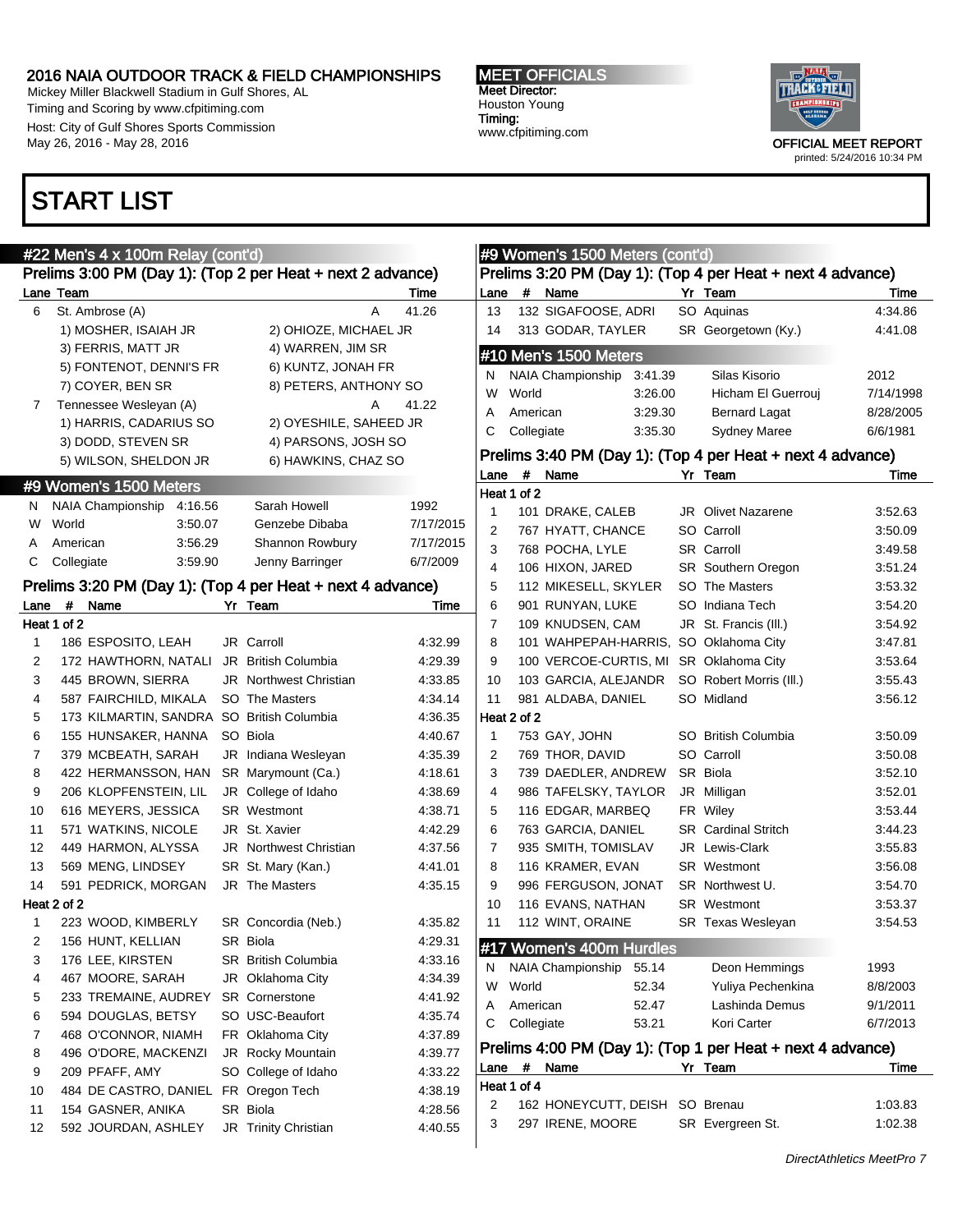Mickey Miller Blackwell Stadium in Gulf Shores, AL Timing and Scoring by www.cfpitiming.com Host: City of Gulf Shores Sports Commission May 26, 2016 - May 28, 2016

### START LIST



|             |             | #17 Women's 400m Hurdles (cont'd)          |                                                            |           | #18 Men's 400m Hurdles (cont'd) |            |                                            |  |                                                            |           |
|-------------|-------------|--------------------------------------------|------------------------------------------------------------|-----------|---------------------------------|------------|--------------------------------------------|--|------------------------------------------------------------|-----------|
|             |             |                                            | Prelims 4:00 PM (Day 1): (Top 1 per Heat + next 4 advance) |           |                                 |            |                                            |  | Prelims 4:25 PM (Day 1): (Top 2 per Heat + next 2 advance) |           |
| Lane        |             | # Name                                     | Yr Team                                                    | Time      | Lane                            | #          | Name                                       |  | Yr Team                                                    | Time      |
| 4           |             | 225 RUSSELL, CECILEE                       | SR Corban                                                  | 1:02.84   | 3                               |            | 707 GRIFFIN, RODERICK SO Arizona Christian |  |                                                            | 54.03     |
| 5           |             | 253 NEWMAN, SASHA                          | SO Dillard                                                 | 1:01.20   | 4                               |            | 946 MURPHY, CAMERON SO Lindsey Wilson      |  |                                                            | 53.56     |
| 6           |             | 543 NEEDHAM, TAYLOR                        | SO Southwestern (Kan.)                                     | 1:00.62   | 5                               |            | 942 JOHNSON, DANTE                         |  | SO Lindsey Wilson                                          | 53.41     |
| 7           |             | 384 OPOULOS, REBECC                        | FR Jamestown                                               | 1:03.95   | 6                               |            | 968 FLOYD, RONNIE                          |  | JR McPherson                                               | 54.39     |
| 8           |             | 425 BLACKWELL, BRIAN                       | JR MidAmerica Nazarene                                     | 1:04.64   | 7                               |            | 114 HELOM, JOSHUA                          |  | SR Wayland Baptist                                         | 52.52     |
| Heat 2 of 4 |             |                                            |                                                            |           | Heat 3 of 3                     |            |                                            |  |                                                            |           |
| 2           |             | 258 BRANNAGAN, KALY                        | JR Doane                                                   | 1:03.84   | 2                               |            | 704 CONDET, OCTAVIAN SO Aquinas            |  |                                                            | 54.22     |
| 3           |             | 538 SMIKLE, KIMONA                         | FR Southern-NO                                             | 1:02.62   | 3                               |            | 715 MATHEWS, JESSE                         |  | SO Baker                                                   | 53.86     |
| 4           |             | 265 HOLTMEIER, SYDNE SR Doane              |                                                            | 1:01.13   | 4                               |            | 841 ROSENAU, RYAN                          |  | SR Eastern Oregon                                          | 52.82     |
| 5           |             | 637 RICHMOND, JENNAH JR William Jessup     |                                                            | 1:02.79   | 5                               |            | 103 ANDERSON, TORIN                        |  | JR Siena Heights                                           | 53.10     |
| 6           |             | 179 TOURIGNY, KATHER JR British Columbia   |                                                            | 1:00.85   | 6                               |            | 117 PEROUZA, KENDELL SO Wiley              |  |                                                            | 53.89     |
| 7           |             | 636 PARKHOUSE, HAILE SR William Jessup     |                                                            | 1:03.86   | 7                               |            | 792 BOHUSLAVIZKI, CHR SO Corban            |  |                                                            | 54.37     |
|             | Heat 3 of 4 |                                            |                                                            |           |                                 |            | #3 Women's 200 Meters                      |  |                                                            |           |
| 2           |             | 199 EMIG, KAITLYN                          | <b>SR</b> Central Methodist                                | 1:03.51   | N                               |            | NAIA Championship 23.10                    |  | Sevethedn Fynes                                            |           |
| 3           |             | 604 RUSSELL, CARLISA                       | JR Wayland Baptist                                         | 1:01.83   | W                               | World      | 21.34                                      |  | Florence Griffith-Joyner                                   | 9/29/1988 |
| 4           |             | 210 THOMAS, TIANA                          | SR College of Idaho                                        | 1:00.22   | A                               | American   | 21.34                                      |  | Florence Griffith Joyner                                   | 9/29/1988 |
| 5           |             | 568 RODRIGUEZ, DARYL SR St. Francis (III.) |                                                            | 1:01.63   | С                               | Collegiate | 22.04                                      |  | Dawn Sowell                                                | 6/2/1989  |
| 6           |             | 289 EMERSON, KATIE                         | FR Eastern Oregon                                          | 1:03.39   |                                 |            |                                            |  |                                                            |           |
| 7           |             | 279 KROEZE, KIM                            | JR Dordt                                                   | 1:04.15   |                                 |            |                                            |  | Prelims 4:50 PM (Day 1): (Top 2 per Heat + next 2 advance) |           |
| 8           |             | 438 BOER, PAYTON                           | FR Morningside                                             | 1:04.24   |                                 |            | Lane # Name                                |  | Yr Team                                                    | Time      |
|             | Heat 4 of 4 |                                            |                                                            |           | Heat 1 of 3                     |            |                                            |  |                                                            |           |
| 2           |             | 403 SAPP, JENNY                            | FR Lewis-Clark                                             | 1:03.61   | -1                              |            | 376 WOODS, BRIANNA                         |  | JR Indiana Tech                                            | 23.94     |
| 3           |             | 257 BRAMHALL, RACHEL JR Doane              |                                                            | 1:02.13   | 2                               |            | 433 REAMS, ALIYAH                          |  | <b>JR</b> Missouri Baptist                                 | 25.05     |
| 4           |             | 556 SMITH, MOLLY JO                        | JR St. Ambrose                                             | 1:01.56   | 3                               |            | 629 COOKS, ANNIE                           |  | <b>JR</b> William Carey                                    | 24.84     |
| 5           |             | 595 SUPERIOR, TAYLOR SO USC-Beaufort       |                                                            | 1:03.23   | 4                               |            | 359 DUNMORE, SARAH                         |  | JR Indiana Tech                                            | 24.25     |
| 6           |             | 534 GREEN, SHANTAE                         | FR Southern-NO                                             | 1:00.46   | 5                               |            | 298 STARLING, BRITTAN                      |  | <b>JR</b> Florida Memorial                                 | 24.61     |
| 7           |             | 139 GARBARINO-HERMA JR Baker               |                                                            | 1:04.09   | 6                               |            | 256 BRADLEY, KAITLIN                       |  | FR Doane                                                   | 24.68     |
| 8           |             | 597 LUKE, ELIANA                           | FR Viterbo                                                 | 1:04.39   | 7                               |            | 249 COLUMBUS, KAHLIA                       |  | FR Dillard                                                 | 24.96     |
|             |             | #18 Men's 400m Hurdles                     |                                                            |           | 8                               |            | 255 WARE, INDIA                            |  | JR Dillard                                                 | 25.04     |
|             |             | NAIA Championship<br>49.51                 | Pat Brown                                                  | 2005      | Heat 2 of 3                     |            |                                            |  |                                                            |           |
| N.<br>W     | World       | 46.78                                      | Kevin Young                                                | 8/6/1992  | -1                              |            | 192 PORCH, HANNAH                          |  | FR Carroll                                                 | 24.93     |
| A           | American    | 46.78                                      | Kevin Young                                                | 8/6/1992  | 2                               |            | 533 BROOKS-GILLINGS,                       |  | SO Southern-NO                                             | 24.09     |
| С           | Collegiate  | 47.56                                      | Kerron Clement                                             | 6/11/2005 | 3                               |            | 374 THOMPSON, PATRIC JR Indiana Tech       |  |                                                            | 24.67     |
|             |             |                                            |                                                            |           | 4                               |            | 304 ENGLE, NATALI                          |  | SO Friends                                                 | 24.25     |
|             |             |                                            | Prelims 4:25 PM (Day 1): (Top 2 per Heat + next 2 advance) |           | 5                               |            | 626 POLEON, NATASHA                        |  | FR Wiley                                                   | 24.63     |
| Lane        | #           | Name                                       | Yr Team                                                    | Time      | 6                               |            | 625 MARK, TERISA                           |  | JR Wiley                                                   | 24.89     |
| Heat 1 of 3 |             |                                            |                                                            |           | 7                               |            | 348 HARTER, MARIAH                         |  | FR Huntington                                              | 25.05     |
| 2           |             | 708 HOWARD, MARCUS                         | SR Arizona Christian                                       | 54.18     | 8                               |            | 649 QUINCY, KAYLA                          |  | JR Xavier-Louisiana                                        | 25.05     |
| 3           |             | 909 WOODS, DESHAWN                         | JR Indiana Tech                                            | 51.64     | Heat 3 of 3                     |            |                                            |  |                                                            |           |
| 4           |             | 755 HANNA, JACOB                           | FR British Columbia                                        | 54.18     | $\overline{2}$                  |            | 254 REED, MEAGAN                           |  | SO Dillard                                                 | 24.96     |
| 5           |             | 107 THOMAS, CHAD                           | SR Southern-NO                                             | 53.44     | 3                               |            | 126 INGERSOLL, MARISS SR Aquinas           |  |                                                            | 24.75     |
| 6           |             | 720 WALLACE, WILL                          | SR Benedictine (Kan.)                                      | 53.45     | 4                               |            | 141 MARES, GLORIA                          |  | FR Baker                                                   | 24.60     |
| 7           |             | 747 MUNCY, RUSTY                           | SR Briar Cliff                                             | 54.40     | 5                               |            | 606 SMITH, ROCHENE                         |  | SO Wayland Baptist                                         | 23.63     |
| Heat 2 of 3 |             |                                            |                                                            |           | 6                               |            | 393 JOHNSON, DARION                        |  | SR Langston                                                | 25.03     |
| 2           |             | 112 HAWKINS, CHAZ                          | SO Tennessee Wesleyan                                      | 54.21     | 7                               |            | 250 FORTUNA, KAITLYN                       |  | JR Dillard                                                 | 24.54     |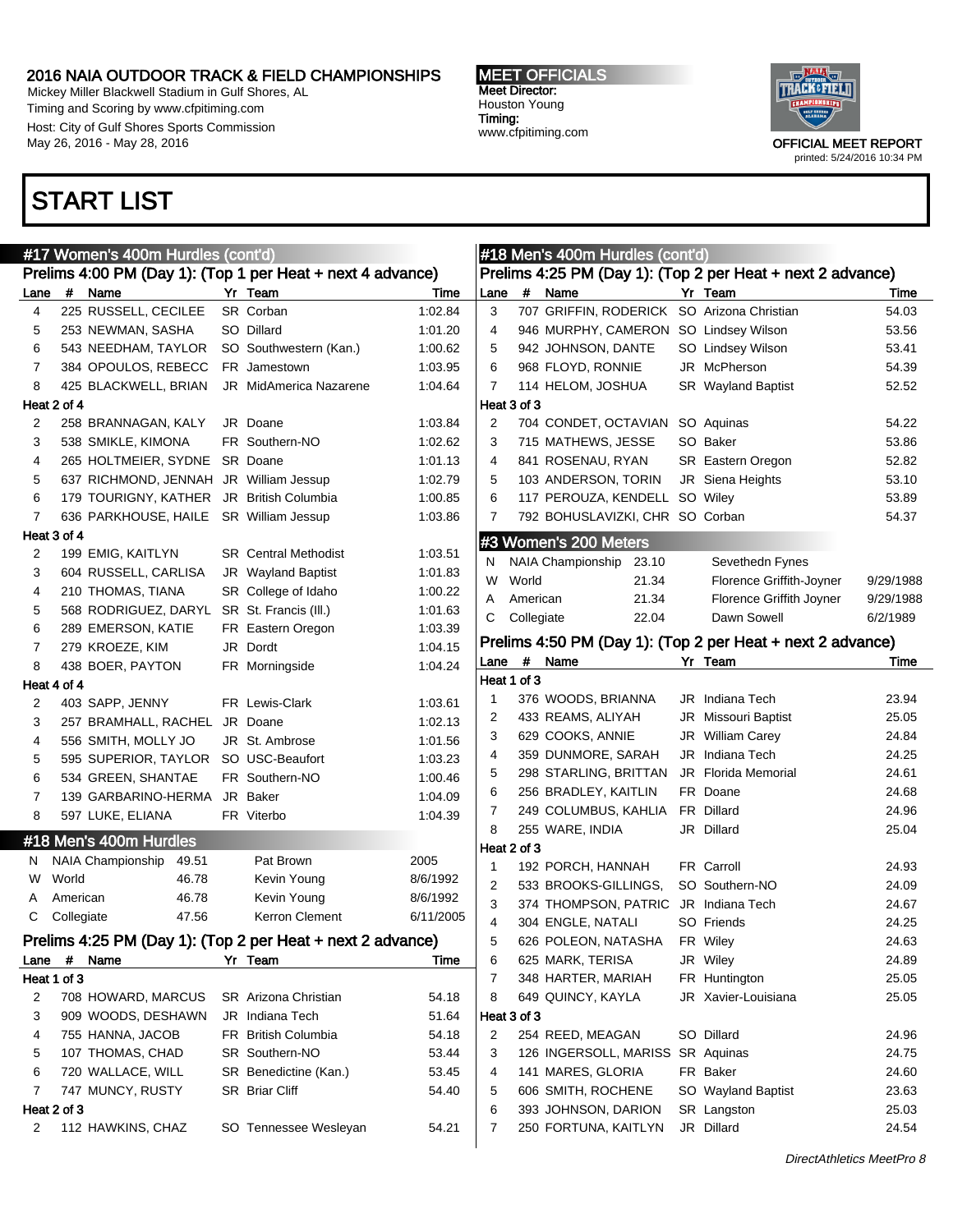Mickey Miller Blackwell Stadium in Gulf Shores, AL Timing and Scoring by www.cfpitiming.com Host: City of Gulf Shores Sports Commission May 26, 2016 - May 28, 2016

### START LIST

#### MEET OFFICIALS Meet Director: Houston Young Timing: www.cfpitiming.com



|        |             | #3 Women's 200 Meters (cont'd)                        |       |                                                            |                |               | #29 Women's Long Jump (cont'd)                        |                            |       |
|--------|-------------|-------------------------------------------------------|-------|------------------------------------------------------------|----------------|---------------|-------------------------------------------------------|----------------------------|-------|
|        |             |                                                       |       | Prelims 4:50 PM (Day 1): (Top 2 per Heat + next 2 advance) |                |               | 5:30 PM (Day 1)                                       |                            |       |
| Lane   |             | # Name                                                |       | Yr Team                                                    | Time           | Lane          | # Name                                                | Yr Team                    | Mark  |
| 8      |             | 424 SAMUELS, REA                                      |       | SR McPherson                                               | 24.72          | Flight 1 of 4 |                                                       |                            |       |
|        |             | #4 Men's 200 Meters                                   |       |                                                            |                |               | 387 WILLIAMS, PATRICE                                 | JR Jarvis Christian        | 5.56m |
| N.     |             | NAIA Championship                                     | 20.57 | Innocent Egbunike                                          | 1985           | 2             | 286 WUBBEN, DANIELLE                                  | SO Dordt                   | 5.53m |
| W      | World       |                                                       | 19.19 | Usain Bolt                                                 | 8/20/2009      | 3             | 167 CARR, ZUWENA                                      | JR Brewton-Parker          | 5.54m |
| A      | American    |                                                       | 19.32 | Michael Johnson                                            | 8/1/1996       | 4             | 140 KILLEBREW, KAILANI SO Baker                       |                            | 5.53m |
| С      | Collegiate  |                                                       | 19.69 | <b>Walter Dix</b>                                          | 5/25/2007      | 5             | 361 GRIGG, KAYLA                                      | SO Indiana Tech            | 5.51m |
|        |             |                                                       |       |                                                            |                | 6             | 318 ANDERSON, CHAMP                                   | FR Graceland               | 5.52m |
|        |             |                                                       |       | Prelims 5:05 PM (Day 1): (Top 2 per Heat + next 2 advance) |                | 7             | 293 REDDINGTON, MOR                                   | FR Eastern Oregon          | 5.59m |
| Lane   | #           | Name                                                  |       | Yr Team                                                    | Time           | 8             | 336 CUNNINGHAM, SHA                                   | FR Hastings                | 5.78m |
|        | Heat 1 of 3 |                                                       |       |                                                            |                | Flight 2 of 4 |                                                       |                            |       |
| 1      |             |                                                       |       | 884 HARGROVE, WAYNE JR Huston-Tillotson                    | 21.62          | 1             | 370 SCOTT, JONNIECE                                   | FR Indiana Tech            | 5.64m |
| 2      |             | 117 RALPH, QUINN-LEE                                  |       | SO Wiley                                                   | 20.85          | 2             | 405 SANDS, BRIA                                       | FR Life                    | 5.59m |
| 3      |             | 113 DURHAM, TOBIAS                                    |       | FR Warner<br><b>JR</b> MidAmerica Nazarene                 | 21.45          | 3             | 240 BONT, MALLORY                                     | SO Davenport               | 5.65m |
| 4      |             | 979 SAWYERR, DEVAN                                    |       | JR St. Ambrose                                             | 21.21          | 4             | 561 EDEKO, ISI                                        | JR St. Francis (III.)      | 5.63m |
| 5<br>6 |             | 108 OHIOZE, MICHAEL<br>786 MULLER, CJ                 |       | JR Concordia (Neb.)                                        | 21.15          | 5             | 211 STRICKER, ABBY                                    | FR Columbia (Mo.)          | 5.68m |
|        |             |                                                       |       |                                                            | 21.54          | 6             | 390 EVANS, JANAA                                      | JR Langston                | 5.67m |
| 7<br>8 |             | 802 BOOMSMA, SETH                                     |       | <b>SR</b> Dakota State                                     | 21.38          | 7             | 479 LAWSON, TANEKA                                    | <b>SR</b> Olivet Nazarene  | 5.64m |
|        | Heat 2 of 3 | 107 THOMPSON, JAHNO                                   |       | FR Southern-NO                                             | 21.24          | 8             | 586 HILL, ONGELIC                                     | SR Texas Wesleyan          | 5.68m |
| 1      |             | 889 BROADEN, JOHN                                     |       | <b>SR</b> Indiana Tech                                     | 20.85          | 9             | 457 PEREZ, MICHELLE                                   | JR Northwest U.            | 5.62m |
|        |             |                                                       |       | SO Baker                                                   |                | Flight 3 of 4 |                                                       |                            |       |
| 2      |             | 712 BERNDT, DAYSHAW                                   |       |                                                            | 21.58          | 1             | 362 HOLMES, TIA                                       | SO Indiana Tech            | 5.73m |
| 3      |             | 117 MORAIN, MORIBA                                    |       | FR Wiley                                                   | 20.99          | 2             | 583 SAKEUH, PLENSEH-                                  | FR Taylor                  | 5.93m |
| 4      |             | 117 PALMER, ORAINE                                    |       | FR Wiley                                                   | 21.39          | 3             | 593 LANE, JAYLA                                       | FR Union (Ky.)             | 5.75m |
| 5<br>6 |             | 117 MARK, MACHAEL<br>924 PLEBAN, KYLE                 |       | JR Wiley<br>SO Keiser                                      | 21.56<br>21.23 | 4             | 136 BRAGG, KAYVONA                                    | FR Avila                   | 5.64m |
| 7      |             | 940 HALLMON, KEVIN                                    |       | FR Lindsey Wilson                                          | 21.44          | 5             | 607 DAWKINS, ARTISHA                                  | JR Webber                  | 5.61m |
| 8      |             | 744 IRON SHELL, ROBER JR Briar Cliff                  |       |                                                            | 21.22          | 6             | 301 BAKER, CHELSEA                                    | SO Friends                 | 5.72m |
|        | Heat 3 of 3 |                                                       |       |                                                            |                | 7             | 495 MAJORS, MEGAN                                     | SO Robert Morris (III.)    | 5.56m |
| 1      |             | 103 CARTER, DEION                                     |       | JR Robert Morris (III.)                                    | 21.65          | 8             | 613 HERRERA, MADISON SO Westmont                      |                            | 5.72m |
| 2      |             | 110 POWELL, QUINTON                                   |       | SO St. Gregory's                                           | 21.36          | 9             | 386 WATSON, LAMICHA                                   | <b>SR</b> Jarvis Christian | 5.58m |
| 3      |             | 944 MIMMS, DONDRE                                     |       | FR Lindsey Wilson                                          | 21.19          | Flight 4 of 4 |                                                       |                            |       |
| 4      |             | 725 BAUMGARTNER, BR                                   |       | JR Bethel (Ind.)                                           | 21.45          | 1             | 444 APPLEGATE, SHANE SR Northwest Christian           |                            | 5.60m |
| 5      |             | 114 LONG, TROY                                        |       | SO Wayland Baptist                                         | 21.28          | 2             | 319 LOVAN, JAMAICA                                    | FR Graceland               | 5.50m |
| 6      |             | 117 EDWARD, MATEO                                     |       | <b>SR</b> William Carey                                    | 21.21          | 3             | 436 BRINSON, JONINA                                   | SO Mobile                  | 6.09m |
|        |             | 891 EDWARDS III, HARRI SR Indiana Tech                |       |                                                            | 20.60          | 4             | 609 PIERCE, BRE'SHEA                                  | JR Webber                  | 5.63m |
| 8      |             | 709 BREAUX, JUSTIN                                    |       | SR Bacone                                                  | 21.50          | 5             | 354 BETHEA, LESLIE                                    | JR Huston-Tillotson        | 5.56m |
|        |             |                                                       |       |                                                            |                | 6             | 373 TENNESSEE, DALLA                                  | SO Indiana Tech            | 5.69m |
|        |             | #29 Women's Long Jump                                 |       |                                                            |                | 7             | 192 PORCH, HANNAH                                     | FR Carroll                 | 5.60m |
|        |             | Top 9 + ties to finals, receive 3 additional attempts |       |                                                            |                | 8             | 489 FLETCHER, JEROSA SO Park U.                       |                            | 5.69m |
| N.     |             | NAIA Championship 6.70m                               |       | Ruky Abdulai                                               | 2007           | 9             | 407 STEVENS, KIMBERL                                  | <b>SR</b> Lindsey Wilson   | 5.63m |
| W      | World       |                                                       | 7.52m | Galina Chistyakova                                         | 6/11/1988      |               | #40 Men's Javelin                                     |                            |       |
| A      | American    |                                                       | 7.49m | Jackie Joyner-Kersee                                       | 5/22/1994      |               | Top 9 + ties to finals, receive 3 additional attempts |                            |       |
| С      | Collegiate  |                                                       | 6.99m | Jackie Joyner-Kersee                                       | 5/4/1985       |               |                                                       |                            |       |
|        |             |                                                       |       |                                                            |                |               |                                                       |                            |       |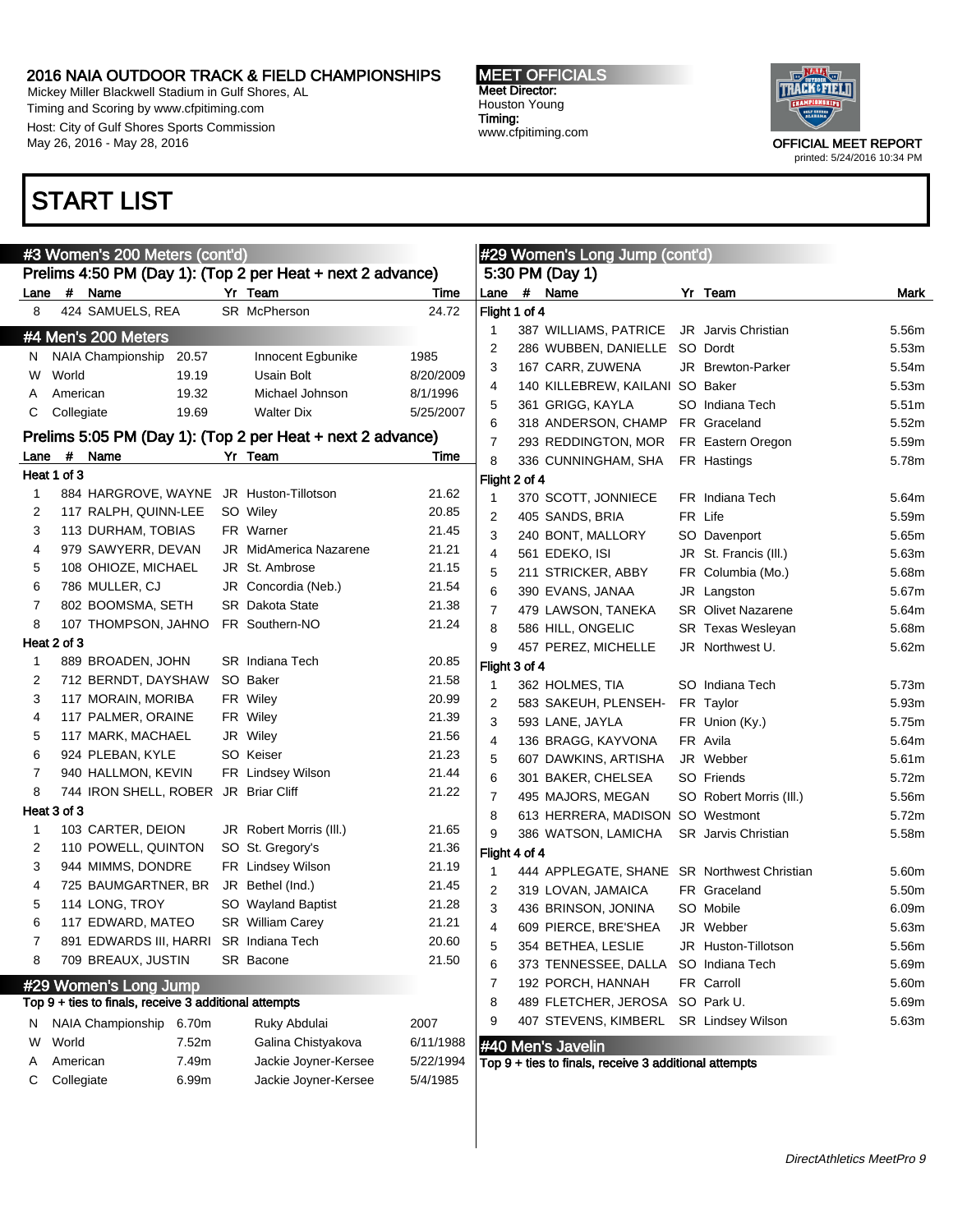Mickey Miller Blackwell Stadium in Gulf Shores, AL Timing and Scoring by www.cfpitiming.com Host: City of Gulf Shores Sports Commission May 26, 2016 - May 28, 2016

### START LIST

## #40 Men's Javelin (cont'd)

| N              | NAIA Championship                   | 75.46m | <b>Rick Simoncic</b>                         | 1986        |
|----------------|-------------------------------------|--------|----------------------------------------------|-------------|
| W              | World                               | 98.48m | Jan Zelezny                                  | 5/25/1996   |
| A              | American                            | 91.29m | <b>Breaux Greer</b>                          | 6/21/2007   |
| C              | 89.10m<br>Collegiate                |        | Patrik Boden                                 | 3/24/1990   |
|                | 5:30 PM (Day 1)                     |        |                                              |             |
| Lane           | #<br>Name                           | Yr     | Team                                         | Mark        |
|                | Flight 1 of 2                       |        |                                              |             |
| 1              | 880 FODAY, KAI                      |        | SR Huntington                                | 55.02m      |
| 2              | 974 WOLTERS, BRANDT                 |        | FR McPherson                                 | 60.34m      |
| 3              | 839 KILCUP, AUSTIN                  |        | FR Eastern Oregon                            | 57.33m      |
| 4              | 706 CAMPBELL, CALE                  |        | SR Arizona Christian                         | 55.03m      |
| 5              | 894 IGLESIAS GONZAL,                |        | FR Indiana Tech                              | 66.92m      |
| 6              |                                     |        | 993 HACKNEY, CHRISTIA SO Northwest Christian | 56.23m      |
| $\overline{7}$ | 102 LUNDSTEN, TREVOR JR Oregon Tech |        |                                              | 58.08m      |
| 8              | 113 BLUDWORTH, KEEG                 |        | SR Viterbo                                   | 57.49m      |
| 9              | 118 DICKEY, DARRIEN                 |        | SO William Woods                             | 59.08m      |
| 10             | 741 BURKI, SAM                      |        | JR Briar Cliff                               | 58.53m      |
| 11             | 842 SALDANA, PANCHO                 |        | JR Eastern Oregon                            | 61.01m      |
|                | Flight 2 of 2                       |        |                                              |             |
| 1              | 836 COBB, KOLTON                    |        | FR Eastern Oregon                            | 55.81m      |
| 2              | 116 MILLER, JOSEPH                  |        | JR Westmont                                  | 56.97m      |
| 3              | 116 MCCOLLUM, DAN                   |        | JR Westmont                                  | 57.25m      |
| 4              | 111 KURTZ, AUSTIN                   |        | FR Tabor                                     | 56.38m      |
| 5              | 765 BARNETT, DAVID                  |        | JR Carroll                                   | 63.24m      |
| 6              | 116 ZIPPI, PETER                    |        | JR Westmont                                  | 55.52m      |
| $\overline{7}$ | 992 GANT, GARTH                     |        | <b>JR</b> Northwest Christian                | 56.73m      |
| 8              | 742 DRIELING, ADAM                  |        | <b>SR</b> Briar Cliff                        | 60.99m      |
| 9              | 806 ACKERMAN, BEAU                  |        | FR Dickinson St.                             | 55.23m      |
| 10             | 814 CASTELLANOS, JUS                |        | SR Doane                                     | 57.24m      |
|                | #43 Women's 4 x 800m Relay          |        |                                              |             |
|                | N NAIA Champianobin 0.42.00         |        | $Clinear \Gamma$                             | <b>OOOE</b> |

N NAIA Championship 8:43.99 Simon Fraser, BC 2005 Prelims 5:40 PM (Day 1): (Top 2 per Heat + next 2 advance) Lane Team Time Heat 1 of 3 2 St. Francis (III.) (A) A 9:22.51 1) CROSSON, CATHERINE SO 2) LOPEZ, LESLEY SO 3) JOHNSON, BROOKE SR 4) KNOTT, ASHLEE SO 5) CAITHAMER, JULIA JR 6) RODRIGUEZ, DARYLL SR 7) ASLAKSON, DONNA SR 8) MOODY, JENNA SO 3 Marian (Ind.) (A) A 9:19.27 1) KUNTZ, ANN SR 2) SCHROPE, KIERSTEN SO 3) CRANE, COURTNEY SR 4) DUDLEY, ANNA JR 5) DEVER, RACHEL SO 6) FLORA, BECKA SO 7) KOEHL, OLIVIA FR 8) SHARP, BRITTANY FR

MEET OFFICIALS Meet Director: Houston Young Timing: www.cfpitiming.com



### #43 Women's 4 x 800m Relay (cont'd) Prelims 5:40 PM (Day 1): (Top 2 per Heat + next 2 advance) Lane Team Time 4 Olivet Nazarene (A) A 9:18.87 1) BROWN, KARLEY JR 2) LAFEMINA, ANGELICA JR 3) WOJCIECHOWSKI, ANDREA JR 4) BEEZHOLD, ALEXA SO 5) TROEMEL, EMILY SO 6) 5 Taylor (A) A 9:21.17 1) CROSBY, MARJORIE FR 2) HAWKS, JANE SR 3) OLESON, SARINA SR 4) BLAGG, RACHEL FR 5) SOUZIS, ANNA FR 6) 6 Aquinas (A) A 9:11.37 1) HENNINGER, KAITLYN SR 2) WINCHESTER, MELISSA FR 3) ANDERSON, SYDNEY JR 4) SIGAFOOSE, ADRI SO 5) PEREGRINE, MOLLY SO 6) 7 Carroll (A) **A 9:24.20** 1) FEY, MADELEINE SR 2) TORRES, SANDY SR 3) FIFIELD, MACALA JR 4) ESPOSITO, LEAH JR 5) SANCHEZ, MARISA JR 6) 8 Siena Heights (A) A 9:28.45 1) LETHERER, RUTH FR 2) RIDAL, MARIAH JR 3) RUSSO, ASHLEY SO 4) SHELLENBARGER, HANNAH JR Heat 2 of 3 2 Westmont (A) A 9:22.83 1) ADAMS, ALEXANDRIA SR 2) JENSEN, JANNA SO 3) PHIPPS, TARYN JR 4) MEYERS, JESSICA SR 3 St. Ambrose (A) A 9:20.11 1) SMITH, MOLLY JO JR 2) HAMMER, ABBY SO 3) PLUMB, ASHLEY FR 4) WOODALL, NICOLE JR 5) LAMPE, SARAH JR 6) FLANDERS, CHARLETTE SO 7) CARLISLE, AUBRIE FR 8) LOPEZ, JENNY SO Morningside (A) A 9:20.53 1) HALL, SHELBY SR 2) MUMM, MICHELLE SO 3) SHEPHERD, TIFFANY JR 4) APPLEGARTH, MORGAN FR 5) BOER, PAYTON FR 6) 5 Northwestern (Iowa) (A) A 9:12.83 1) BOSCH, KATIE SO 2) MUILENBURG, REBEKAH FR 3) DE JONG, KASSIDY FR 4) LANDHUIS, KATIE SO 5) SINCLAIR, SAM SO 6) 6 British Columbia (A) A 9:13.97 1) KORPACH, SARAH JR 2) LEE, KIRSTEN SR 3) HAWTHORN, NATALIA JR 4) VAN TASSEL, CAMILLE SO 5) KILMARTIN, SANDRA SO 6) MILLER, ALEXIA SO 7) LACIS, NICOLE SO 8) AU, ENID FR 7 Doane (A) A 9:23.03 1) KOTTWITZ, SARAH SO 2) LEMKAU, DELANEY FR 3) SIECK, LOGAN JR 4) MOORE, MARISSA SR Heat 3 of 3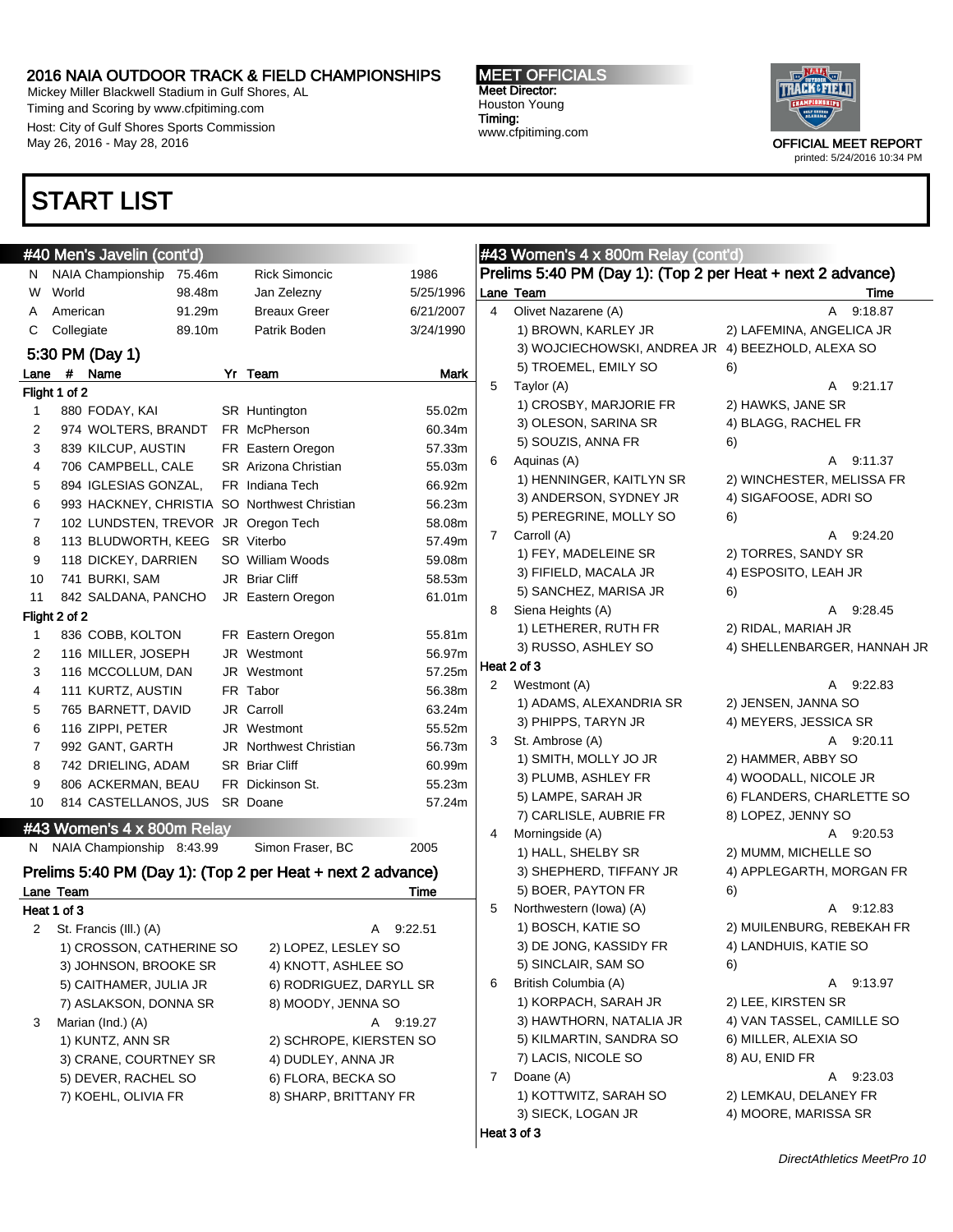Mickey Miller Blackwell Stadium in Gulf Shores, AL Timing and Scoring by www.cfpitiming.com Host: City of Gulf Shores Sports Commission May 26, 2016 - May 28, 2016

### START LIST



|              | #43 Women's 4 x 800m Relay (cont'd)                        |                           | #44 Men's $4 \times 800$ m Relay (cont'd) |                                                            |                            |  |  |  |  |
|--------------|------------------------------------------------------------|---------------------------|-------------------------------------------|------------------------------------------------------------|----------------------------|--|--|--|--|
|              | Prelims 5:40 PM (Day 1): (Top 2 per Heat + next 2 advance) |                           |                                           | Prelims 6:15 PM (Day 1): (Top 2 per Heat + next 2 advance) |                            |  |  |  |  |
|              | Lane Team                                                  | Time                      |                                           | Lane Team                                                  | Time                       |  |  |  |  |
| $2^{\circ}$  | Cornerstone (A)                                            | 9:22.33<br>A              | 5                                         | Briar Cliff (A)                                            | A 7:40.70                  |  |  |  |  |
|              | 1) CORYELL, CATHY JR                                       | 2) QUICK, MEGAN SO        |                                           | 1) HEINRICHS, JOE SO                                       | 2) JACKSON, JOE SR         |  |  |  |  |
|              | 3) RABE, ALLY SO                                           | 4) REIST, JOY SO          |                                           | 3) THELEN, TOMMY JR                                        | 4) SCHLEIS, MITCHELL SR    |  |  |  |  |
|              | 5) RICHTER, VALERIE FR                                     | 6)                        | 6                                         | York (Neb.) (A)                                            | A 7:47.38                  |  |  |  |  |
| 3            | Lewis-Clark (A)                                            | A 9:19.24                 |                                           | 1) GASTINEAU, MATTHEW SR                                   | 2) HELD, MASON FR          |  |  |  |  |
|              | 1) HORN, KATELYNN JR                                       | 2) JENSEN, ARIEL JR       |                                           | 3) JARVIS, BRENNAN JR                                      | 4) MAGNER, CALEB SO        |  |  |  |  |
|              | 3) KNISHKA, ANGELA SO                                      | 4) RENFRO, ASHLIE SR      | 7                                         | St. Francis (III.) (A)                                     | A 7:43.45                  |  |  |  |  |
|              | 5) KELSEY, KAIDAN FR                                       | 6) THURSTON, HALI FR      |                                           | 1) LIMA, ALEX FR                                           | 2) TOBIAS, MISAEL SO       |  |  |  |  |
| 4            | Southern Oregon (A)                                        | A 9:18.88                 |                                           | 3) PRINCIPATO, JOHN SO                                     | 4) SANCHEZ, AARON SO       |  |  |  |  |
|              | 1) BLACKMORE, KAYLE FR                                     | 2) BERANIA, NATALIE JR    |                                           | 5) COSTELLO, NATHAN SO                                     | 6) ZAVALA, CHRIS FR        |  |  |  |  |
|              | 3) WEBER, BRAANA FR                                        | 4) ABBOTT, ASPEN JR       |                                           | 7) BLAYLOCK, BRIAN SO                                      | 8) KNUDSEN, CAM JR         |  |  |  |  |
| 5            | Biola (A)                                                  | A 9:21.79                 |                                           | Heat 2 of 3                                                |                            |  |  |  |  |
|              | 1) DAWSON, LYNDEE SO                                       | 2) GASNER, ANIKA SR       |                                           | 2 Doane (A)                                                | A 7:46.94                  |  |  |  |  |
|              | 3) HUNT, KELLIAN SR                                        | 4) MURRAY, ALISA SR       |                                           | 1) APPEL, COLIN SO                                         | 2) FLYNN, CHANDLER FR      |  |  |  |  |
|              | 5) CLARK, MICHELLE SR                                      | 6) HUNSAKER, HANNAH SO    |                                           | 3) WHYRICK, JOSH SR                                        | 4) VARELA, ALAN FR         |  |  |  |  |
|              | 7) CHAIRES, STEPHANIE JR                                   | 8) CROY, STEPHANIE SO     | 3                                         | Indiana Tech (A)                                           | A 7:34.25                  |  |  |  |  |
| 6            | Dordt (A)                                                  | A 9:10.68                 |                                           | 1) BECKHAM, DEVONTA FR                                     | 2) RUNYAN, LUKE SO         |  |  |  |  |
|              | 1) BYL, KAYLA SR                                           | 2) LEWIS, KELSEY JR       |                                           | 3) MARROW, DEVON JR                                        | 4) HESTER, JOHN JR         |  |  |  |  |
|              | 3) SLATER, NICOLE SO                                       | 4) VAN ZEE, JUSTINE JR    |                                           | 5) SPRINGER, GAIRY FR                                      | 6)                         |  |  |  |  |
|              | 5) KROEZE, KIM JR                                          | 6)                        | 4                                         | Siena Heights (A)                                          | A 7:42.56                  |  |  |  |  |
| $\mathbf{7}$ | Shawnee State (A)                                          | A 9:26.94                 |                                           | 1) VERMILYE, ANTHONY JR                                    | 2) JACKSON, WILLIAM FR     |  |  |  |  |
|              | 1) SMITH, BROOKE FR                                        | 2) SALING, KATIE FR       |                                           | 3) RODDEN, BRENT FR                                        | 4) MUESSIG, DOMINIC JR     |  |  |  |  |
|              | 3) BEGLEY, SHANIAH FR                                      | 4) TAYLOR, ALYSSA FR      |                                           | 5) DUKES, RYAN SO                                          | 6)                         |  |  |  |  |
| 8            | Northwest U. (A)                                           | A 9:26.95                 | 5                                         | Wayland Baptist (A)                                        | A 7:41.82                  |  |  |  |  |
|              | 1) BROWN, CASSIDY SO                                       | 2) CONLIN, RYAN SO        |                                           | 1) KIPTOO, BONIFACE FR                                     | 2) HINDS, TRE FR           |  |  |  |  |
|              | 3) LYSTAD, SHANDON JR                                      | 4) ENGELBREKT, LILY SO    |                                           | 3) GONZALEZ, JOEY SO                                       | 4) BERHE, ADAM SO          |  |  |  |  |
|              | 5) ESTABROOK, SARAH SO                                     | 6)                        |                                           | 5) PIERRE, KELSON SO                                       | 6)                         |  |  |  |  |
|              |                                                            |                           | 6                                         | British Columbia (A)                                       | A 7:46.73                  |  |  |  |  |
|              | #44 Men's 4 x 800m Relay                                   |                           |                                           | 1) JARRON, LUKAS JR                                        | 2) TRUMMER, MAX SO         |  |  |  |  |
|              | N NAIA Championship 7:26.13                                | Azusa Pacific, CA<br>2004 |                                           | 3) LARSEN, COLE JR                                         | 4) TAYLOR, CHRISTOPHER SO  |  |  |  |  |
|              | Prelims 6:15 PM (Day 1): (Top 2 per Heat + next 2 advance) |                           |                                           | 5) GAY, JOHN SO                                            | 6) HALLIDAY, KIERAN JR     |  |  |  |  |
|              | Lane Team                                                  | Time                      |                                           | 7) HOOTON, JESSE SR                                        | 8) HANNA, JACOB FR         |  |  |  |  |
|              | Heat 1 of 3                                                |                           |                                           | Heat 3 of 3                                                |                            |  |  |  |  |
|              | 2 Cornerstone (A)                                          | A 7:47.45                 | 2                                         | Northwestern (Iowa) (A)                                    | A 7:41.26                  |  |  |  |  |
|              | 1) BAMBACH, THOMAS SR                                      | 2) TREMAINE, GARRETT SO   |                                           | 1) WEITGENANT, RYAN SR                                     | 2) JOHNSON, ELLIOTT SR     |  |  |  |  |
|              | 3) VANDERVELDE, ELIJAH FR                                  | 4) VROEGH, KEVIN SO       |                                           | 3) HOLLINGER, PETER FR                                     | 4) ROSE, TIM SO            |  |  |  |  |
| 3            | Morningside (A)                                            | A 7:38.78                 |                                           | 5) BENZING, CALEB FR                                       | 6)                         |  |  |  |  |
|              | 1) GREEN, JACOB SO                                         | 2) HISER, KYLE JR         | 3                                         | Marian (Ind.) (A)                                          | A 7:46.17                  |  |  |  |  |
|              | 3) SCHILTZ, DREW JR                                        | 4) WILLEY, JACOB SR       |                                           | 1) HENDRICKS, BEN SR                                       | 2) BRIGGS, LUKE SR         |  |  |  |  |
| 4            | Olivet Nazarene (A)                                        | A 7:44.75                 |                                           | 3) MARTIN, PRESLEY SO                                      | 4) BALL, CHANDLER SO       |  |  |  |  |
|              | 1) MEEHAN, MATT SO                                         | 2) BRASSARD, JEREMY SO    |                                           | 5) BRYANT, JAMES SO                                        | 6) NAYLOR-COOK, JACKSON JR |  |  |  |  |
|              | 3) DIVAN, BRANDON SR                                       | 4) FIENE, NICHOLAS SO     | 4                                         | Indiana Wesleyan (A)                                       | A 7:42.86                  |  |  |  |  |
|              | 5) MONTGOMERY, MATTHEW JR                                  | 6) DRAKE, CALEB JR        |                                           | 1) NEIDECK, JOSHUA SO                                      | 2) DEKKER, JORDAN JR       |  |  |  |  |
|              |                                                            |                           |                                           | 3) STRATTON, NOAH SO                                       | 4) KEAFFABER, GRANT SR     |  |  |  |  |
|              |                                                            |                           |                                           |                                                            |                            |  |  |  |  |
|              |                                                            |                           |                                           |                                                            |                            |  |  |  |  |

| $^{\prime}$ . | $\cdots$               |
|---------------|------------------------|
| HUA SO        | 2) DEKKER, JORDAN JR   |
| )AH SO        | 4) KEAFFABER, GRANT SR |
|               |                        |
|               |                        |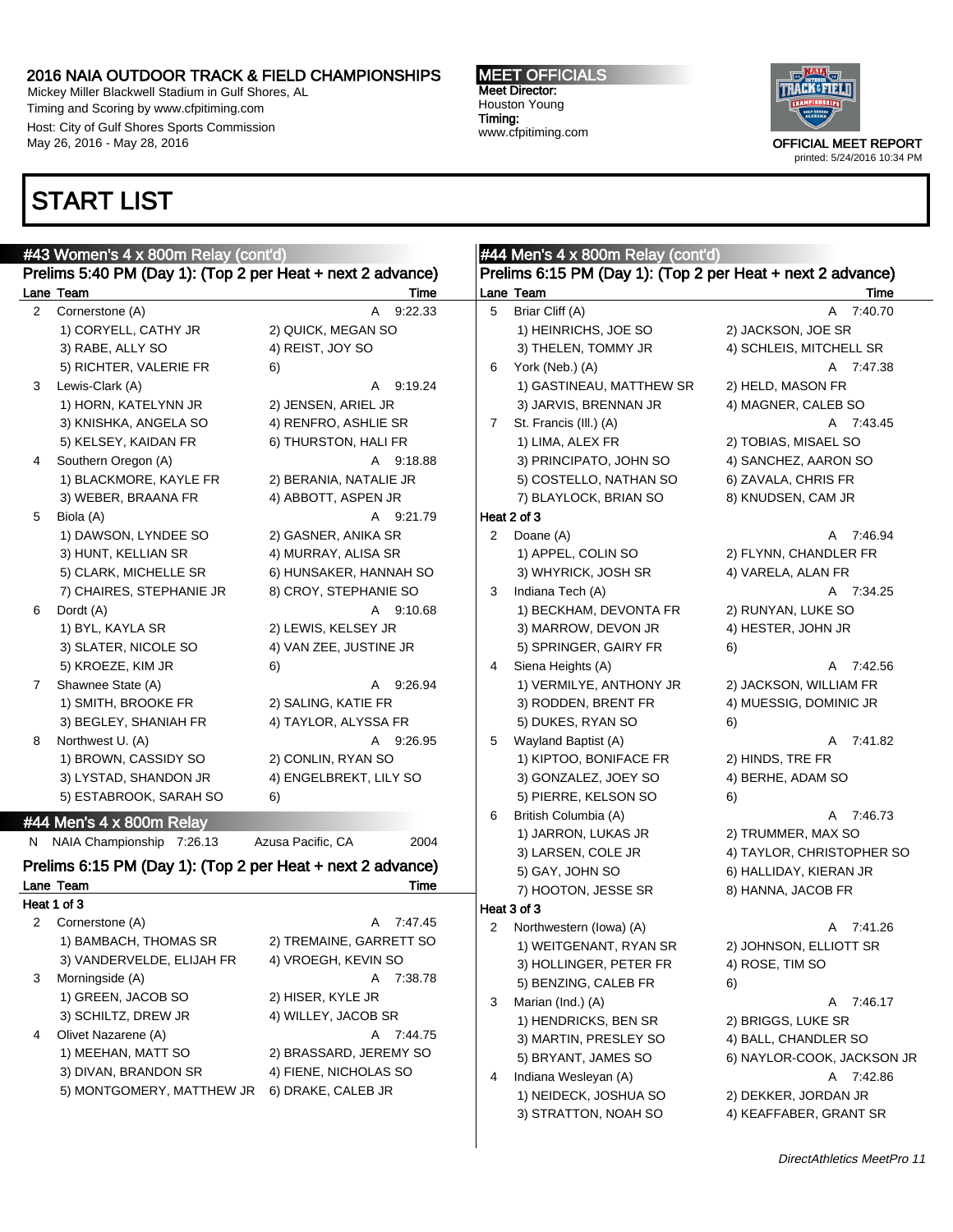Mickey Miller Blackwell Stadium in Gulf Shores, AL Timing and Scoring by www.cfpitiming.com Host: City of Gulf Shores Sports Commission May 26, 2016 - May 28, 2016

### START LIST

#### MEET OFFICIALS Meet Director: Houston Young Timing: www.cfpitiming.com



|                |             | #44 Men's 4 x 800m Relay (cont'd)                    |          |                                                            |                      |                |                | #19 Women's 3000m Steeple (cont'd)         |          |                                                            |                      |
|----------------|-------------|------------------------------------------------------|----------|------------------------------------------------------------|----------------------|----------------|----------------|--------------------------------------------|----------|------------------------------------------------------------|----------------------|
|                |             |                                                      |          | Prelims 6:15 PM (Day 1): (Top 2 per Heat + next 2 advance) |                      |                |                |                                            |          | Prelims 6:50 PM (Day 1): (Top 5 per Heat + next 4 advance) |                      |
|                | Lane Team   |                                                      |          |                                                            | Time                 | Lane           | #              | Name                                       |          | Yr Team                                                    | Time                 |
| 5              | Taylor (A)  |                                                      |          |                                                            | A 7:48.13            | 12             |                | 576 BERENDS, ALEXAND SO Taylor             |          |                                                            | 11:03.59             |
|                |             | 1) BYRD, BEN FR                                      |          | 2) VAN NIEKERK, SCHALK SR                                  |                      |                |                | #13 Women's 10000 Meters                   |          |                                                            |                      |
|                |             | 3) SHELTON, KYLE SO                                  |          | 4) DYE, TANNER JR                                          |                      | N              |                | NAIA Championship                          | 34:22.95 | Alissa McKaig                                              | 2008                 |
|                |             | 5) RODMAN, DAVID SR                                  |          | 6)                                                         |                      | W              | World          |                                            | 29:31.78 | Junxia Wang                                                | 9/8/1993             |
| 6              |             | Friends (A)                                          |          |                                                            | A 7:35.91            | A              | American       |                                            | 30:22.22 | Shalane Flanagan                                           | 8/15/2008            |
|                |             | 1) CLARK, ISAAC JR                                   |          | 2) CLARK, JACOB JR                                         |                      |                |                |                                            |          |                                                            |                      |
|                |             | 3) HISER, DAMIEN SO                                  |          | 4) JARVIS, GRAEHAM SO                                      |                      |                |                | 7:50 PM (Day 1)                            |          |                                                            |                      |
|                |             | 5) MATHUR, KRIS SO                                   |          | 6) LYLE, JESSE SR                                          |                      | Lane           | #              | Name                                       |          | Yr Team                                                    | Time                 |
| $7\phantom{.}$ |             | St. Mary (Kan.) (A)                                  |          |                                                            | A 7:47.25            |                | Section 1 of 1 |                                            |          |                                                            |                      |
|                |             | 1) ADAMS, MESHACH JR                                 |          | 2) TYLL, MICHAEL SO                                        |                      | -1             |                | 589 FRANKIAN, KARIS                        |          | <b>SR</b> The Masters                                      | 34:36.19             |
|                |             | 3) JOHNSON, JERMIE SO                                |          | 4) RACHFORD, PATRICK SR                                    |                      | 2              |                | 334 GARWOOD, KRISTE                        |          | SR Hannibal-LaGrange                                       | 35:42.37             |
|                |             | 5) THOMAS, NICHOLAS FR                               |          | 6) WILLIAMS, DIJONN JR                                     |                      | 3              |                | 530 PERKINSON, JESSA                       |          | SO Southern Oregon                                         | 36:14.72             |
|                |             | #19 Women's 3000m Steeple                            |          |                                                            |                      | 4              |                | 502 BIEHL, SARAH                           |          | <b>SR</b> Shawnee State                                    | 36:26.46             |
| N.             |             | NAIA Championship                                    | 10:12.31 | Justyna Mudy                                               | 2009                 | 5              |                | 451 SCHMIDT, ROSA                          |          | SO Northwest Christian                                     | 36:45.88             |
| W              | World       |                                                      | 8:58.81  | Gulnara Galkina                                            | 8/17/2008            | 6              |                | 129 MIDDAUGH, KATHY                        |          | JR Aquinas                                                 | 36:54.83             |
|                | American    |                                                      | 9:11.42  | Emma Coburn                                                | 7/12/2014            | $\overline{7}$ |                | 503 HAVRANEK, ANNA                         |          | SO Shawnee State                                           | 37:24.45             |
| С              | Collegiate  |                                                      | 9.25.54  | Jenny Barringer                                            | 6/12/2009            | 8              |                | 490 GUARNACCIA, KATIE SO Point Park        |          | 499 ZEILER, CHARLOTTA SO SCAD Savannah                     | 37:28.61             |
|                |             |                                                      |          | Prelims 6:50 PM (Day 1): (Top 5 per Heat + next 4 advance) |                      | 9<br>10        |                | 579 FRANCH, MICHELLE FR Taylor             |          |                                                            | 37:31.97<br>37:37.11 |
|                | #           |                                                      |          |                                                            |                      | 11             |                | 193 REID, JANIE                            |          | SO Carroll                                                 |                      |
| Lane           | Heat 1 of 2 | Name                                                 |          | Yr Team                                                    | Time                 | 12             |                |                                            |          |                                                            | 37:42.86             |
|                |             |                                                      |          |                                                            |                      | 13             |                | 421 SHARP, BRITTANY<br>335 BETHEA, JANELLE |          | FR Marian (Ind.)<br>SO Hastings                            | 37:52.11             |
| 1              |             | 447 FLETCHER, MICHEL<br>500 ASHTON, MEGAN            |          | <b>JR</b> Northwest Christian<br><b>JR</b> Shawnee State   | 10:47.57<br>10:59.84 |                |                |                                            |          |                                                            | 37:52.60             |
| 2<br>3         |             | 448 GALE, MACIE                                      |          | <b>JR</b> Northwest Christian                              | 11:10.16             | 14             |                |                                            |          | 526 FITZGERALD, MEGA SO Southeastern U.                    | 37:59.44             |
| 4              |             | 385 VANHEUVELN, SAM                                  |          | <b>SR</b> Jamestown                                        | 10:55.93             |                |                | #14 Men's 10000 Meters                     |          |                                                            |                      |
| 5              |             | 588 FRANKIAN, ABIGAIL                                |          | SO The Masters                                             | 11:02.64             | N              |                | NAIA Championship 28:16.95                 |          | Julius Randich                                             | 1993                 |
| 6              |             |                                                      |          | SO Biola                                                   |                      | W              | World          |                                            | 26:17.53 | Kenenisa Bekele                                            | 8/26/2005            |
| 7              |             | 151 CROY, STEPHANIE<br>260 DEWISPELARE, MAR JR Doane |          |                                                            | 11:05.21<br>10:30.03 |                | A American     |                                            | 26:44.36 | Galen Rupp                                                 | 5/30/2014            |
| 8              |             | 171 CAIRNS, BRIANNA                                  |          | JR British Columbia                                        | 11:07.02             |                |                | 8:45 PM (Day 1)                            |          |                                                            |                      |
| 9              |             | 158 RANSOM, EMILY                                    |          | FR Biola                                                   | 11:14.48             |                |                | Lane # Name                                |          | Yr Team                                                    | Time                 |
| 10             |             | 312 ZIMMERMAN, BROO                                  |          | JR Friends                                                 | 11:20.25             |                | Section 1 of 1 |                                            |          |                                                            |                      |
| 11             |             | 294 ROELLE, RACHEL                                   |          | JR Eastern Oregon                                          | 11:26.34             | $\mathbf{1}$   |                | 933 ATKIN, SAM                             |          | <b>SR</b> Lewis-Clark                                      | 29:44.33             |
| 12             |             | 590 INGOLDSBY, RACHA JR The Masters                  |          |                                                            | 11:20.97             | 2              |                | 118 KIPCHUMBA, GEOFF SO William Carey      |          |                                                            | 29:47.49             |
|                | Heat 2 of 2 |                                                      |          |                                                            |                      | 3              |                | 73 BROWN, RUSSELL                          |          | SR St. Mary (Kan.)                                         | 30:28.13             |
|                |             | 368 RILEY, KERIGAN                                   |          | JR Indiana Tech                                            | 11:08.28             | 4              |                | 110 HERNANDEZ, ABEL                        |          | JR St. Xavier                                              | 30:34.14             |
| 2              |             | 580 GIMRE, MAE ELIZAB                                |          | FR Taylor                                                  | 11:18.32             | 5              |                | 778 HAMPTON, MAX                           |          | SR College of Idaho                                        | 30:50.70             |
| 3              |             | 367 RAUCH, TIFFANY                                   |          | SR Indiana Tech                                            | 10:56.95             | 6              |                | 57 BAHREINI, ARYA                          |          | SR Oklahoma City                                           | 30:51.55             |
| 4              |             | 246 HERBST, PAITTON                                  |          | SO Dickinson St.                                           | 11:21.61             | 7              |                | 78 WEBER, TONY                             |          | SO St. Mary (Kan.)                                         | 30:51.88             |
| 5              |             | 175 LACIS, NICOLE                                    |          | SO British Columbia                                        | 11:02.92             | 8              |                | 862 SMITH, RYAN                            |          | JR Goshen                                                  | 30:57.24             |
| 6              |             | 152 DAWSON, LYNDEE                                   |          | SO Biola                                                   | 10:41.11             | 9              |                | 752 ELDER, EVAN                            |          | SR British Columbia                                        | 30:59.48             |
| 7              |             | 570 MORENO, LORENA                                   |          | SO St. Mary (Kan.)                                         | 11:21.22             | 10             |                | 100 MOUNTFORD, DAVID                       |          | JR Oklahoma City                                           | 31:04.71             |
| 8              |             | 498 COOK, CAROLINE                                   |          | SO SCAD Savannah                                           | 10:58.94             | 11             |                | 756 HOOTON, JESSE                          |          | <b>SR</b> British Columbia                                 | 31:08.73             |
| 9              |             | 170 BRUNT, MADELYN                                   |          | SO British Columbia                                        | 10:45.78             | 12             |                | 109 SANTILLO, JOEY                         |          | JR St. Francis (III.)                                      | 31:08.78             |
| 10             |             | 380 OSLADIL, ANGEL                                   |          | SR Indiana Wesleyan                                        | 11:19.60             | 13             |                | 711 THOMAS, JACKSON                        |          | JR Bacone                                                  | 31:09.43             |
| 11             |             | 183 BOLD, REGAN                                      |          | SR Carroll                                                 | 11:08.56             | 14             |                | 105 DIAZ, CALEB                            |          | JR Southern Oregon                                         | 31:16.82             |
|                |             |                                                      |          |                                                            |                      |                |                |                                            |          |                                                            |                      |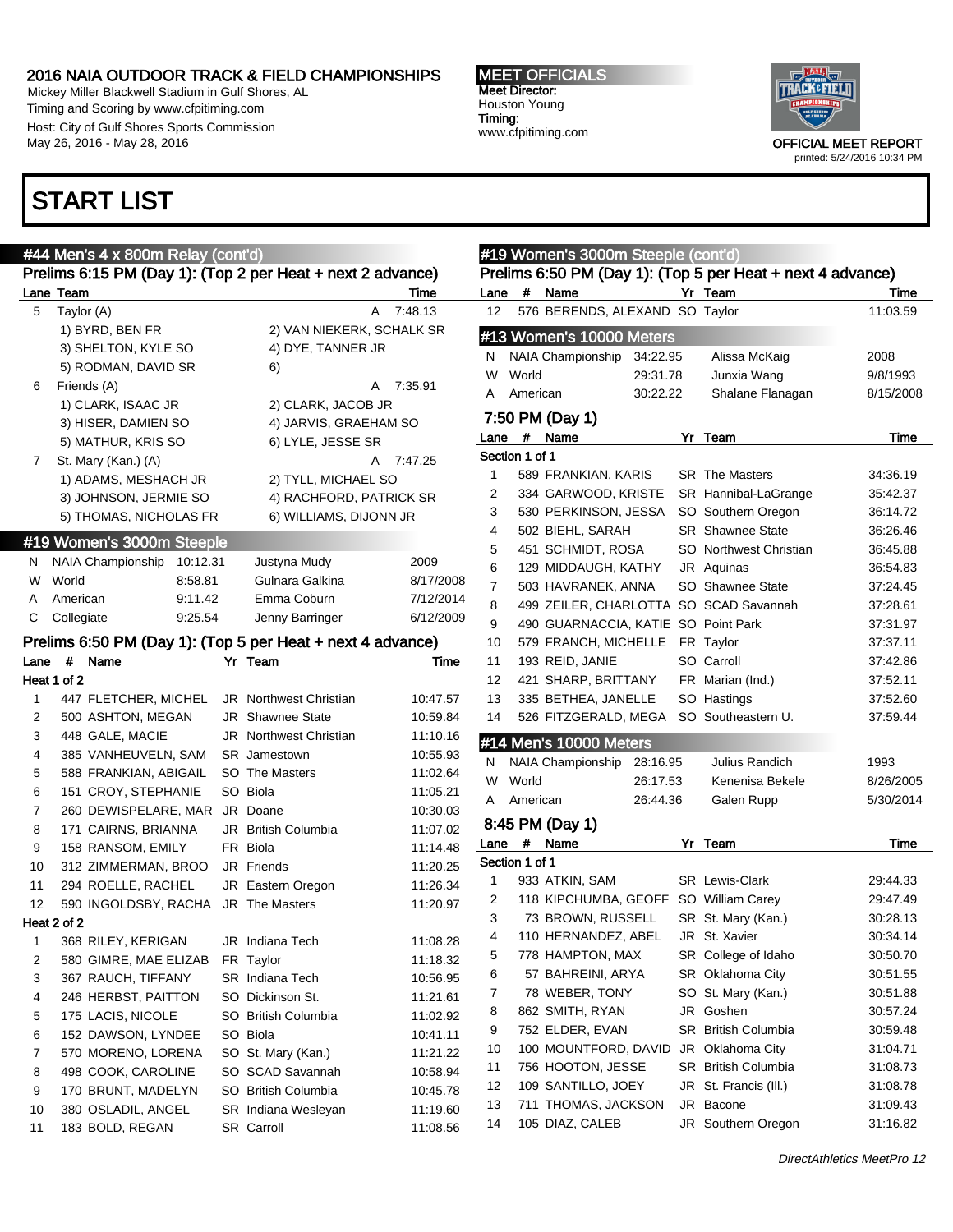Mickey Miller Blackwell Stadium in Gulf Shores, AL Timing and Scoring by www.cfpitiming.com Host: City of Gulf Shores Sports Commission May 26, 2016 - May 28, 2016

### START LIST



|      |                | #14 Men's 10000 Meters (cont'd)       |        |                             |          |             |               | #42-7 Men's Decathlon Discus (cont'd) |                  |                                    |                   |
|------|----------------|---------------------------------------|--------|-----------------------------|----------|-------------|---------------|---------------------------------------|------------------|------------------------------------|-------------------|
|      |                | 8:45 PM (Day 1)                       |        |                             |          |             |               | 10:00 AM (Day 2)                      |                  |                                    |                   |
| Lane |                | # Name                                |        | Yr Team                     | Time     | Lane        |               | # Name                                |                  | Yr Team                            |                   |
| 15   |                | 74 GRAHAM, CHRISTIA                   |        | SO St. Mary (Kan.)          | 31:20.12 | 6           |               | 105 DOTSON, JOE                       |                  | FR Southern Oregon                 |                   |
| 16   |                | 113 SHERFEY, JOSHUA                   |        | <b>JR</b> The Masters       | 31:22.53 | 7           |               | 830 WOLKEN, KALE                      |                  | SR Doane                           |                   |
| 17   |                | 710 ROA, CARLOS                       |        | JR Bacone                   | 31:25.03 | 8           |               | 820 KRUEGER, JAKE                     |                  | SR Doane                           |                   |
| 18   |                | 75 GUERRERO, ANDRE SR St. Mary (Kan.) |        |                             | 31:28.51 | 9           |               | 770 GANDY, DREW                       |                  | <b>JR</b> Central Methodist        |                   |
|      |                | #42-6 Men's Decathlon 110m Hurdles    |        |                             |          | 10          |               | 925 WILLIAMS, DEVIN                   |                  | FR Keiser                          |                   |
| N.   |                | NAIA Championship                     | 13.74  | Dominique DeGrammont        | 2003     | 11          |               | 102 GRETZ, SETH                       |                  | SO Oregon Tech                     |                   |
| W    | World          |                                       | 12.80  | <b>Aries Merritt</b>        | 9/7/2012 | 12          |               | 814 CASTELLANOS, JUS                  |                  | SR Doane                           |                   |
| A    | American       |                                       | 12.80  | <b>Aries Merritt</b>        | 9/7/2012 | 13          |               | 116 ASSELIN, JAMES                    |                  | <b>SR</b> Westmont                 |                   |
| С    | Collegiate     |                                       | 13.00  | Renaldo Nehemiah            | 5/6/1979 | 14          |               | 809 SEASE, TOMMY                      |                  | SO Dickinson St.                   |                   |
|      |                | 10:00 AM (Day 2)                      |        |                             |          | 15          |               | 821 LUCAS, MICHAEL                    |                  | JR Doane                           |                   |
|      | #              | Name                                  |        | Yr Team                     |          |             |               | #42-8 Men's Decathlon Pole Vault      |                  |                                    |                   |
| Lane | Section 1 of 4 |                                       |        |                             |          | N.          |               | NAIA Championship                     | 5.56m            | <b>Billy Olson</b>                 | 1982              |
| 2    |                | 113 LAWSON, WINSTON                   |        | JR Vanguard                 |          | W           | World         |                                       | 6.14m            | Sergey Bubka                       | 7/31/1994         |
| 4    |                | 105 DOTSON, JOE                       |        | FR Southern Oregon          |          | A           |               | American                              | 6.04m            | <b>Brad Walker</b>                 | 6/8/2008          |
| 6    |                | 817 GASTON, KYLE                      |        | SR Doane                    |          | С           |               | Collegiate                            | 5.98m            | Lawrence Johnson                   | 5/25/1996         |
| 8    |                | 102 ANDJELIC, NIKOLA                  |        | FR Rio Grande               |          |             |               | 10:00 AM (Day 2)                      |                  |                                    |                   |
|      | Section 2 of 4 |                                       |        |                             |          | Lane        |               | # Name                                |                  | Yr Team                            |                   |
| 2    |                | 820 KRUEGER, JAKE                     |        | SR Doane                    |          |             | Flight 1 of 1 |                                       |                  |                                    |                   |
| 4    |                | 925 WILLIAMS, DEVIN                   |        | FR Keiser                   |          | 1           |               | 791 WIECHMAN, LUCAS                   |                  | JR Concordia (Neb.)                |                   |
| 6    |                | 770 GANDY, DREW                       |        | <b>JR</b> Central Methodist |          | 2           |               | 113 LAWSON, WINSTON                   |                  | JR Vanguard                        |                   |
| 8    |                | 809 SEASE, TOMMY                      |        | SO Dickinson St.            |          | 3           |               | 814 CASTELLANOS, JUS                  |                  | SR Doane                           |                   |
|      | Section 3 of 4 |                                       |        |                             |          | 4           |               | 102 GRETZ, SETH                       |                  | SO Oregon Tech                     |                   |
| 2    |                | 102 GRETZ, SETH                       |        | SO Oregon Tech              |          | 5           |               | 102 ANDJELIC, NIKOLA                  |                  | FR Rio Grande                      |                   |
| 4    |                | 814 CASTELLANOS, JUS                  |        | SR Doane                    |          | 6           |               | 821 LUCAS, MICHAEL                    |                  | JR Doane                           |                   |
| 6    |                | 791 WIECHMAN, LUCAS                   |        | JR Concordia (Neb.)         |          | 7           |               | 830 WOLKEN, KALE                      |                  | SR Doane                           |                   |
|      | Section 4 of 4 |                                       |        |                             |          | 8           |               | 809 SEASE, TOMMY                      |                  | SO Dickinson St.                   |                   |
| 2    |                | 821 LUCAS, MICHAEL                    |        | JR Doane                    |          | 9           |               | 817 GASTON, KYLE                      |                  | SR Doane                           |                   |
| 4    |                | 116 ASSELIN, JAMES                    |        | SR Westmont                 |          | 10          |               | 925 WILLIAMS, DEVIN                   |                  | FR Keiser                          |                   |
| 6    |                | 868 WHITE, JULIAN                     |        | SR Graceland                |          | 11          |               | 116 ASSELIN, JAMES                    |                  | <b>SR</b> Westmont                 |                   |
| 8    |                | 830 WOLKEN, KALE                      |        | SR Doane                    |          | 12          |               | 770 GANDY, DREW                       |                  | JR Central Methodist               |                   |
|      |                | #42-7 Men's Decathlon Discus          |        |                             |          | 13          |               | 820 KRUEGER, JAKE                     |                  | SR Doane                           |                   |
|      |                |                                       |        |                             |          | 14          |               | 105 DOTSON, JOE                       |                  | FR Southern Oregon                 |                   |
| N    |                | NAIA Championship 64.08m              |        | Ade Olukoju                 | 1990     | 15          |               | 868 WHITE, JULIAN                     |                  | SR Graceland                       |                   |
|      | W World        |                                       | 74.08m | Jurgen Schult               | 6/6/1986 |             |               | #42-9 Men's Decathlon Javelin         |                  |                                    |                   |
| A    | American       |                                       | 72.34m | <b>Ben Plucknett</b>        | 7/7/1981 |             |               |                                       |                  |                                    |                   |
| С    | Collegiate     |                                       | 68.16m | <b>Julian Wruck</b>         | 6/1/2013 | N.<br>W     | World         | NAIA Championship                     | 75.46m<br>98.48m | <b>Rick Simoncic</b>               | 1986<br>5/25/1996 |
|      |                | 10:00 AM (Day 2)                      |        |                             |          |             |               | American                              | 91.29m           | Jan Zelezny<br><b>Breaux Greer</b> | 6/21/2007         |
| Lane |                | # Name                                |        | Yr Team                     |          | A<br>С      |               | Collegiate                            | 89.10m           | Patrik Boden                       | 3/24/1990         |
|      | Flight 1 of 1  |                                       |        |                             |          |             |               |                                       |                  |                                    |                   |
| 1    |                | 113 LAWSON, WINSTON                   |        | JR Vanguard                 |          |             |               | 10:00 AM (Day 2)                      |                  |                                    |                   |
| 2    |                | 817 GASTON, KYLE                      |        | SR Doane                    |          | Lane        |               | # Name                                |                  | Yr Team                            |                   |
| 3    |                | 791 WIECHMAN, LUCAS                   |        | JR Concordia (Neb.)         |          |             | Flight 1 of 1 |                                       |                  |                                    |                   |
| 4    |                | 102 ANDJELIC, NIKOLA                  |        | FR Rio Grande               |          | $\mathbf 1$ |               | 830 WOLKEN, KALE                      |                  | SR Doane                           |                   |
| 5    |                | 868 WHITE, JULIAN                     |        | SR Graceland                |          | 2           |               | 809 SEASE, TOMMY                      |                  | SO Dickinson St.                   |                   |
|      |                |                                       |        |                             |          |             |               |                                       |                  |                                    |                   |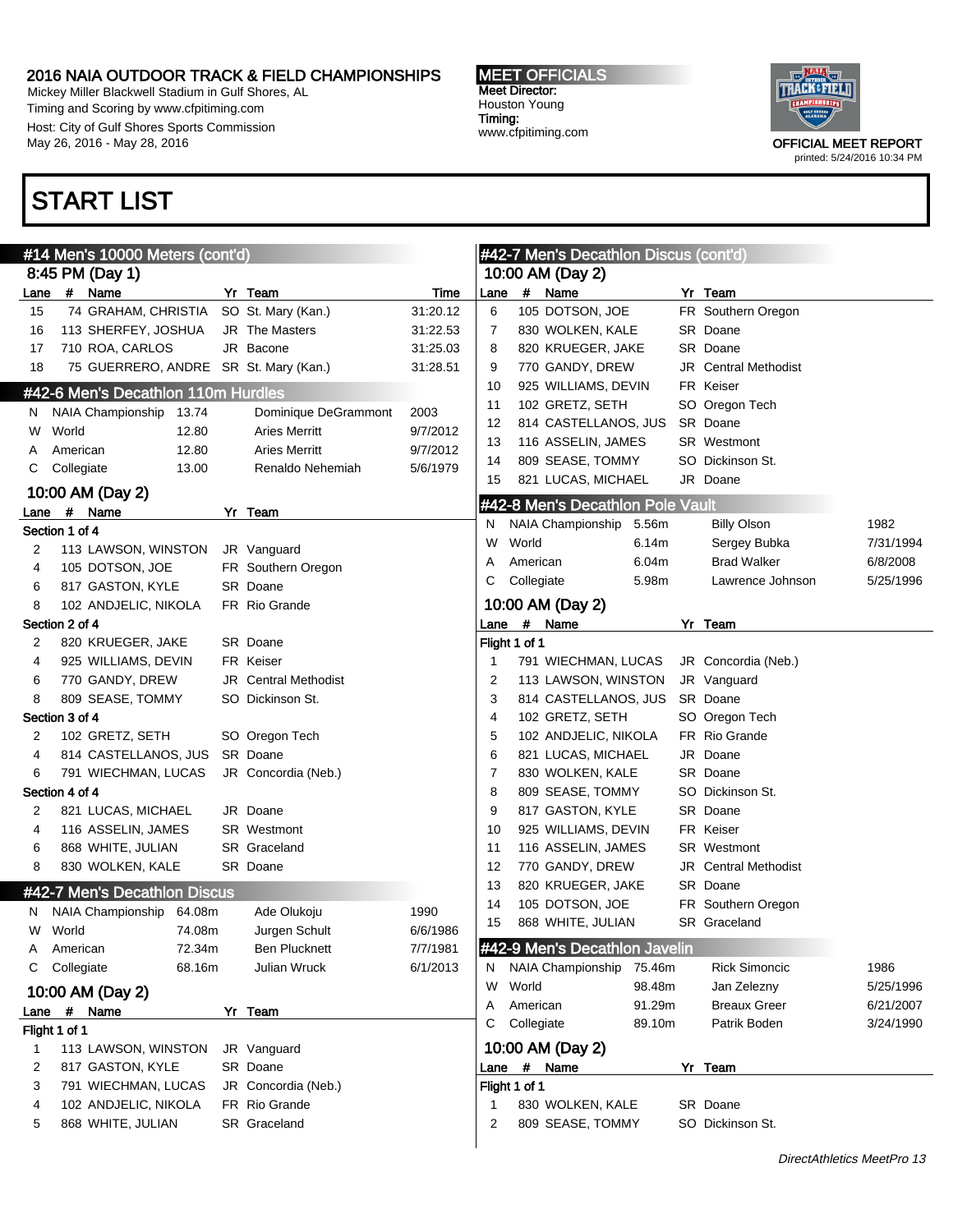Mickey Miller Blackwell Stadium in Gulf Shores, AL Timing and Scoring by www.cfpitiming.com Host: City of Gulf Shores Sports Commission May 26, 2016 - May 28, 2016

### START LIST



|      | #42-9 Men's Decathlon Javelin (cont'd) |                                    |                |  |                      |                       | #41-5 Women's Heptathlon Long Jump (cont'd) |               |                                  |        |  |                           |           |
|------|----------------------------------------|------------------------------------|----------------|--|----------------------|-----------------------|---------------------------------------------|---------------|----------------------------------|--------|--|---------------------------|-----------|
|      |                                        | 10:00 AM (Day 2)                   |                |  |                      |                       |                                             |               | 10:30 AM (Day 2)                 |        |  |                           |           |
| Lane | #                                      | Name                               |                |  | Yr Team              |                       | Lane                                        |               | # Name                           |        |  | Yr Team                   |           |
| 3    |                                        | 791 WIECHMAN, LUCAS                |                |  | JR Concordia (Neb.)  |                       |                                             | Flight 1 of 1 |                                  |        |  |                           |           |
| 4    |                                        | 814 CASTELLANOS, JUS               |                |  | SR Doane             |                       | $\mathbf{1}$                                |               | 262 GOKIE, KYLIE                 |        |  | JR Doane                  |           |
| 5    |                                        | 113 LAWSON, WINSTON                |                |  | JR Vanguard          |                       | $\overline{2}$                              |               | 390 EVANS, JANAA                 |        |  | JR Langston               |           |
| 6    |                                        | 868 WHITE, JULIAN                  |                |  | SR Graceland         |                       | 3                                           |               | 637 RICHMOND, JENNAH             |        |  | JR William Jessup         |           |
| 7    |                                        | 102 ANDJELIC, NIKOLA               |                |  | FR Rio Grande        |                       | 4                                           |               | 640 HOUSTON, ANNA                |        |  | SO William Woods          |           |
| 8    |                                        | 817 GASTON, KYLE                   |                |  | SR Doane             |                       | 5                                           |               | 239 FOSSUM, JESSICA              |        |  | <b>SR</b> Dakota Wesleyan |           |
| 9    |                                        | 770 GANDY, DREW                    |                |  | JR Central Methodist |                       | 6                                           |               | 306 KECK, KAITLYN                |        |  | <b>SR</b> Friends         |           |
| 10   |                                        | 925 WILLIAMS, DEVIN                |                |  | FR Keiser            |                       | 7                                           |               | 261 FYE, BREANNA                 |        |  | SR Doane                  |           |
| 11   |                                        | 820 KRUEGER, JAKE                  |                |  | SR Doane             |                       | 8                                           |               | 614 HOLDING, KRISTAN             |        |  | SR Westmont               |           |
| 12   |                                        | 116 ASSELIN, JAMES                 |                |  | SR Westmont          |                       | 9                                           |               | 337 FAIMON, APRIL                |        |  | JR Hastings               |           |
| 13   |                                        | 102 GRETZ, SETH                    |                |  | SO Oregon Tech       |                       | 10                                          |               | 297 IRENE, MOORE                 |        |  | SR Evergreen St.          |           |
| 14   |                                        | 105 DOTSON, JOE                    |                |  | FR Southern Oregon   |                       | 11                                          |               | 466 STEVENS, ABIGAIL             |        |  | SR Northwestern (lowa)    |           |
| 15   |                                        | 821 LUCAS, MICHAEL                 |                |  | JR Doane             |                       | 12                                          |               | 493 PETTY, TYANNA                |        |  | SO Rio Grande             |           |
|      |                                        | #42-10 Men's Decathlon 1500 Meters |                |  |                      |                       | 13                                          |               | 612 COLLIER, BECKY               |        |  | JR Westmont               |           |
| N.   |                                        | NAIA Championship                  | 3:41.39        |  | Silas Kisorio        | 2012                  | 14                                          |               | 189 LACOCK, BETHANY              |        |  | SO Carroll                |           |
| W    | World                                  |                                    | 3:26.00        |  | Hicham El Guerrouj   | 7/14/1998             | 15                                          |               | 264 HERVERT, PAIGE               |        |  | FR Doane                  |           |
| A    | American                               |                                    | 3:29.30        |  | <b>Bernard Lagat</b> | 8/28/2005             | 16                                          |               | 345 STEWART, CALI                |        |  | FR Hastings               |           |
| C    | Collegiate                             |                                    | 3:35.30        |  | <b>Sydney Maree</b>  | 6/6/1981              |                                             |               | #41-6 Women's Heptathlon Javelin |        |  |                           |           |
|      |                                        | 10:00 AM (Day 2)                   |                |  |                      |                       | N.                                          |               | NAIA Championship                | 56.09m |  | Liz Gleadle               | 2010      |
| Lane | #                                      | Name                               |                |  | Yr Team              |                       | W                                           | World         |                                  | 72.28m |  | Barbora Špotáková         | 9/13/2008 |
|      | Section 1 of 1                         |                                    |                |  |                      |                       | Α                                           | American      |                                  | 66.67m |  | Kara Winger               | 6/25/2010 |
| 1    |                                        | 817 GASTON, KYLE                   |                |  | SR Doane             |                       | С                                           | Collegiate    |                                  | 61.82m |  | Irina Kharun              | 6/13/2003 |
| 2    |                                        | 113 LAWSON, WINSTON                |                |  | JR Vanguard          |                       |                                             |               | 10:30 AM (Day 2)                 |        |  |                           |           |
| 3    |                                        | 925 WILLIAMS, DEVIN                |                |  | FR Keiser            |                       | Lane                                        |               | # Name                           |        |  | Yr Team                   |           |
| 4    |                                        | 116 ASSELIN, JAMES                 |                |  | SR Westmont          |                       |                                             | Flight 1 of 1 |                                  |        |  |                           |           |
| 5    |                                        | 820 KRUEGER, JAKE                  |                |  | SR Doane             |                       | -1                                          |               | 297 IRENE, MOORE                 |        |  | SR Evergreen St.          |           |
| 6    |                                        | 868 WHITE, JULIAN                  |                |  | <b>SR</b> Graceland  |                       | $\overline{2}$                              |               | 262 GOKIE, KYLIE                 |        |  | JR Doane                  |           |
| 7    |                                        | 770 GANDY, DREW                    |                |  | JR Central Methodist |                       | 3                                           |               | 264 HERVERT, PAIGE               |        |  | FR Doane                  |           |
| 8    |                                        | 791 WIECHMAN, LUCAS                |                |  | JR Concordia (Neb.)  |                       | 4                                           |               | 614 HOLDING, KRISTAN             |        |  | SR Westmont               |           |
| 9    |                                        | 809 SEASE, TOMMY                   |                |  | SO Dickinson St.     |                       | 5                                           |               | 337 FAIMON, APRIL                |        |  | JR Hastings               |           |
| 10   |                                        | 102 GRETZ, SETH                    |                |  | SO Oregon Tech       |                       | 6                                           |               | 612 COLLIER, BECKY               |        |  | JR Westmont               |           |
| 11   |                                        | 821 LUCAS, MICHAEL                 |                |  | JR Doane             |                       | 7                                           |               | 261 FYE, BREANNA                 |        |  | SR Doane                  |           |
| 12   |                                        | 814 CASTELLANOS, JUS               |                |  | SR Doane             |                       | 8                                           |               | 390 EVANS, JANAA                 |        |  | JR Langston               |           |
| 13   |                                        | 105 DOTSON, JOE                    |                |  | FR Southern Oregon   |                       | 9                                           |               | 306 KECK, KAITLYN                |        |  | SR Friends                |           |
| 14   |                                        | 102 ANDJELIC, NIKOLA               |                |  | FR Rio Grande        |                       | 10                                          |               | 493 PETTY, TYANNA                |        |  | SO Rio Grande             |           |
| 15   |                                        | 830 WOLKEN, KALE                   |                |  | SR Doane             |                       | 11                                          |               | 466 STEVENS, ABIGAIL             |        |  | SR Northwestern (lowa)    |           |
|      |                                        | #41-5 Women's Heptathlon Long Jump |                |  |                      |                       | 12                                          |               | 637 RICHMOND, JENNAH             |        |  | JR William Jessup         |           |
|      |                                        |                                    |                |  |                      |                       | 13                                          |               | 239 FOSSUM, JESSICA              |        |  | SR Dakota Wesleyan        |           |
| N.   |                                        | NAIA Championship                  | 6.70m          |  | Ruky Abdulai         | 2007                  | 14                                          |               | 640 HOUSTON, ANNA                |        |  | SO William Woods          |           |
| W    | World                                  |                                    | 7.52m          |  | Galina Chistyakova   | 6/11/1988             | 15                                          |               | 189 LACOCK, BETHANY              |        |  | SO Carroll                |           |
| A    | American<br>Collegiate                 |                                    | 7.49m<br>6.99m |  | Jackie Joyner-Kersee | 5/22/1994<br>5/4/1985 | 16                                          |               | 345 STEWART, CALI                |        |  | FR Hastings               |           |
| C    |                                        |                                    |                |  | Jackie Joyner-Kersee |                       |                                             |               |                                  |        |  |                           |           |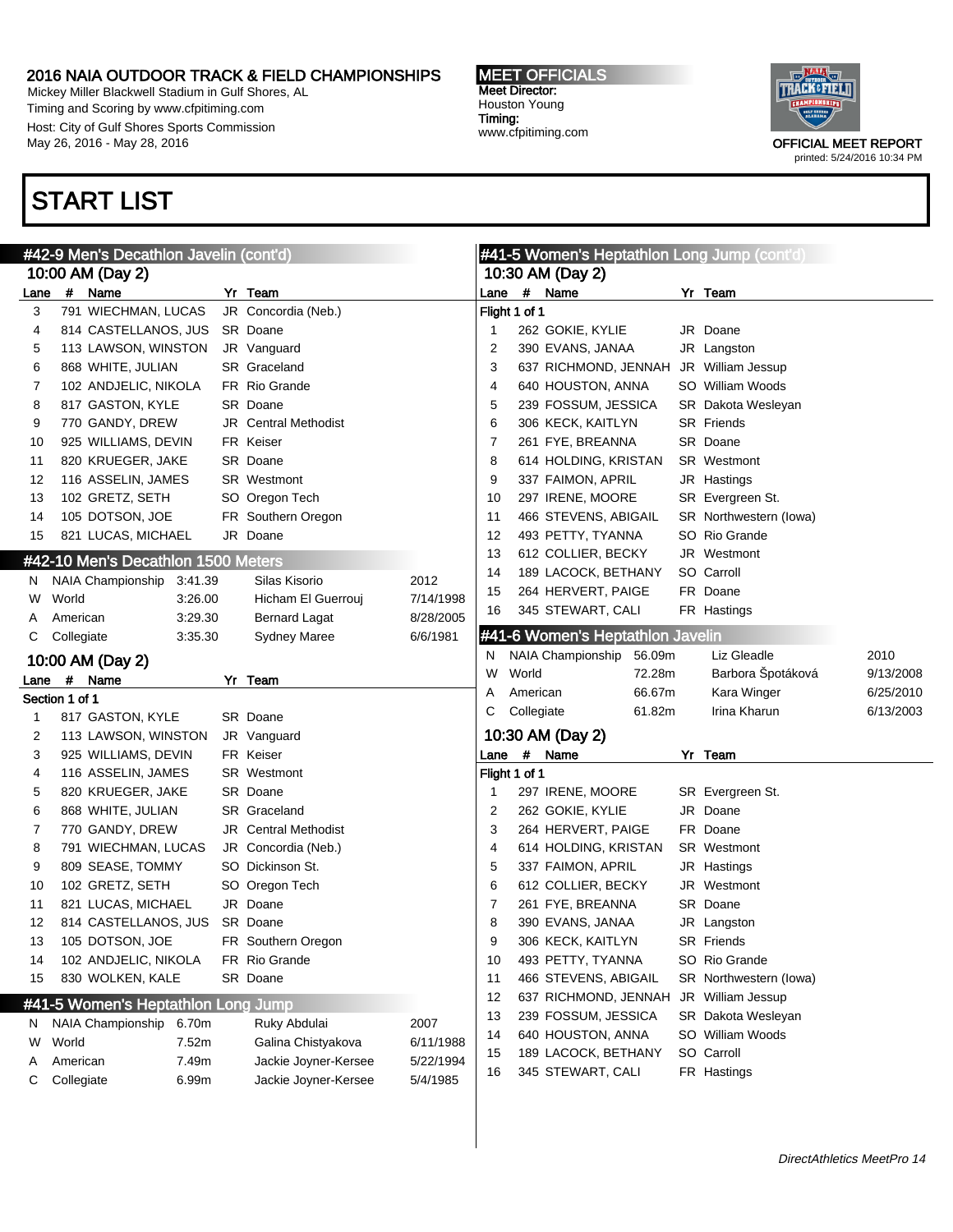$H_1$   $H_2$   $H_3$   $H_4$   $H_5$ 

Mickey Miller Blackwell Stadium in Gulf Shores, AL Timing and Scoring by www.cfpitiming.com Host: City of Gulf Shores Sports Commission May 26, 2016 - May 28, 2016

### START LIST

#### MEET OFFICIALS Meet Director: Houston Young Timing: www.cfpitiming.com

 $\frac{1}{2}$  women's  $\frac{1}{2}$   $\frac{1}{2}$   $\frac{1}{2}$   $\frac{1}{2}$   $\frac{1}{2}$   $\frac{1}{2}$   $\frac{1}{2}$   $\frac{1}{2}$   $\frac{1}{2}$   $\frac{1}{2}$   $\frac{1}{2}$   $\frac{1}{2}$   $\frac{1}{2}$   $\frac{1}{2}$   $\frac{1}{2}$   $\frac{1}{2}$   $\frac{1}{2}$   $\frac{1}{2}$   $\frac{1}{2}$   $\frac{1}{2}$   $\frac$ 



|        | <b>#41-7 VVOITIENS REPRAINION OUT METERS</b>                                  |                  |                | <b>#33 WOMEN'S SNOT PUT (COMT)</b>                    |    |                           |                |
|--------|-------------------------------------------------------------------------------|------------------|----------------|-------------------------------------------------------|----|---------------------------|----------------|
| N.     | NAIA Championship<br>2:02.12<br><b>Helen Crofts</b>                           | 2011             |                | 1:00 PM (Day 2)                                       |    |                           |                |
| W      | World<br>1:53.28<br>Jarmila Kratochvilova                                     | 7/26/1983        | #<br>Lane      | Name                                                  |    | Yr Team                   | Mark           |
| Α      | 1:56.40<br><b>Jearl Miles Clark</b><br>American                               | 8/11/1999        | 5              | 388 DONNELL, JENNIFE                                  |    | SO Judson                 | 13.37m         |
| C      | Suzy Favor<br>Collegiate<br>1:59.11                                           | 6/1/1990         | 6              | 519 RENSHAW, KASEY                                    |    | SR Siena Heights          | 14.58m         |
|        | 10:30 AM (Day 2)                                                              | 7                |                | 638 FOSTER, MEAGHAN                                   |    | <b>SR</b> William Penn    | 13.20m         |
| Lane   | #<br>Yr Team<br>Name                                                          |                  | 8              | 207 MORSE, HAYLEY                                     |    | SO College of Idaho       | 13.39m         |
|        | Section 1 of 1                                                                |                  | 9              | 486 MUSIC, BRYANNA                                    |    | SO Ottawa                 | 13.44m         |
| 1      | 239 FOSSUM, JESSICA<br><b>SR</b> Dakota Wesleyan                              |                  | Flight 3 of 3  |                                                       |    |                           |                |
| 2      | SO Carroll<br>189 LACOCK, BETHANY                                             | -1               |                | 474 DAVIS, KYLIE                                      |    | <b>FR</b> Olivet Nazarene | 13.50m         |
| 3      | 337 FAIMON, APRIL<br>JR Hastings                                              |                  | $\overline{2}$ | 363 IRVIN, JORDAN                                     |    | SO Indiana Tech           | 13.23m         |
| 4      | 306 KECK, KAITLYN<br><b>SR</b> Friends                                        |                  | 3              | 181 BURD, LINDSEY                                     |    | SR Campbellsville         | 13.36m         |
| 5      | SO William Woods<br>640 HOUSTON, ANNA                                         |                  | 4              | 346 THOMPSON, LATEE                                   |    | JR Hastings               | 13.14m         |
| 6      | 612 COLLIER, BECKY<br>JR Westmont                                             |                  | 5              | 575 WINDLE, ALYSSA                                    |    | JR Tabor                  | 13.20m         |
| 7      | SO Rio Grande<br>493 PETTY, TYANNA                                            |                  | 6              | 248 LEUENBERGER, WHI                                  |    | JR Dickinson St.          | 13.12m         |
| 8      | 390 EVANS, JANAA<br>JR Langston                                               | 7                |                | 470 BLUCKER, AMY                                      |    | <b>SR</b> Olivet Nazarene | 13.86m         |
| 9      | 345 STEWART, CALI<br>FR Hastings                                              |                  | 8              | 340 NASH, EBONI                                       |    | FR Hastings               | 13.32m         |
| 10     | 261 FYE, BREANNA<br>SR Doane                                                  |                  |                | #30 Men's Long Jump                                   |    |                           |                |
| 11     | 614 HOLDING, KRISTAN<br><b>SR</b> Westmont                                    |                  |                | Top 9 + ties to finals, receive 3 additional attempts |    |                           |                |
| 12     | 297 IRENE, MOORE<br>SR Evergreen St.                                          | N                |                | NAIA Championship 8.09m                               |    | Joshua Owusu              | 1974           |
| 13     | 637 RICHMOND, JENNAH JR William Jessup                                        | W                | World          | 8.95m                                                 |    | <b>Mike Powell</b>        | 8/30/1991      |
| 14     | 262 GOKIE, KYLIE<br>JR Doane                                                  | Α                | American       | 8.95m                                                 |    | Mike Powell               | 8/30/1991      |
| 15     | 264 HERVERT, PAIGE<br>FR Doane                                                | С                | Collegiate     | 8.74m                                                 |    | <b>Erick Walder</b>       | 4/2/1994       |
| 16     | 466 STEVENS, ABIGAIL<br>SR Northwestern (lowa)                                |                  |                |                                                       |    |                           |                |
|        |                                                                               |                  |                |                                                       |    |                           |                |
|        |                                                                               |                  |                | 1:00 PM (Day 2)                                       |    |                           |                |
|        | #33 Women's Shot Put                                                          |                  | $\#$<br>Lane   | Name                                                  |    | Yr Team                   | <b>Mark</b>    |
|        | Top 9 + ties to finals, receive 3 additional attempts                         |                  | Flight 1 of 3  |                                                       |    |                           |                |
| N.     | NAIA Championship 18.17m<br>Vivian Chukwuemeka                                | 2002<br>1        |                | 714 HENNING, GREG                                     |    | JR Baker                  | 7.12m          |
| W      | World<br>22.63m<br>Natalya Lisovskaya                                         | 6/7/1987         | 2              | 102 HARRIS-SAMUELS,                                   |    | JR Olivet Nazarene        | 7.11m          |
| A      | 20.24m<br><b>Michelle Carter</b><br>American                                  | 6/22/2013        | 3              | 877 NELSON, KEVIN                                     |    | SR Hastings               | 7.34m          |
| С      | 18.99m<br>Meg Ritchie<br>Collegiate                                           | 5/7/1983         | 4              | 899 PARTEE, JORDAN                                    |    | SO Indiana Tech           | 7.38m          |
|        | 1:00 PM (Day 2)                                                               |                  | 5              | 945 MOBLEY, DESMOND                                   |    | SO Lindsey Wilson         | 7.53m          |
| Lane   | #<br>Name<br>Yr Team                                                          | Mark             | 6              | 980 ZITTERKOPF, ISAAC                                 |    | FR MidAmerica Nazarene    | 7.39m          |
|        | Flight 1 of 3                                                                 |                  | 7              | 838 ENGLAND, ERIC                                     |    | JR Eastern Oregon         | 7.39m          |
| 1      | <b>SR</b> Great Falls<br>333 THOENY, ASHLEY                                   | 13.07m           | 8              | 117 MARK, MACHAEL                                     |    | JR Wiley                  | 7.17m          |
| 2      | 511 HUDSON, HALEY<br>SO Siena Heights                                         | 13.78m           | Flight 2 of 3  |                                                       |    |                           |                |
| 3      | 492 CORIELL, CARRIE<br><b>SR Rio Grande</b>                                   | -1<br>13.07m     |                | 954 GARDNER, MARCEL                                   |    | SO Marian (Ind.)          | 7.23m          |
| 4      | 406 ROBERTS, CHANEL<br>JR Lindsey Wilson                                      | 13.56m           | 2              | 865 BROOKS, TIRRELL                                   |    | JR Graceland              | 7.33m          |
| 5      | 217 LIERMANN, SAMANT FR Concordia (Neb.)                                      | 14.50m           | 3              | 900 ROBINSON, KESHA                                   |    | SO Indiana Tech           | 7.25m          |
| 6      | 338 LYON, KELBIE<br>FR Hastings                                               | 13.58m           | 4              | 975 NOEL, ELIJAH                                      |    | FR Menlo College          | 7.26m          |
| 7      | 488 BROWN, ALIYAH<br>FR Park U.                                               | 13.55m           | 5              | 808 LIGGINS, JAY                                      |    | FR Dickinson St.          | 7.10m          |
| 8      | JR St. Francis (III.)<br>563 KELLY, RAVEN                                     | 13.94m           | 6              | 912 BECK, DALEN                                       | JR | Indiana Wesleyan          | 7.23m          |
| 9      | 323 DAVIS, JENNIFER<br>SO Grand View                                          | 13.57m           | 7              | 822 MURPHY, KEVIN                                     |    | SR Doane                  | 7.17m          |
|        | Flight 2 of 3                                                                 |                  | 8              | 114 NORTHOVER, WAYN                                   |    | <b>SR</b> Wayland Baptist | 7.56m          |
| 1      | 220 ROBB, KALI<br>JR Concordia (Neb.)                                         | 15.06m           | Flight 3 of 3  |                                                       |    |                           |                |
| 2      | SO Great Falls<br>331 PUCKETT, DAPHNE                                         | -1<br>13.49m     |                | 730 JONES, RYAN                                       |    | SO Bethel (Ind.)          | 7.13m          |
| 3<br>4 | SO Hastings<br>341 OLSEN, SARA<br>SR Concordia (Neb.)<br>214 COLEY, STEPHANIE | 13.47m<br>14.19m | 2<br>3         | 810 SESSOMS, QUAMEL<br>983 MAMON, CHRIS               |    | FR Dillard<br>FR Midland  | 7.25m<br>7.16m |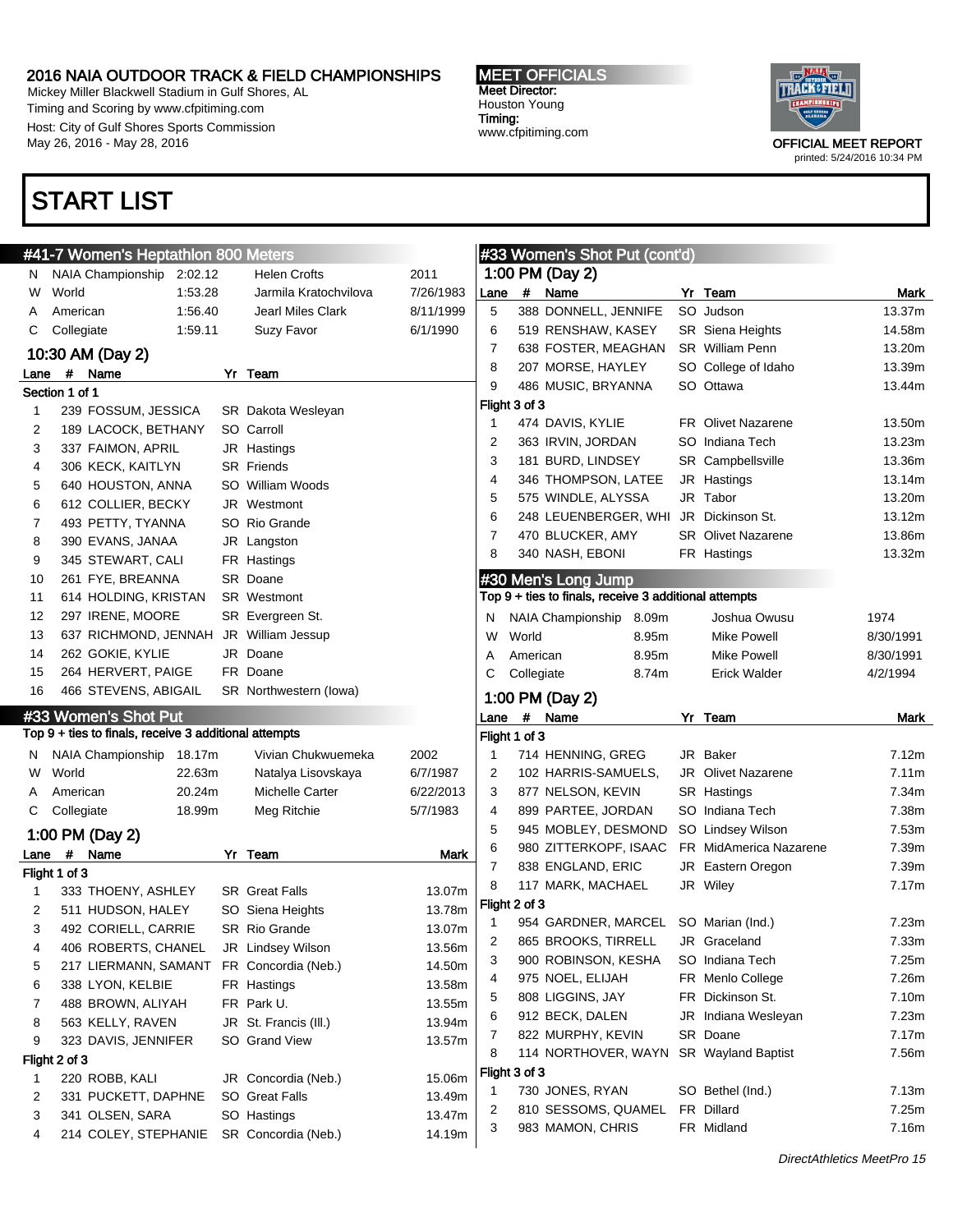Mickey Miller Blackwell Stadium in Gulf Shores, AL Timing and Scoring by www.cfpitiming.com Host: City of Gulf Shores Sports Commission May 26, 2016 - May 28, 2016

### START LIST

| <b>MEET OFFICIALS</b> |
|-----------------------|
| <b>Meet Director:</b> |
| Houston Young         |
| Timing:               |
| www.cfpitiming.com    |



|      |             | #30 Men's Long Jump (cont'd)         |                                                            |           |      |             | #16 Men's 110m Hurdles (cont'd)       |                                                            |           |
|------|-------------|--------------------------------------|------------------------------------------------------------|-----------|------|-------------|---------------------------------------|------------------------------------------------------------|-----------|
|      |             | 1:00 PM (Day 2)                      |                                                            |           |      |             |                                       | Prelims 1:45 PM (Day 2): (Top 1 per Heat + next 4 advance) |           |
| Lane |             | # Name                               | Yr Team                                                    | Mark      | Lane | $\pmb{\#}$  | Name                                  | Yr Team                                                    | Time      |
| 4    |             | 849 KNIGHT, CORION                   | SO Florida Memorial                                        | 7.60m     |      | Heat 1 of 4 |                                       |                                                            |           |
| 5    |             | 830 WOLKEN, KALE                     | SR Doane                                                   | 7.21m     | 2    |             | 759 PAVEL, BOGDAN                     | <b>FR</b> British Columbia                                 | 14.90     |
| 6    |             | 105 BELTZ, ZACH                      | FR Southern Oregon                                         | 7.35m     | 3    |             | 942 JOHNSON, DANTE                    | SO Lindsey Wilson                                          | 14.71     |
| 7    |             | 890 DIXON, ALAIN                     | SO Indiana Tech                                            | 7.74m     | 4    |             | 103 BOYD, FREDERICK                   | SO Siena Heights                                           | 14.53     |
| 8    |             | 818 HILD, SCOTT                      | JR Doane                                                   | 7.19m     | 5    |             | 113 GOURDINE, BRAND                   | SR USC-Beaufort                                            | 14.71     |
|      |             | #15 Women's 100m Hurdles             |                                                            |           | 6    |             | 107 SMITH, JOSHUA                     | FR Spring Arbor                                            | 14.88     |
| N.   |             | NAIA Championship 13.28              | Crystal Bardge                                             | 2012      | 7    |             | 111 WILCHCOMBE, BRA                   | SR Taylor                                                  | 14.53     |
| W    | World       | 12.21                                | Yordanka Donkova                                           | 8/20/1988 |      | Heat 2 of 4 |                                       |                                                            |           |
| A    | American    | 12.26                                | <b>Brianna Rollins</b>                                     | 6/22/2013 | 2    |             | 702 JENKINS, HENRY                    | SO Allen                                                   | 14.83     |
| С    | Collegiate  | 12.39                                | <b>Brianna Rollins</b>                                     | 6/8/2013  | 3    |             | 807 CHORRO, JOSE                      | JR Dickinson St.                                           | 14.62     |
|      |             |                                      |                                                            |           | 4    |             | 832 HEIDEMA, KEITH                    | SO Dordt                                                   | 14.78     |
|      |             |                                      | Prelims 1:30 PM (Day 2): (Top 2 per Heat + next 2 advance) |           | 5    |             | 791 WIECHMAN, LUCAS                   | JR Concordia (Neb.)                                        | 14.60     |
| Lane | $\#$        | Name                                 | Yr Team                                                    | Time      | 6    |             | 118 MILLER, TYRAVIAN                  | JR William Carey                                           | 14.98     |
|      | Heat 1 of 3 |                                      |                                                            |           | 7    |             | 957 KILLINGS, TAYLOR                  | JR Marian (Ind.)                                           | 14.20     |
| 2    |             | 200 BUSHKOFSKY, KRIS                 | JR Clarke                                                  | 14.70     | 8    |             | 978 MAYESKE, MATT                     | JR MidAmerica Nazarene                                     | 14.94     |
| 3    |             | 257 BRAMHALL, RACHEL JR Doane        |                                                            | 14.37     |      | Heat 3 of 4 |                                       |                                                            |           |
| 4    |             | 583 SAKEUH, PLENSEH-                 | FR Taylor                                                  | 14.37     | 2    |             | 928 PIOLET, DAQUVON                   | JR Langston                                                | 14.86     |
| 5    |             | 360 GEORGE, JALACIA                  | FR Indiana Tech                                            | 14.69     | 3    |             | 840 KIRKENDALL, MATT                  | JR Eastern Oregon                                          | 14.73     |
| 6    |             | 495 MAJORS, MEGAN                    | SO Robert Morris (III.)                                    | 14.91     | 4    |             | 966 WEST, ALONZO                      | FR Marian (Ind.)                                           | 14.60     |
| 7    |             | 515 MARQUART, STEPH                  | <b>SR</b> Siena Heights                                    | 13.47     | 5    |             | 976 GRAHAM, CHRISTOP                  | JR MidAmerica Nazarene                                     | 14.70     |
| 8    |             | 236 SOKOLOWSKI, LAUR FR Dakota State |                                                            | 14.83     | 6    |             | 909 WOODS, DESHAWN                    | JR Indiana Tech                                            | 14.29     |
|      | Heat 2 of 3 |                                      |                                                            |           | 7    |             | 762 WILEY, PAXTON                     | FR Campbellsville                                          | 14.94     |
| 2    |             | 275 WIETZKI, JORDAN                  | JR Doane                                                   | 14.70     | 8    |             | 779 NEY, BROOKS                       | SO College of Idaho                                        | 15.00     |
| 3    |             | 604 RUSSELL, CARLISA                 | JR Wayland Baptist                                         | 14.62     |      | Heat 4 of 4 |                                       |                                                            |           |
| 4    |             | 210 THOMAS, TIANA                    | SR College of Idaho                                        | 14.36     | 2    |             | 936 HERRING, CHRISTIA                 | JR Lindenwood-Belleville                                   | 14.87     |
| 5    |             | 357 ROBINSON, ASHLEY                 | JR Huston-Tillotson                                        | 14.93     | 3    |             | 987 MCNAIRY, LAWREN                   | FR Missouri Baptist                                        | 14.70     |
| 6    |             | 372 TAYLOR, JAQUEL                   | SO Indiana Tech                                            | 13.84     | 4    |             | 110 WATKINS, ANTHONY SR St. Gregory's |                                                            | 14.72     |
| 7    |             | 178 MOTSI, TANYA                     | <b>SR</b> British Columbia                                 | 14.81     | 5    |             | 112 HAWKINS, CHAZ                     | SO Tennessee Wesleyan                                      | 14.38     |
| 8    |             | 358 BALLARD, ERIONA                  | SO Indiana Tech                                            | 14.39     | 6    |             | 841 ROSENAU, RYAN                     | SR Eastern Oregon                                          | 14.60     |
|      | Heat 3 of 3 |                                      |                                                            |           | 7    |             | 107 TOPHAM, SETH                      | JR Southwestern (Kan.)                                     | 14.91     |
| 2    |             | 485 WOOD, KARA                       | JR Oregon Tech                                             | 14.72     |      |             | #7 Women's 800 Meters                 |                                                            |           |
| 3    |             | 371 SIMPSON, LARIAH                  | JR Indiana Tech                                            | 14.43     |      |             |                                       |                                                            |           |
| 4    |             | 434 YOUNGE, VICTORIA                 | <b>FR</b> Missouri Baptist                                 | 15.05     | N.   |             | NAIA Championship 2:02.12             | <b>Helen Crofts</b>                                        | 2011      |
| 5    |             | 641 MCCLENDON, ALLIA                 | SO William Woods                                           | 14.29     | W    | World       | 1:53.28                               | Jarmila Kratochvilova                                      | 7/26/1983 |
| 6    |             | 366 MOSELEY, AYANNA JR Indiana Tech  |                                                            | 14.73     | A    | American    | 1:56.40                               | Jearl Miles Clark                                          | 8/11/1999 |
| 7    |             | 253 NEWMAN, SASHA                    | SO Dillard                                                 | 14.22     | C    | Collegiate  | 1:59.11                               | Suzy Favor                                                 | 6/1/1990  |
| 8    |             | 247 HONEYMAN, ABBY                   | SO Dickinson St.                                           | 14.47     |      |             |                                       | Prelims 2:00 PM (Day 2): (Top 2 per Heat + next 2 advance) |           |
|      |             | #16 Men's 110m Hurdles               |                                                            |           |      |             | Lane # Name                           | Yr Team                                                    | Time      |
| N    |             | NAIA Championship<br>13.74           | Dominique DeGrammont                                       | 2003      |      | Heat 1 of 3 |                                       |                                                            |           |
| W    | World       | 12.80                                | <b>Aries Merritt</b>                                       | 9/7/2012  | 2    |             | 397 JENSEN, ARIEL                     | JR Lewis-Clark                                             | 2:13.70   |
| A    | American    | 12.80                                | <b>Aries Merritt</b>                                       | 9/7/2012  | 3    |             | 135 MOORE, CHARLOTT                   | SO Arizona Christian                                       | 2:14.64   |
| С    | Collegiate  | 13.00                                | Renaldo Nehemiah                                           | 5/6/1979  | 4    |             | 223 WOOD, KIMBERLY                    | SR Concordia (Neb.)                                        | 2:10.56   |
|      |             |                                      |                                                            |           | 5    |             | 603 MCPHERSON, MONI                   | SO Wayland Baptist                                         | 2:08.96   |
|      |             |                                      |                                                            |           | 6    |             | 415 KUNTZ, ANN                        | SR Marian (Ind.)                                           | 2:13.55   |
|      |             |                                      |                                                            |           | 7    |             | 144 WONDRA, HANNAH                    | SR Benedictine (Kan.)                                      | 2:14.78   |
|      |             |                                      |                                                            |           |      |             |                                       |                                                            |           |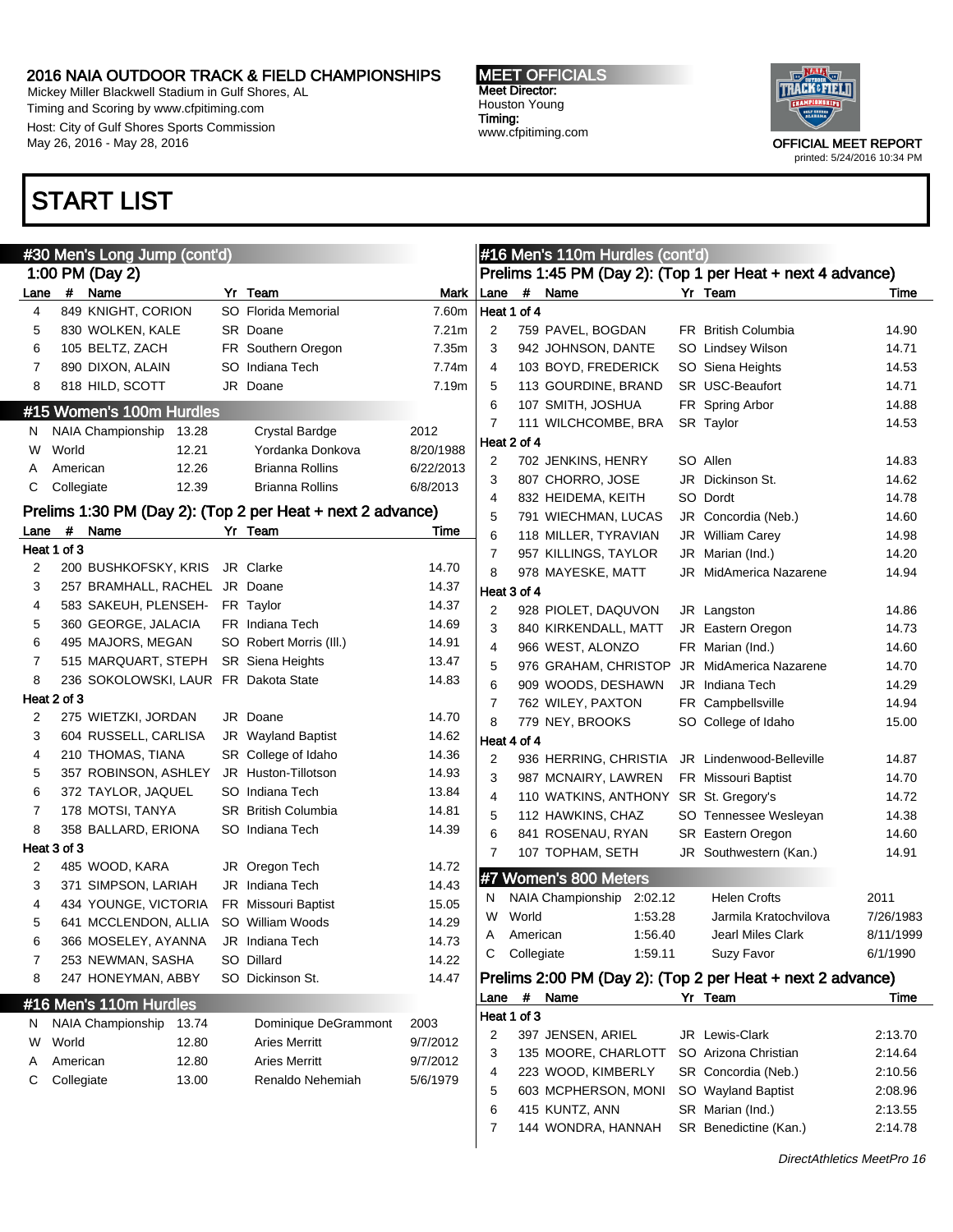Mickey Miller Blackwell Stadium in Gulf Shores, AL Timing and Scoring by www.cfpitiming.com Host: City of Gulf Shores Sports Commission May 26, 2016 - May 28, 2016

### START LIST

#### MEET OFFICIALS Meet Director: Houston Young Timing: www.cfpitiming.com

 $\frac{1}{2}$   $\frac{1}{2}$   $\frac{1}{2}$   $\frac{1}{2}$   $\frac{1}{2}$   $\frac{1}{2}$   $\frac{1}{2}$   $\frac{1}{2}$   $\frac{1}{2}$   $\frac{1}{2}$   $\frac{1}{2}$   $\frac{1}{2}$   $\frac{1}{2}$   $\frac{1}{2}$   $\frac{1}{2}$   $\frac{1}{2}$   $\frac{1}{2}$   $\frac{1}{2}$   $\frac{1}{2}$   $\frac{1}{2}$   $\frac{1}{2}$   $\frac{1}{2}$ 



|                |             | #7 Women's 800 Meters (cont'd)  |                                                            |           |             |             | #8 Men's 800 Meters (cont'd) |                                                            |           |
|----------------|-------------|---------------------------------|------------------------------------------------------------|-----------|-------------|-------------|------------------------------|------------------------------------------------------------|-----------|
|                |             |                                 | Prelims 2:00 PM (Day 2): (Top 2 per Heat + next 2 advance) |           |             |             |                              | Prelims 2:20 PM (Day 2): (Top 2 per Heat + next 2 advance) |           |
| Lane           | #           | Name                            | Yr Team                                                    | Time      | Lane        | $\#$        | Name                         | Yr Team                                                    | Time      |
|                | Heat 2 of 3 |                                 |                                                            |           | 6           |             | 959 MARTIN, PRESLEY          | SO Marian (Ind.)                                           | 1:50.74   |
| 2              |             | 429 SMALLFOOT, KYLEE SO Midland |                                                            | 2:15.69   | 7           |             | 105 RODDEN, BRENT            | FR Siena Heights                                           | 1:53.10   |
| 3              |             | 422 HERMANSSON, HAN             | SR Marymount (Ca.)                                         | 2:03.76   | 8           |             | 852 CLARK, ISAAC             | JR Friends                                                 | 1:52.84   |
| 4              |             | 209 PFAFF, AMY                  | SO College of Idaho                                        | 2:12.57   |             |             | #1 Women's 100 Meters        |                                                            |           |
| 5              |             | 234 PEACE, MADISON              | SO Cumberlands                                             | 2:13.30   | N           |             | NAIA Championship<br>11.28   | Jura Levy                                                  | 5/24/2014 |
| 6              |             | 389 MALMBORG, JOSEFI            | SO Keiser                                                  | 2:14.00   | W           | World       | 10.49                        | Florence Griffith-Joyner                                   | 7/16/1988 |
| $\overline{7}$ |             | 313 GODAR, TAYLER               | SR Georgetown (Ky.)                                        | 2:14.33   | A           |             | American<br>10.49            | Florence Griffith Joyner                                   | 7/16/1988 |
| 8              |             | 571 WATKINS, NICOLE             | JR St. Xavier                                              | 2:15.87   | С           |             | Collegiate<br>10.78          | Dawn Sowell                                                | 6/2/1989  |
|                | Heat 3 of 3 |                                 |                                                            |           |             |             |                              |                                                            |           |
| 2              |             | 577 BLAGG, RACHEL               | FR Taylor                                                  | 2:14.88   |             |             |                              | Prelims 2:50 PM (Day 2): (Top 1 per Heat + next 4 advance) |           |
| 3              |             | 174 KORPACH, SARAH              | JR British Columbia                                        | 2:13.38   | Lane        | $\#$        | Name                         | Yr Team                                                    | Time      |
| 4              |             | 623 HIGGINS, CANDICE            | SO Wiley                                                   | 2:13.79   |             | Heat 1 of 4 |                              |                                                            |           |
| 5              |             | 197 TORRES, SANDY               | SR Carroll                                                 | 2:12.25   | 2           |             | 573 CARTER, AALIYAH          | FR Tabor                                                   | 12.12     |
| 6              |             | 430 SEGRAVE, HANNAH             | JR Milligan                                                | 2:04.13   | 3           |             | 298 STARLING, BRITTAN        | <b>JR</b> Florida Memorial                                 | 11.98     |
| 7              |             | 157 MURRAY, ALISA               | SR Biola                                                   | 2:14.44   | 4           |             | 374 THOMPSON, PATRIC         | JR Indiana Tech                                            | 11.97     |
|                |             | #8 Men's 800 Meters             |                                                            |           | 5           |             | 537 ROBINSON, LEONIE         | SR Southern-NO                                             | 11.68     |
|                |             | 1:46.10                         | Kenneth Koech                                              | 1999      | 6           |             | 533 BROOKS-GILLINGS,         | SO Southern-NO                                             | 11.63     |
| N<br>W         | World       | NAIA Championship<br>1:40.91    | David Rudisha                                              | 8/9/2012  | 7           |             | 628 BRIDGES, MIA             | SO William Carey                                           | 12.14     |
|                | American    | 1:42.60                         |                                                            | 8/28/1985 |             | Heat 2 of 4 |                              |                                                            |           |
| Α              |             |                                 | Johnny Gray<br>Julius Achon                                | 5/4/1996  | 2           |             | 629 COOKS, ANNIE             | JR William Carey                                           | 12.01     |
| С              | Collegiate  | 1:44.55                         |                                                            |           | 3           |             | 606 SMITH, ROCHENE           | SO Wayland Baptist                                         | 11.22     |
|                |             |                                 | Prelims 2:20 PM (Day 2): (Top 2 per Heat + next 2 advance) |           | 4           |             | 362 HOLMES, TIA              | SO Indiana Tech                                            | 12.00     |
| Lane           | #           | Name                            | Yr Team                                                    | Time      | 5           |             | 436 BRINSON, JONINA          | SO Mobile                                                  | 11.85     |
|                | Heat 1 of 3 |                                 |                                                            |           | 6           |             | 443 BRANCH, BRI'ANNA         | <b>FR</b> Mount Mercy                                      | 11.92     |
| 1              |             | 740 NOYES, WES                  | SO Biola                                                   | 1:53.50   | 7           |             | 607 DAWKINS, ARTISHA         | JR Webber                                                  | 12.18     |
| 2              |             | 844 PEACE, AARON                | SR Evangel                                                 | 1:52.86   | 8           |             | 433 REAMS, ALIYAH            | JR Missouri Baptist                                        | 12.18     |
| 3              |             | 757 JARRON, LUKAS               | JR British Columbia                                        | 1:50.80   | Heat 3 of 4 |             |                              |                                                            |           |
| 4              |             | 834 WENSINK, SAM                | JR Dordt                                                   | 1:52.29   | 2           |             | 376 WOODS, BRIANNA           | JR Indiana Tech                                            | 11.61     |
| 5              |             | 104 MUESSIG, DOMINIC            | JR Siena Heights                                           | 1:51.53   | 3           |             | 646 JAMES, CHELSEA           | SR Xavier-Louisiana                                        | 11.95     |
| 6              |             | 893 HESTER, JOHN                | JR Indiana Tech                                            | 1:52.57   | 4           |             | 625 MARK, TERISA             | JR Wiley                                                   | 12.00     |
| $\overline{7}$ |             | 118 ELLIOTT II, CRAIG           | JR William Jessup                                          | 1:52.92   | 5           |             | 620 ARTHUR, KENISHA          | JR Wiley                                                   | 12.05     |
| 8              |             | 800 VROEGH, KEVIN               | SO Cornerstone                                             | 1:53.44   | 6           |             | 165 SOKUNBI, OLAMIDE         | SO Brenau                                                  | 11.80     |
|                | Heat 2 of 3 |                                 |                                                            |           | 7           |             | 391 HOWARD, T'ARA            | JR Langston                                                | 12.17     |
| 2              |             | 763 GARCIA, DANIEL              | <b>SR</b> Cardinal Stritch                                 | 1:52.02   | 8           |             | 635 LEE, LAUREN              | SR William Jessup                                          | 12.19     |
| 3              |             | 112 CHOATE, BRYCE               | FR Tennessee Wesleyan                                      | 1:53.28   | Heat 4 of 4 |             |                              |                                                            |           |
| 4              |             | 112 WINT, ORAINE                | SR Texas Wesleyan                                          | 1:52.22   | 2           |             | 250 FORTUNA, KAITLYN         | JR Dillard                                                 | 11.99     |
| 5              |             | 107 SAUNDERS, ALEX              | JR Southern-NO                                             | 1:52.72   | 3           |             | 426 BROWN, OLIVIA            | JR MidAmerica Nazarene                                     | 12.09     |
| 6              |             | 116 EDGAR, MARBEQ               | FR Wiley                                                   | 1:49.14   | 4           |             | 392 JACOBS, LATISHA          | SR Langston                                                | 12.14     |
| 7              |             | 853 CLARK, JACOB                | JR Friends                                                 | 1:52.69   | 5           |             | 304 ENGLE, NATALI            | SO Friends                                                 | 11.73     |
| 8              |             | 888 BECKHAM, DEVONT             | FR Indiana Tech                                            | 1:53.29   | 6           |             | 359 DUNMORE, SARAH           | JR Indiana Tech                                            | 11.62     |
|                | Heat 3 of 3 |                                 |                                                            |           | 7           |             | 424 SAMUELS, REA             | SR McPherson                                               | 11.96     |
| 2              |             | 895 MARROW, DEVON               | JR Indiana Tech                                            | 1:52.57   | 8           |             | 539 WEIR, KATRINA            | JR Southwest (N.M.)                                        | 12.20     |
| 3              |             | 107 RAMIREZ, GILBERT            | FR Southwest (N.M.)                                        | 1:53.40   |             |             |                              |                                                            |           |
| 4              |             | 922 ALLEN, DONTAYEOU            | JR Jarvis Christian                                        | 1:52.24   |             |             |                              |                                                            |           |
| 5              |             | 114 HINDS, TRE                  | FR Wayland Baptist                                         | 1:51.91   |             |             |                              |                                                            |           |
|                |             |                                 |                                                            |           |             |             |                              |                                                            |           |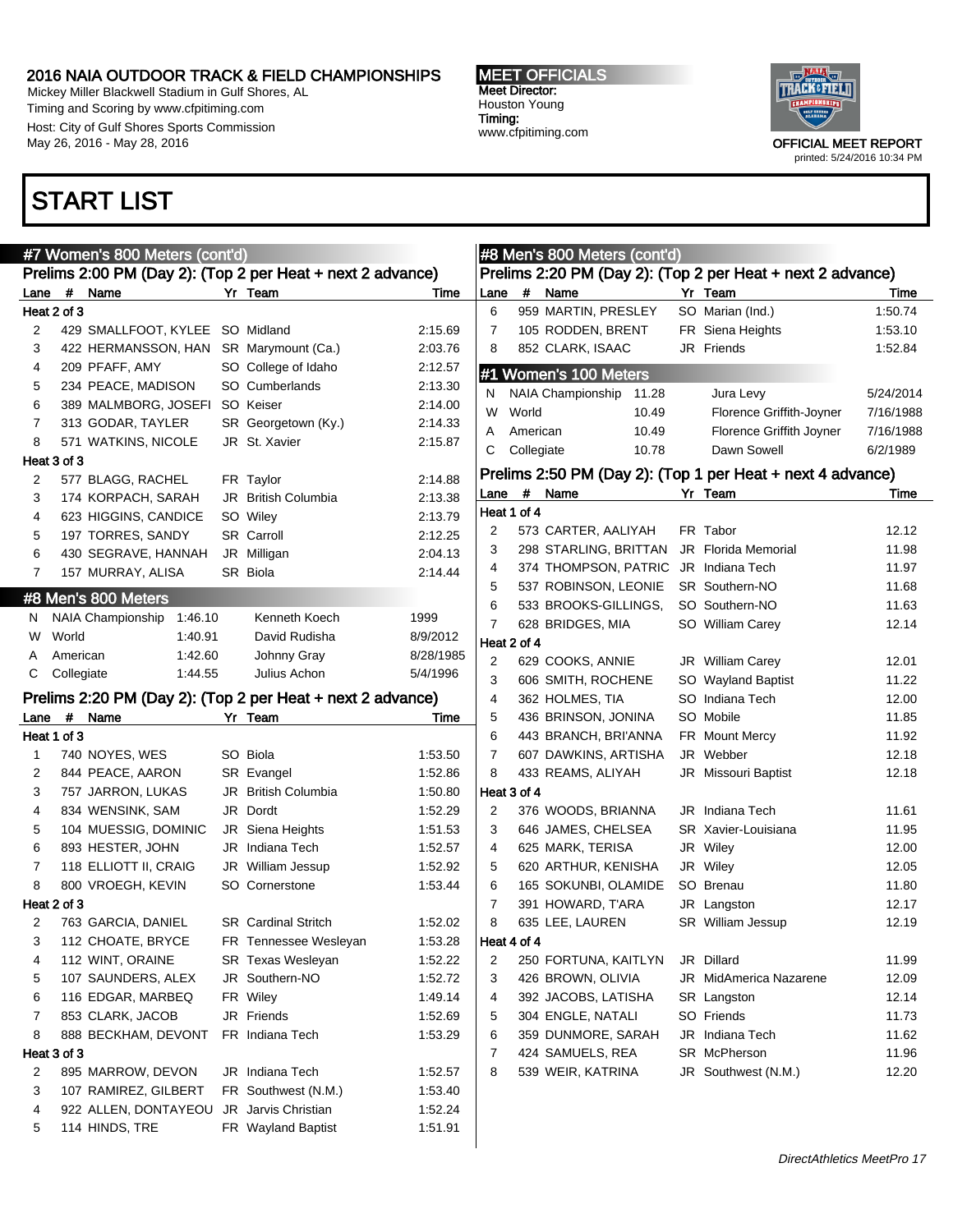Mickey Miller Blackwell Stadium in Gulf Shores, AL Timing and Scoring by www.cfpitiming.com Host: City of Gulf Shores Sports Commission May 26, 2016 - May 28, 2016

#### MEET OFFICIALS Meet Director: Houston Young Timing: www.cfpitiming.com



printed: 5/24/2016 10:34 PM

### START LIST

|                |             | #2 Men's 100 Meters                    |       |                                                            |           |              |             | #5 Women's 400 Meters                         |       |                                                            |                |
|----------------|-------------|----------------------------------------|-------|------------------------------------------------------------|-----------|--------------|-------------|-----------------------------------------------|-------|------------------------------------------------------------|----------------|
| N.             |             | NAIA Championship                      | 10.05 | Davidson Ezinwa                                            | 1992      | N            |             | <b>NAIA Championship</b>                      | 51.44 | <b>Fatimat Yusuf</b>                                       | 1996           |
| W              | World       | 9.58                                   |       | Usain Bolt                                                 | 8/16/2009 | W            | World       |                                               | 47.60 | Marita Koch                                                | 10/6/1985      |
| A              | American    | 9.69                                   |       | <b>Tyson Gay</b>                                           | 9/20/2009 | A            | American    |                                               | 48.70 | Sandi Richards                                             | 9/17/2006      |
| С              | Collegiate  | 9.89                                   |       | Ngoni Makusha                                              | 6/10/2011 | С            | Collegiate  |                                               | 49.71 | Courtney Okolo                                             | 4/23/2016      |
|                |             |                                        |       | Prelims 3:10 PM (Day 2): (Top 1 per Heat + next 3 advance) |           |              |             |                                               |       | Prelims 3:30 PM (Day 2): (Top 2 per Heat + next 2 advance) |                |
| Lane           | #           | Name                                   |       | Yr Team                                                    | Time      | Lane         | $\#$        | Name                                          |       | Yr Team                                                    | Time           |
|                | Heat 1 of 5 |                                        |       |                                                            |           |              | Heat 1 of 3 |                                               |       |                                                            |                |
| 2              |             | 930 SCOTT, MAGNUS                      |       | JR Langston                                                | 10.64     | 1            |             | 408 BIRKS, LATEEFAH                           |       | SO Marian (Ind.)                                           | 57.15          |
| 3              |             | 949 AKINYOSOYE, SOGO                   |       | JR Marian (Ind.)                                           | 10.70     | 2            |             | 535 HYLTON, SHADAE                            |       | SO Southern-NO                                             | 54.76          |
| 4              |             | 117 MORAIN, MORIBA                     |       | FR Wiley                                                   | 10.13     | 3            |             | 304 ENGLE, NATALI                             |       | SO Friends                                                 | 56.17          |
| 5              |             | 973 SURY, HUNTER                       |       | FR McPherson                                               | 10.53     | 4            |             | 250 FORTUNA, KAITLYN                          |       | JR Dillard                                                 | 56.20          |
| 6              |             | 709 BREAUX, JUSTIN                     |       | SR Bacone                                                  | 10.61     | 5            |             | 567 MOODY, JENNA                              |       | SO St. Francis (III.)                                      | 54.99          |
| 7              |             | 923 BROWN, DARNELL                     |       | <b>SR</b> Jarvis Christian                                 | 10.69     | 6            |             | 624 KIRVEN, DIANNA                            |       | FR Wiley                                                   | 56.71          |
| 8              |             | 117 EDWARD, MATEO                      |       | SR William Carey                                           | 10.49     | 7            |             | 316 BOREN, JOHANNA                            |       | SR Grace                                                   | 56.73          |
|                | Heat 2 of 5 |                                        |       |                                                            |           | 8            |             | 649 QUINCY, KAYLA                             |       | JR Xavier-Louisiana                                        | 57.06          |
| 2              |             | 940 HALLMON, KEVIN                     |       | FR Lindsey Wilson                                          | 10.67     |              | Heat 2 of 3 |                                               |       |                                                            |                |
| 3              |             | 979 SAWYERR, DEVAN                     |       | JR MidAmerica Nazarene                                     | 10.56     | 2            |             | 162 HONEYCUTT, DEISH                          |       | SO Brenau                                                  | 56.95          |
| 4              |             | 112 HARRIS, CADARIUS                   |       | SO Tennessee Wesleyan                                      | 10.69     | 3            |             | 479 LAWSON, TANEKA                            |       | <b>SR</b> Olivet Nazarene                                  | 56.99          |
| 5              |             | 117 PALMER, ORAINE                     |       | FR Wiley                                                   | 10.36     | 4            |             | 627 THOMAS, CHRISS A                          |       | FR Wiley                                                   | 56.60          |
| 6              |             | 904 STANLEY, TREVOR                    |       | JR Indiana Tech                                            | 10.60     | 5            |             | 626 POLEON, NATASHA                           |       | FR Wiley                                                   | 55.75          |
| 7              |             | 802 BOOMSMA, SETH                      |       | <b>SR</b> Dakota State                                     | 10.49     | 6            |             | 465 SPRANGER, LAURE                           |       | SR Northwestern (lowa)                                     | 56.61          |
| 8              |             | 972 PENN, J'MOI                        |       | JR McPherson                                               | 10.73     | 7            |             | 532 BENNETT, ORENTHI                          |       | SR Southern-NO                                             | 54.16          |
|                | Heat 3 of 5 |                                        |       |                                                            |           | 8            |             | 375 WILSON, APRIL                             |       | JR Indiana Tech                                            | 55.94          |
| 2              |             | 944 MIMMS, DONDRE                      |       | FR Lindsey Wilson                                          | 10.67     |              | Heat 3 of 3 |                                               |       |                                                            |                |
| 3              |             | 857 JOHNSON, BRADY                     |       | FR Friends                                                 | 10.57     | $\mathbf{1}$ |             | 249 COLUMBUS, KAHLIA                          |       | FR Dillard                                                 | 57.33          |
| 4              |             | 117 MARK, MACHAEL                      |       | JR Wiley                                                   | 10.60     | 2            |             | 365 MOODY, AYANNA                             |       | FR Indiana Tech                                            | 56.51          |
| 5              |             | 850 BALDWIN, JUANTE                    |       | SO Friends                                                 | 10.48     | 3            |             | 556 SMITH, MOLLY JO                           |       | JR St. Ambrose                                             | 55.97          |
| 6              |             | 114 LONG, TROY                         |       | SO Wayland Baptist                                         | 10.41     | 4            |             | 182 BARTH, KARA                               |       | JR Carroll                                                 | 55.38          |
| $\overline{7}$ |             | 837 CUMBERBATCH, JEB FR Eastern Oregon |       |                                                            | 10.69     | 5            |             | 191 OLSON, BRIANNA                            |       | SO Carroll                                                 | 56.68          |
| 8              |             | 118 JOHNSON, JUSTIN                    |       | SO William Carey                                           | 10.73     | 6            |             | 355 NASH, LEEANN                              |       | SO Huston-Tillotson                                        | 57.04          |
|                | Heat 4 of 5 |                                        |       |                                                            |           | 7            |             |                                               |       | 203 DEGRANGE, NICHOL SR College of Idaho                   | 56.83          |
| $\mathbf{1}$   |             | 103 CARTER, DEION                      |       | JR Robert Morris (III.)                                    | 10.74     | 8            |             | 619 AJANGA, ETHEL                             |       | SR Wiley                                                   | 54.73          |
| 2              |             | 889 BROADEN, JOHN                      |       | <b>SR</b> Indiana Tech                                     | 10.41     |              |             | #6 Men's 400 Meters                           |       |                                                            |                |
| 3              |             | 924 PLEBAN, KYLE                       |       | SO Keiser                                                  | 10.67     | N            |             | <b>NAIA Championship</b>                      | 45.07 | Devon Morris                                               | 1986           |
| 4              |             | 747 MUNCY, RUSTY                       |       | <b>SR Briar Cliff</b>                                      | 10.59     | W            | World       |                                               | 43.18 | Michael Johnson                                            | 8/26/1999      |
| 5              |             | 744 IRON SHELL, ROBER JR Briar Cliff   |       |                                                            | 10.46     | A            | American    |                                               | 43.18 | Michael Johnson                                            | 8/26/1999      |
| 6              |             | 867 SPILLER, MONTAE                    |       | FR Graceland                                               | 10.69     | С            | Collegiate  |                                               | 44.00 | <b>Quincy Watts</b>                                        | 6/6/1992       |
| 7              |             | 113 SLATON, ANDREW                     |       | FR Union (Ky.)                                             | 10.59     |              |             |                                               |       |                                                            |                |
| 8              |             | 746 MOSSBERG, BLAKE                    |       | FR Briar Cliff                                             | 10.74     |              |             |                                               |       | Prelims 3:50 PM (Day 2): (Top 2 per Heat + next 2 advance) |                |
|                | Heat 5 of 5 |                                        |       |                                                            |           |              | Lane # Name |                                               |       | Yr Team                                                    | Time           |
| 2              |             | 728 GRANT, TOMMY                       |       | JR Bethel (Ind.)                                           | 10.62     |              | Heat 1 of 3 |                                               |       |                                                            |                |
| 3              |             | 113 DURHAM, TOBIAS                     |       | FR Warner                                                  | 10.53     | 2            |             | 903 SPRINGER, GAIRY                           |       | FR Indiana Tech                                            | 47.14          |
| 4              |             | 902 SHARBAHN, WAYNE                    |       | JR Indiana Tech                                            | 10.62     | 3            |             | 115 SANDERS, DEVON                            |       | SO Wayland Baptist                                         | 48.04          |
| 5              |             | 117 RALPH, QUINN-LEE                   |       | SO Wiley                                                   | 10.11     | 4            |             | 118 THOMPSON, NEIMA                           |       | SR William Penn                                            | 47.87          |
| 6              |             | 891 EDWARDS III, HARRI                 |       | SR Indiana Tech                                            | 10.49     | 5            |             | 744 IRON SHELL, ROBER JR Briar Cliff          |       | SO St. Francis (III.)                                      | 47.64<br>48.24 |
| 7              |             | 772 HONORE, KEENAN                     |       | <b>JR</b> Central Methodist                                | 10.70     | 6            |             | 108 GIOVANNELLI, MICH<br>112 OYESHILE, SAHEED |       | JR Tennessee Wesleyan                                      | 48.29          |
| 8              |             | 701 FLYNN, RORIQUZ                     |       | SO Allen                                                   | 10.70     | 7            |             |                                               |       |                                                            |                |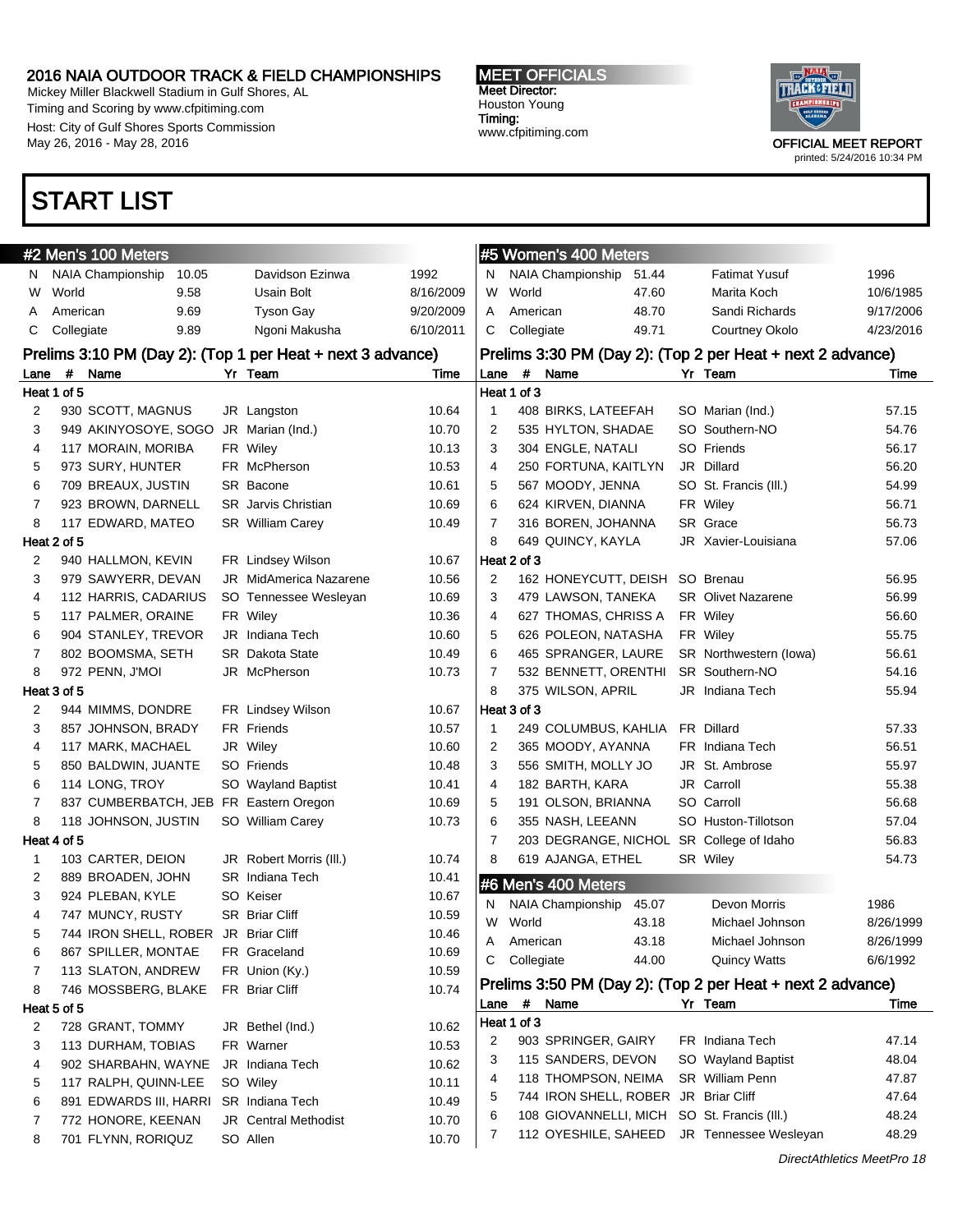Mickey Miller Blackwell Stadium in Gulf Shores, AL Timing and Scoring by www.cfpitiming.com Host: City of Gulf Shores Sports Commission May 26, 2016 - May 28, 2016

### START LIST

MEET OFFICIALS Meet Director: Houston Young Timing: www.cfpitiming.com



|      | #6 Men's 400 Meters (cont'd) |                            |  |                                                            |           |      | <b>#26 Men's High Jump (cont'd)</b> |                                                       |        |  |                             |                   |
|------|------------------------------|----------------------------|--|------------------------------------------------------------|-----------|------|-------------------------------------|-------------------------------------------------------|--------|--|-----------------------------|-------------------|
|      |                              |                            |  | Prelims 3:50 PM (Day 2): (Top 2 per Heat + next 2 advance) |           |      |                                     | 4:30 PM (Day 2)                                       |        |  |                             |                   |
| Lane |                              | # Name                     |  | Yr Team                                                    | Time      | Lane |                                     | # Name                                                |        |  | Yr Team                     | Mark              |
| 8    |                              | 106 RICHARDS, DANIELL      |  | FR Southern-NO                                             | 48.41     |      | Flight 1 of 1                       |                                                       |        |  |                             |                   |
|      | Heat 2 of 3                  |                            |  |                                                            |           | 1    |                                     | 833 MOATS, JACOB                                      |        |  | JR Dordt                    | 2.11m             |
| 1    |                              | 110 WILLIAMS, DIJONN       |  | JR St. Mary (Kan.)                                         | 48.50     | 2    |                                     | 916 MOFFITT, MICHAEL                                  |        |  | SR Indiana Wesleyan         | 2.11m             |
| 2    |                              | 117 WOODS, JORDAN          |  | SR Wiley                                                   | 48.43     | 3    |                                     | 971 LINNIN, CHRISTOPH                                 |        |  | FR McPherson                | 2.11m             |
| 3    |                              | 118 WATTS, CJ              |  | <b>SR</b> William Penn                                     | 48.27     | 4    |                                     | 881 NASH, JAKE                                        |        |  | <b>SR</b> Huntington        | 2.14m             |
| 4    |                              | 115 PIERRE, KELSON         |  | SO Wayland Baptist                                         | 47.94     | 5    |                                     | 801 HOLMER, LOGAN                                     |        |  | <b>SR</b> Culver-Stockton   | 2.03 <sub>m</sub> |
| 5    |                              | 115 CLARKE, JORDAN         |  | JR Webber                                                  | 47.57     | 6    |                                     | 824 PRESTON, JAMES                                    |        |  | FR Doane                    | 2.04m             |
| 6    |                              | 101 BEST, ALVIN            |  | SO Olivet Nazarene                                         | 48.29     | 7    |                                     | 945 MOBLEY, DESMOND                                   |        |  | SO Lindsey Wilson           | 2.05m             |
| 7    |                              | 108 WARREN, JIM            |  | SR St. Ambrose                                             | 47.99     | 8    |                                     | 980 ZITTERKOPF, ISAAC                                 |        |  | FR MidAmerica Nazarene      | 2.10m             |
| 8    |                              | 107 THOMPSON, JAHNO        |  | FR Southern-NO                                             | 47.49     | 9    |                                     | 846 JOHNSON, ANTHON                                   |        |  | SR Evergreen St.            | 2.08m             |
|      | Heat 3 of 3                  |                            |  |                                                            |           | 10   |                                     | 848 DORISMOND, SAMU                                   |        |  | <b>JR</b> Florida Memorial  | 2.05m             |
| 2    |                              | 111 LACHER, SAM            |  | FR Taylor                                                  | 48.23     | 11   |                                     | 892 GARY, HERB                                        |        |  | SR Indiana Tech             | 2.19m             |
| 3    |                              | 104 HAINES, ZAKARY         |  | SR Siena Heights                                           | 47.81     | 12   |                                     | 926 CLARK, KEJUAN                                     |        |  | SO Langston                 | 2.03m             |
| 4    |                              | 110 POWELL, QUINTON        |  | SO St. Gregory's                                           | 48.16     | 13   |                                     | 104 RICHARDSON, GERA SR Siena Heights                 |        |  |                             | 2.14m             |
| 5    |                              | 117 MALONEY, JUSTIN        |  | SO Wiley                                                   | 48.39     | 14   |                                     | 868 WHITE, JULIAN                                     |        |  | SR Graceland                | 2.04m             |
| 6    |                              | 764 MILLER, PHOENIX        |  | <b>JR</b> Cardinal Stritch                                 | 46.97     | 15   |                                     | 775 GREGORY, KOHL                                     |        |  | SR Clarke                   | 2.03 <sub>m</sub> |
| 7    |                              | 108 OHIOZE, MICHAEL        |  | JR St. Ambrose                                             | 47.67     | 16   |                                     | 985 STAIR, MARK                                       |        |  | FR Milligan                 | 2.05 <sub>m</sub> |
| 8    |                              | 786 MULLER, CJ             |  | JR Concordia (Neb.)                                        | 48.40     | 17   |                                     | 849 KNIGHT, CORION                                    |        |  | SO Florida Memorial         | 2.19m             |
|      |                              | #45 Women's 5000m Walk     |  |                                                            |           | 18   |                                     | 863 BROWN, NATHAN                                     |        |  | SR Grace                    | 2.03 <sub>m</sub> |
|      |                              |                            |  |                                                            |           | 19   |                                     | 851 BELLOWS, TREY                                     |        |  | FR Friends                  | 2.03 <sub>m</sub> |
| N.   |                              | NAIA Championship 25:11.56 |  | Nicola Evangelista                                         | 2010      | 20   |                                     | 876 MEYER, STETSON                                    |        |  | FR Hastings                 | 2.03m             |
|      |                              | 4:10 PM (Day 2)            |  |                                                            |           |      |                                     | #46 Men's 5000m Walk                                  |        |  |                             |                   |
| Lane | #                            | Name                       |  | Yr Team                                                    | Time      |      |                                     | N NAIA Championship 20:07.38                          |        |  | Al Heppner                  | 2011              |
|      | Section 1 of 1               |                            |  |                                                            |           |      |                                     |                                                       |        |  |                             |                   |
| 1    |                              | 432 JOSEPHS, MOLLY         |  | <b>SR</b> Missouri Baptist                                 | 23:49.92  |      |                                     | 4:40 PM (Day 2)                                       |        |  |                             |                   |
| 2    |                              | 431 ALFONZO, NATALIA       |  | <b>JR</b> Missouri Baptist                                 | 23:51.18  | Lane | $\#$                                | Name                                                  |        |  | Yr Team                     | Time              |
| 3    |                              | 435 ZALBA, MERETH          |  | <b>SR</b> Missouri Baptist                                 | 25:15.54  |      | Section 1 of 1                      |                                                       |        |  |                             |                   |
| 4    |                              | 550 DELGADO, CASSAN        |  | FR St. Ambrose                                             | 25:25.79  | -1   |                                     | 108 PETERS, ANTHONY                                   |        |  | SO St. Ambrose              | 20:48.31          |
| 5    |                              | 4 HUNT, KAYLA              |  | <b>SR</b> Cornerstone                                      | 25:39.04  | 2    |                                     | 799 VANDERWALL, NAT                                   |        |  | <b>SR</b> Cornerstone       | 23:08.54          |
| 6    |                              | 314 DUNN, ABBY             |  | SR Goshen                                                  | 25:48.54  | 3    |                                     | 115 JOBSON, LUKE                                      |        |  | FR West Virginia Tech       | 23:51.44          |
| 7    |                              | 315 GRAY, KAYLA            |  | JR Goshen                                                  | 26:00.60  | 4    |                                     | 773 HUTCHERSON, DOU                                   |        |  | <b>JR</b> Central Methodist | 23:56.68          |
| 8    |                              | 554 LOPEZ, JENNY           |  | SO St. Ambrose                                             | 26:15.80  | 5    |                                     | 795 ELMI, SAM                                         |        |  | FR Cornerstone              | 23:59.44          |
| 9    |                              | 142 MCCOLLUM, BREND        |  | SO Baker                                                   | 26:17.60  | 6    |                                     | 939 GRAHAM, BERNARD                                   |        |  | SR Lindsey Wilson           | 24:28.80          |
| 10   |                              | 238 COURT-MENENDEZ,        |  | <b>SR</b> Dakota Wesleyan                                  | 26:59.79  | 7    |                                     | 751 CHENG, COLIS                                      |        |  | FR British Columbia         | 24:53.12          |
| 11   |                              | 228 MANLAN, MELISSA        |  | <b>SR</b> Cornerstone                                      | 27:10.24  |      |                                     | #36 Men's Discus                                      |        |  |                             |                   |
| 12   |                              | 494 WORSHAM, NIKI          |  | JR Rio Grande                                              | 27:24.18  |      |                                     | Top 9 + ties to finals, receive 3 additional attempts |        |  |                             |                   |
| 13   |                              | 226 BROGAN, BAILEY         |  | JR Cornerstone                                             | 27:39.94  | N    |                                     | NAIA Championship                                     | 64.08m |  | Ade Olukoju                 | 1990              |
|      |                              | #26 Men's High Jump        |  |                                                            |           | W    | World                               |                                                       | 74.08m |  | Jurgen Schult               | 6/6/1986          |
|      | Progression-                 |                            |  |                                                            |           | Α    | American                            |                                                       | 72.34m |  | <b>Ben Plucknett</b>        | 7/7/1981          |
| N    |                              | NAIA Championship<br>2.22m |  | Mike Mason                                                 | 2006      | С    | Collegiate                          |                                                       | 68.16m |  | Julian Wruck                | 6/1/2013          |
| W    | World                        | 2.45m                      |  | Javier Sotomayor                                           | 7/27/1993 |      |                                     |                                                       |        |  |                             |                   |
| A    | American                     | 2.40m                      |  | <b>Charles Austin</b>                                      | 8/7/1991  |      |                                     | 5:00 PM (Day 2)                                       |        |  |                             |                   |
| С    | Collegiate                   | 2.38m                      |  | Hollis Conway                                              | 6/3/1989  | Lane |                                     | # Name                                                |        |  | Yr Team                     | Mark              |
|      |                              |                            |  |                                                            |           |      | Flight 1 of 3                       |                                                       |        |  |                             |                   |
|      |                              |                            |  |                                                            |           | 1    |                                     | 716 PECK, JOSHUA                                      |        |  | SR Baker                    | 51.74m            |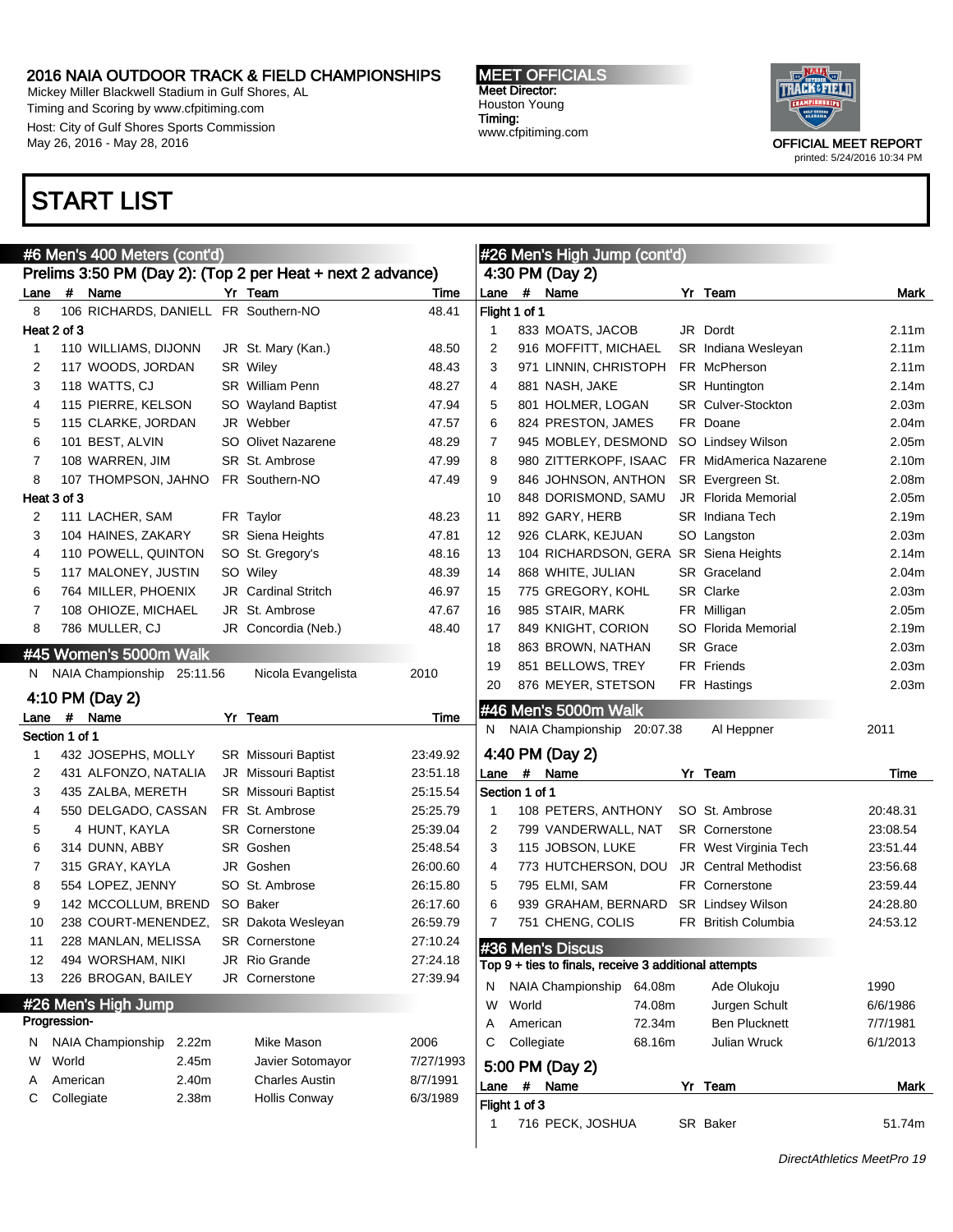Mickey Miller Blackwell Stadium in Gulf Shores, AL Timing and Scoring by www.cfpitiming.com Host: City of Gulf Shores Sports Commission May 26, 2016 - May 28, 2016

### START LIST

MEET OFFICIALS Meet Director: Houston Young Timing: www.cfpitiming.com

 $\frac{1}{2}$  Women's Triple Jump (contains)



|                |            | #36 Men's Discus (cont'd)                             |                           |           |                |            | #31 Women's Triple Jump (cont'd)      |                                                            |           |
|----------------|------------|-------------------------------------------------------|---------------------------|-----------|----------------|------------|---------------------------------------|------------------------------------------------------------|-----------|
|                |            | 5:00 PM (Day 2)                                       |                           |           |                |            | 5:30 PM (Day 2)                       |                                                            |           |
| Lane           |            | # Name                                                | Yr Team                   | Mark      | Lane           |            | # Name                                | Yr Team                                                    | Mark      |
| 2              |            | 805 LAKE, AL                                          | SO Davenport              | 48.21m    | $\overline{7}$ |            | 301 BAKER, CHELSEA                    | SO Friends                                                 | 11.75m    |
| 3              |            | 104 GOEBEL, PATRICK                                   | <b>SR</b> Siena Heights   | 50.52m    | 8              |            | 356 OKEREKE, ONYEOM                   | JR Huston-Tillotson                                        | 11.76m    |
| 4              |            | 732 MICOZZI, ELIAS                                    | JR Bethel (Ind.)          | 54.36m    | 9              |            | 561 EDEKO, ISI                        | JR St. Francis (III.)                                      | 11.70m    |
| 5              |            | 785 LURZ, ZACHARY                                     | JR Concordia (Neb.)       | 53.61m    | 10             |            | 390 EVANS, JANAA                      | JR Langston                                                | 11.68m    |
| 6              |            | 803 HAMMER, BEN                                       | FR Dakota Wesleyan        | 51.75m    | 11             |            | 405 SANDS, BRIA                       | FR Life                                                    | 12.00m    |
| $\overline{7}$ |            | 118 SEDDON, DEREK                                     | JR William Penn           | 54.85m    | Flight 2 of 2  |            |                                       |                                                            |           |
| 8              |            | 910 WRIGHT, TREVOR                                    | <b>SR</b> Indiana Tech    | 48.82m    | $\mathbf{1}$   |            | 436 BRINSON, JONINA                   | SO Mobile                                                  | 11.67m    |
| 9              |            | 864 SEITZ, MACALLISTE                                 | JR Grace                  | 50.31m    | 2              |            | 306 KECK, KAITLYN                     | <b>SR</b> Friends                                          | 11.83m    |
| 10             |            | 101 ARMBRUST, JACOB                                   | <b>SR</b> Olivet Nazarene | 58.27m    | 3              |            | 428 ELLIS, RAIVEN                     | <b>JR</b> MidAmerica Nazarene                              | 11.64m    |
| Flight 2 of 3  |            |                                                       |                           |           | 4              |            | 190 MOORE, ANNIKA                     | FR Carroll                                                 | 11.60m    |
| 1              |            | 869 DONOVAN, HUNTER                                   | <b>SR</b> Grand View      | 48.86m    | 5              |            | 349 HICKS, CHRISTIANA                 | JR Huntington                                              | 11.56m    |
| 2              |            | 921 WILLER, NATHAN                                    | <b>SR</b> Jamestown       | 49.54m    | 6              |            | 524 YOUNG-BROOKS, MI                  | FR Siena Heights                                           | 11.65m    |
| 3              |            | 782 BARNES, TREY                                      | SO Concordia (Neb.)       | 50.27m    | 7              |            | 168 DONNELLY, TASCHA SR Briar Cliff   |                                                            | 12.01m    |
| 4              |            | 788 ROJAS, JOSE                                       | SR Concordia (Neb.)       | 49.57m    | 8              |            | 211 STRICKER, ABBY                    | FR Columbia (Mo.)                                          | 11.48m    |
| 5              |            | 103 PRESLEY, ALEX                                     | SO Rio Grande             | 50.09m    | 9              |            | 476 GOMEZ, MARIA                      | <b>SR</b> Olivet Nazarene                                  | 11.45m    |
| 6              |            | 101 ASCHEMANN, CHRIS SR Olivet Nazarene               |                           | 51.88m    | 10             |            | 245 CHARLESWORTH, A                   | SR Dickinson St.                                           | 11.42m    |
| $\overline{7}$ |            | 828 WEISSHAAR, KENDA SR Doane                         |                           | 48.85m    |                |            | #12 Men's 5000 Meters                 |                                                            |           |
| 8              |            | 905 STUART, MALIK                                     | SO Indiana Tech           | 49.70m    |                |            | NAIA Championship<br>13:41.81         | Julius Randich                                             | 1993      |
| 9              |            | 109 MITCHELL, KYLE                                    | JR St. Francis (III.)     | 50.39m    | N<br>W         | World      | 12:37.35                              | Kenenisa Bekele                                            | 5/31/2004 |
| Flight 3 of 3  |            |                                                       |                           |           |                | American   | 12:53.60                              |                                                            | 7/22/2011 |
| 1              |            | 766 EMTER, CHRIS                                      | SO Carroll                | 48.81m    | Α              |            |                                       | <b>Bernard Lagat</b>                                       |           |
| 2              |            | 870 GOELLER, JACOB                                    | FR Grand View             | 51.87m    | C              | Collegiate | 13:08.4h                              | Henry Rono                                                 | 4/8/1978  |
| 3              |            | 115 HARVIN, DEQUAN                                    | FR Webber                 | 47.65m    |                |            |                                       | Prelims 7:00 PM (Day 2): (Top 6 per Heat + next 4 advance) |           |
| 4              |            | 105 STUCKERT, ADAM                                    | SR Siena Heights          | 48.17m    | Lane           | $\#$       | Name                                  | Yr Team                                                    | Time      |
| 5              |            | 872 MITCHELL, TAYLOR                                  | JR Grand View             | 48.58m    | Heat 1 of 2    |            |                                       |                                                            |           |
| 6              |            | 982 HOUSER, NATHAN                                    | FR Midland                | 48.06m    | 1              |            | 100 MOUNTFORD, DAVID                  | JR Oklahoma City                                           | 14.26.40  |
| $\overline{7}$ |            | 736 SOPTICH, ALEX                                     | SR Bethel (Ind.)          | 50.75m    | 2              |            | 752 ELDER, EVAN                       | <b>SR</b> British Columbia                                 | 14:33.30  |
| 8              |            | 790 SLECHTA, JOSHUA                                   | SR Concordia (Neb.)       | 54.96m    | 3              |            | 778 HAMPTON, MAX                      | SR College of Idaho                                        | 14:47.46  |
| 9              |            | 118 ROBINSON, DEREK                                   | SO William Penn           | 48.30m    | 4              |            | 105 EVANS, JACK                       | SO Soka                                                    | 14:35.91  |
| #31            |            | <b>Women's Triple Jump</b>                            |                           |           | 5              |            | 934 CREVELT, DYLAN                    | <b>SR</b> Lewis-Clark                                      | 14:45.58  |
|                |            | Top 9 + ties to finals, receive 3 additional attempts |                           |           | 6              |            | 956 HAAS, ISAAK                       | JR Marian (Ind.)                                           | 14:49.78  |
|                |            |                                                       |                           |           | 7              |            | 780 WILLIAMS, DAN                     | SR College of Idaho                                        | 14:50.95  |
| N.             |            | NAIA Championship 13.30m                              | <b>Yvette French</b>      | 1997      | 8              |            | 756 HOOTON, JESSE                     | <b>SR</b> British Columbia                                 | 14:20.09  |
| w              | World      | 15.50m                                                | <b>Inessa Kravets</b>     | 8/10/1995 | 9              |            | 862 SMITH, RYAN                       | JR Goshen                                                  | 14:54.20  |
| A              | American   | 14.45m                                                | Tiombé Hurd               | 7/11/2004 | 10             |            | 994 KRAAL, GARRETT                    | SO Northwest Christian                                     | 14:53.30  |
| C              | Collegiate | 14.25m                                                | Lee/ Williams             | 3/8/1997  | Heat 2 of 2    |            |                                       |                                                            |           |
|                |            | 5:30 PM (Day 2)                                       |                           |           | $\mathbf 1$    |            | 118 KIPCHUMBA, GEOFF SO William Carey |                                                            | 14:32.69  |
| Lane           |            | # Name                                                | Yr Team                   | Mark      | 2              |            | 948 WILLIAMSON, JOHN-                 | SR Lindsey Wilson                                          | 14:57.38  |
| Flight 1 of 2  |            |                                                       |                           |           | 3              |            | 100 NORRIS, WILL                      | JR Northwestern (lowa)                                     | 14:52.11  |
| 1              |            | 165 SOKUNBI, OLAMIDE                                  | SO Brenau                 | 12.09m    | 4              |            | 111 HALL, MATT                        | JR Taylor                                                  | 14:44.49  |
| 2              |            | 599 HYMAN, OSHIN                                      | SO Warner                 | 11.57m    | 5              |            | 105 ALEXANDER, DYLAN                  | SR Southern Oregon                                         | 14:45.42  |
| 3              |            | 423 HELMS, JASMINE                                    | JR McPherson              | 11.51m    | 6              |            | 113 SHERFEY, JOSHUA                   | JR The Masters                                             | 14:48.09  |
| 4              |            | 574 HORNER, AMY                                       | JR Tabor                  | 11.75m    | 7              |            | 112 ORONA, ANDREW                     | SO The Masters                                             | 14:54.35  |
| 5              |            | 407 STEVENS, KIMBERL                                  | SR Lindsey Wilson         | 11.68m    | 8              |            | 933 ATKIN, SAM                        | SR Lewis-Clark                                             | 13:57.28  |
| 6              |            | 274 WALLACE, TAMECA                                   | SR Doane                  | 12.06m    | 9              |            | 919 REINKING, JACOB                   | JR Indiana Wesleyan                                        | 14:48.34  |
|                |            |                                                       |                           |           |                |            |                                       |                                                            |           |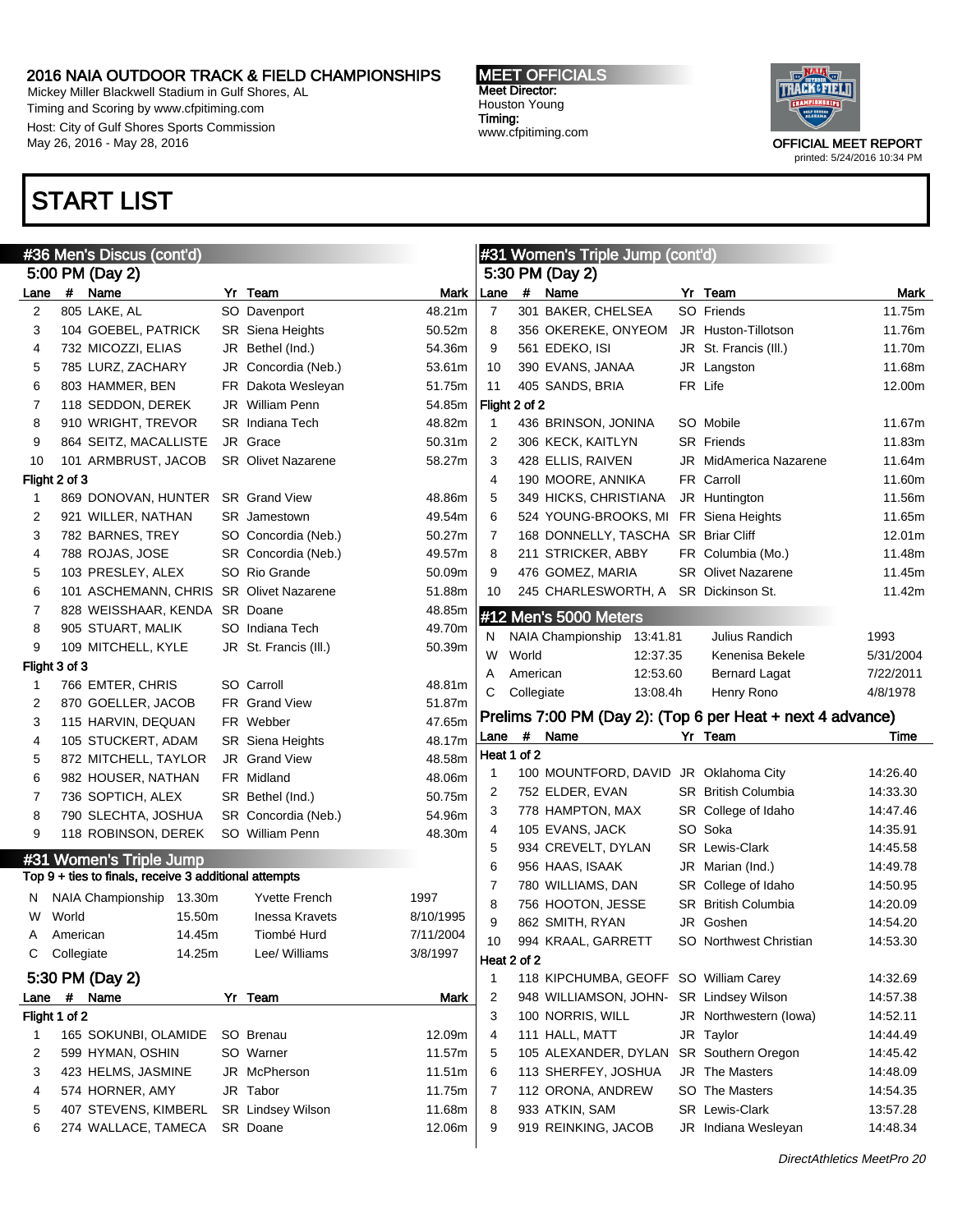Mickey Miller Blackwell Stadium in Gulf Shores, AL Timing and Scoring by www.cfpitiming.com Host: City of Gulf Shores Sports Commission May 26, 2016 - May 28, 2016

### START LIST



|             | #12 Men's 5000 Meters (cont'd)<br>Prelims 7:00 PM (Day 2): (Top 6 per Heat + next 4 advance) |                                   |   | #23 Women's 4 x 400m Relay (cont'd)<br>Prelims 7:45 PM (Day 2): (Top 2 per Heat + next 2 advance) |                              |
|-------------|----------------------------------------------------------------------------------------------|-----------------------------------|---|---------------------------------------------------------------------------------------------------|------------------------------|
|             | Lane # Name<br>Yr Team                                                                       | Time                              |   | Lane Team                                                                                         | Time                         |
| 10          | 108 BLAYLOCK, BRIAN                                                                          | SO St. Francis (III.)<br>14:52.71 | 3 | Dordt (A)                                                                                         | A 3:54.97                    |
| 11          | 711 THOMAS, JACKSON JR Bacone                                                                | 14:32.33                          |   | 1) VELGERSDYK, MIRANDA SO                                                                         | 2) RANKIN, ELIZABETH FR      |
|             | #23 Women's 4 x 400m Relay                                                                   |                                   |   | 3) WIND, JOSCELYN FR                                                                              | 4) BROERSMA, MARISA SR       |
|             |                                                                                              |                                   |   | 5) KROEZE, KIM JR                                                                                 | 6) WUBBEN, DANIELLE SO       |
|             | N NAIA Championship 3:33.46                                                                  | Southern- New Orleans<br>1994     | 4 | Indiana Tech (A)                                                                                  | A 3:48.75                    |
|             | W World<br>3:15.17                                                                           | <b>URS</b><br>10/1/1988           |   | 1) MOODY, AYANNA FR                                                                               | 2) WILSON, APRIL JR          |
| A           | American<br>3:15.51                                                                          | USA national team<br>10/1/1988    |   | 3) KENNEDY, PATIENCE FR                                                                           | 4) TAYLOR, JAQUEL SO         |
| C           | Collegiate<br>3:23.75                                                                        | Texas<br>4/3/2004                 |   | 5) DUNMORE, SARAH JR                                                                              | 6) WOODS, BRIANNA JR         |
|             | Prelims 7:45 PM (Day 2): (Top 2 per Heat + next 2 advance)                                   |                                   |   | 7) THOMPSON, PATRICIA JR                                                                          | 8)                           |
|             | Lane Team                                                                                    | Time                              | 5 | Southern-NO (A)                                                                                   | A 3:49.53                    |
|             | Heat 1 of 3                                                                                  |                                   |   | 1) GREEN, SHANTAE FR                                                                              | 2) BROOKS-GILLINGS, OSHIN SO |
|             | 2 Brenau (A)                                                                                 | A 3:53.98                         |   | 3) PENNIE, CHANTAL SO                                                                             | 4) BENNETT, ORENTHIA SR      |
|             | 1) WELLS, CHEYENNE JR                                                                        | 2) DANIELS, AYANA FR              |   | 5) HYLTON, SHADAE SO                                                                              | 6) ROBINSON, LEONIE SR       |
|             | 3) MAYES, ANAZJAH JR                                                                         | 4) HONEYCUTT, DEISHANE SO         |   | 7) SMIKLE, KIMONA FR                                                                              | 8)                           |
|             | 5) GRIFFIN, NIA FR                                                                           | 6) OCCEUS, ISMAELLE JR            | 6 | St. Ambrose (A)                                                                                   | A 3:52.29                    |
| 3           | Carroll (A)                                                                                  | A 3:47.43                         |   | 1) LAMPE, SARAH JR                                                                                | 2) SMITH, MOLLY JO JR        |
|             | 1) BARTH, KARA JR                                                                            | 2) OLSON, BRIANNA SO              |   |                                                                                                   |                              |
|             | 3) WHITE, MONICA FR                                                                          | 4) EHMANN, KEELY FR               |   | 3) HAMMER, ABBY SO                                                                                | 4) ANDERSON, MARIAH FR       |
|             | 5) SANCHEZ, MARISA JR                                                                        | 6) PORCH, HANNAH FR               |   | 5) FLANDERS, CHARLETTE SO                                                                         | 6) CARLISLE, AUBRIE FR       |
| 4           | Westmont (A)                                                                                 | A 3:56.53                         |   | 7) WOODALL, NICOLE JR                                                                             | 8) PLUMB, ASHLEY FR          |
|             | 1) ADAMS, ALEXANDRIA SR                                                                      | 2) HERRERA, MADISON SO            | 7 | Xavier-Louisiana (A)                                                                              | A 3:56.71                    |
|             | 3) PHIPPS, TARYN JR                                                                          | 4) STORKSON, KARLIE SR            |   | 1) WILLIAMS, KAILEY SR                                                                            | 2) QUINCY, KAYLA JR          |
| 5           | Doane (A)                                                                                    | A 3:50.24                         |   | 3) JONES, CHINYERE FR                                                                             | 4) ALLEN, CLARKE SO          |
|             | 1) BRAMHALL, RACHEL JR                                                                       | 2) HARSIN, EMILY SO               |   | 5) MILTON, ALEXIS FR                                                                              | 6)                           |
|             | 3) BRANNAGAN, KALYN JR                                                                       | 4) HOLTMEIER, SYDNEY SR           | 8 | College of Idaho (A)                                                                              | A 3:51.82                    |
|             | 5) GOKIE, KYLIE JR                                                                           | 6)                                |   | 1) HAWKINS, KIMBER FR                                                                             | 2) DEGRANGE, NICHOLE SR      |
| 6           | Aquinas (A)                                                                                  | A 3:50.94                         |   | 3) HAWKINS, KAMI FR                                                                               | 4) THOMAS, TIANA SR          |
|             |                                                                                              | 2) TRUSS, COURTNEY SO             |   | 5) PFAFF, AMY SO                                                                                  | 6) KLOPFENSTEIN, LILA JR     |
|             | 1) KLAWIETER, COURTNEY SR                                                                    |                                   |   | Heat 3 of 3                                                                                       |                              |
|             | 3) SIGAFOOSE, ADRI SO                                                                        | 4) INGERSOLL, MARISSA SR          | 2 | Northwestern (lowa) (A)                                                                           | A 3:53.47                    |
|             | 5) HENNINGER, KAITLYN SR                                                                     | 6) FLOYD, ANALIS FR               |   | 1) MUILENBURG, REBEKAH FR                                                                         | 2) OOSTRA, JORDYN SO         |
| $7^{\circ}$ | Marian (Ind.) (A)                                                                            | A 3:56.05                         |   | 3) LANDHUIS, KATIE SO                                                                             | 4) SPRANGER, LAUREN SR       |
|             | 1) BIRKS, LATEEFAH SO                                                                        | 2) KUNTZ, ANN SR                  |   | 5) SORENSEN, EMILY FR                                                                             | 6)                           |
|             | 3) CRANE, COURTNEY SR                                                                        | 4) FLORA, BECKA SO                | 3 | Grand View (A)                                                                                    | A 3:56.16                    |
|             | 5) KOEHL, OLIVIA FR                                                                          | 6) PATTERSON, DESTINEY SO         |   | 1) AYERS, RONNOJA SO                                                                              | 2) ROBERTS, KATIE SO         |
|             | 7) NICHOLS, LINDSAY SR                                                                       | 8) SCHROPE, KIERSTEN SO           |   | 3) VAN EE, LYDIA FR                                                                               | 4) KING, KENNEDY SO          |
| 8           | Wayland Baptist (A)                                                                          | A 3:52.40                         |   | 5) ROSS, JAIDIN JR                                                                                | 6) BARRY, JAMIE SO           |
|             | 1) GITTENS, KESLEY SR                                                                        | 2) CANO, TIFFANY FR               | 4 | Friends (A)                                                                                       | A 3:52.42                    |
|             | 3) SMITH, ROCHENE SO                                                                         | 4) MCPHERSON, MONIQUE SO          |   | 1) MURRAY, ANGEL FR                                                                               | 2) KECK, KAITLYN SR          |
|             | Heat 2 of 3                                                                                  |                                   |   | 3) HUNDLEY, SHELBY FR                                                                             | 4) ENGLE, NATALI SO          |
|             | 2 William Carey (A)                                                                          | A 3:54.68                         |   | 5) CHEEK, CHEYENNE FR                                                                             | 6)                           |
|             | 1) COOKS, ANNIE JR                                                                           | 2) JEFFERSON, KAMERON FR          | 5 | Dillard (A)                                                                                       | A 3:50.47                    |
|             | 3) DANIEL, SAPPHIRE SO                                                                       | 4) EVANS, ASA SR                  |   | 1) COLUMBUS, KAHLIA FR                                                                            | 2) HURST, TAJDREANA FR       |
|             | 5) BRIDGES, MIA SO                                                                           | 6) GINES, KIEONNA SR              |   | 3) WARE, INDIA JR                                                                                 | 4) NEWMAN, SASHA SO          |
|             |                                                                                              |                                   |   | 5) HARDIN, DOMINIQUE SR                                                                           | 6) REED, MEAGAN SO           |
|             |                                                                                              |                                   |   |                                                                                                   |                              |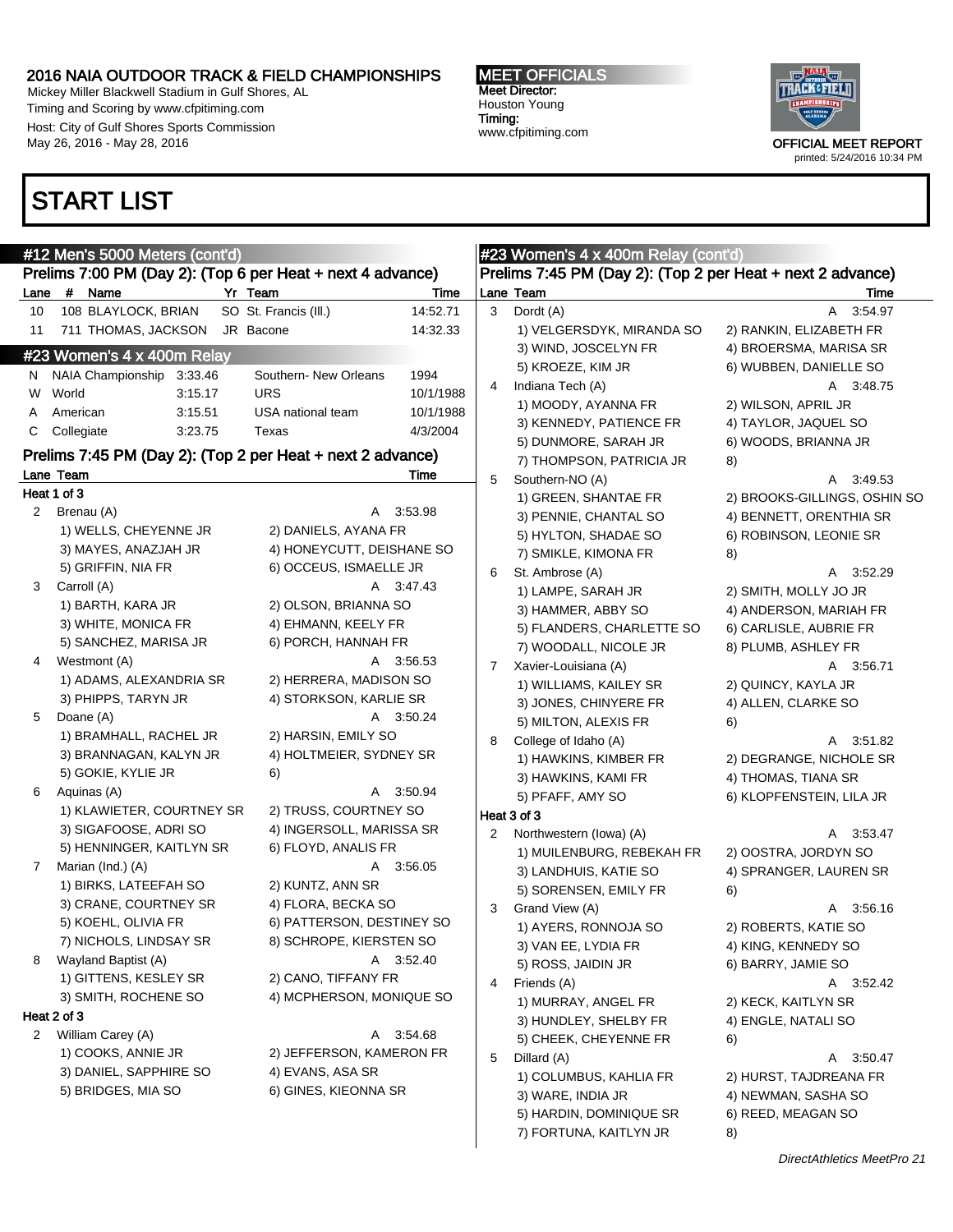Mickey Miller Blackwell Stadium in Gulf Shores, AL Timing and Scoring by www.cfpitiming.com Host: City of Gulf Shores Sports Commission May 26, 2016 - May 28, 2016

### START LIST

#23 Women's 4

#### MEET OFFICIALS Meet Director: Houston Young Timing: www.cfpitiming.com



|                | #23 Women's 4 x 400m Relay (cont'd)                        |                           |           |                | #24 Men's 4 x 400m Relay (cont'd)                          |                                 |  |
|----------------|------------------------------------------------------------|---------------------------|-----------|----------------|------------------------------------------------------------|---------------------------------|--|
|                | Prelims 7:45 PM (Day 2): (Top 2 per Heat + next 2 advance) |                           |           |                | Prelims 8:15 PM (Day 2): (Top 2 per Heat + next 4 advance) |                                 |  |
|                | Lane Team                                                  |                           | Time      |                | Lane Team                                                  | Time                            |  |
| 6              | Southwestern (Kan.) (A)                                    | A                         | 3:56.32   | $\overline{7}$ | Southern-NO (A)                                            | A<br>3:13.50                    |  |
|                | 1) WENRICK, ASHLEE SR                                      | 2) BLATTNER, KARI FR      |           |                | 1) RICHARDS, DANIELLE FR                                   | 2) SAUNDERS, ALEX JR            |  |
|                | 3) SCHOENHOFER, ASHLEY SR                                  | 4) NEEDHAM, TAYLOR SO     |           |                | 3) POWELL, SANJ SO                                         | 4) THOMPSON, JAHNOY FR          |  |
| 7 <sup>7</sup> | St. Francis (III.) (A)                                     |                           | A 3:50.92 |                | 5) THOMAS, CHAD SR                                         | 6) OWENS, RODRICK SO            |  |
|                | 1) MOODY, JENNA SO                                         | 2) MASON, LATOYAH SO      |           |                | 7) CUNNINGHAM, RASHEED SO                                  | 8) SMITH, BRIAN SO              |  |
|                | 3) EDEKO, ISI JR                                           | 4) RODRIGUEZ, DARYLL SR   |           | 8              | St. Francis (III.) (A)                                     | A 3:16.97                       |  |
|                | 5) LOPEZ, LESLEY SO                                        | 6) CROSSON, CATHERINE SO  |           |                | 1) RUFFIN, BRANDON FR                                      | 2) GIOVANNELLI, MICHAEL SO      |  |
|                | 7) KNOTT, ASHLEE SO                                        | 8) CAITHAMER, JULIA JR    |           |                | 3) PRINCIPATO, JOHN SO                                     | 4) HOPKINS, TEVIN SR            |  |
| 8              | Wiley (A)                                                  |                           | A 3:45.31 |                | 5) DUNCAN, JORDAN SO                                       | 6) TOBIAS, MISAEL SO            |  |
|                | 1) HIGGINS, CANDICE SO                                     | 2) KIRVEN, DIANNA FR      |           |                | 7) LIMA, ALEX FR                                           | 8) COSTELLO, NATHAN SO          |  |
|                | 3) THOMAS, CHRISS ANN FR                                   | 4) AJANGA, ETHEL SR       |           |                | Heat 2 of 2                                                |                                 |  |
|                | 5) POLEON, NATASHA FR                                      | 6) DAVID, DANIELLE FR     |           | $\mathbf{2}$   | St. Ambrose (A)                                            | 3:15.49<br>A                    |  |
|                |                                                            |                           |           |                | 1) OHIOZE, MICHAEL JR                                      | 2) KUNTZ, JONAH FR              |  |
|                | #24 Men's 4 x 400m Relay                                   |                           |           |                | 3) WARREN, JIM SR                                          | 4) FERRIS, MATT JR              |  |
| N,             | NAIA Championship 3:05.40                                  | Mississippi Valley State  | 1981      |                | 5) FONTENOT, DENNI'S FR                                    | 6) COYER, BEN SR                |  |
| W              | World<br>2:54.29                                           | <b>USA</b>                | 8/22/1993 |                | 7) PETERS, ANTHONY SO                                      | 8) COLBORN, GRANT JR            |  |
| A              | 2:54.29<br>American                                        | USA national team         | 8/22/1993 | 3              | Webber (A)                                                 | A 3:16.63                       |  |
| C              | Collegiate<br>2:59.59                                      | LSU                       | 6/11/2005 |                | 1) WILSON, LILROBERT SO                                    | 2) BRAXTON, MICHAEL FR          |  |
|                | Prelims 8:15 PM (Day 2): (Top 2 per Heat + next 4 advance) |                           |           |                | 3) HUDSON, CHRISTOPHER JR                                  | 4) CLARKE, JORDAN JR            |  |
|                | Lane Team                                                  |                           | Time      |                | 5) CAMERON, ISIAH FR                                       | 6)                              |  |
|                | Heat 1 of 2                                                |                           |           | 4              | Briar Cliff (A)                                            | 3:15.37<br>A                    |  |
| 2              | Baker (A)                                                  |                           | A 3:14.31 |                | 1) MUNCY, RUSTY SR                                         | 2) MOSSBERG, BLAKE FR           |  |
|                | 1) RANDALL, TYLER JR                                       | 2) WARREN, BIRDSONG JR    |           |                | 3) RODEN, JOE SR                                           | 4) IRON SHELL, ROBERT JR        |  |
|                | 3) MATHEWS, JESSE SO                                       | 4) BERNDT, DAYSHAWN SO    |           |                | 5) HEINRICHS, JOE SO                                       | 6)                              |  |
|                | 5) GREGORY, DAVID SO                                       | 6)                        |           | 5              |                                                            | A 3:12.03                       |  |
| 3              | Marian (Ind.) (A)                                          |                           | A 3:16.63 |                | Siena Heights (A)                                          |                                 |  |
|                | 1) PURHAM, TYREE SR                                        | 2) AKINYOSOYE, SOGO JR    |           |                | 1) HAINES, ZAKARY SR                                       | 2) SMITH, JUARREZZ SR           |  |
|                | 3) CLARK, JARON SO                                         | 4) SNEIDERWINE, ZACH SO   |           |                | 3) ANDERSON, TORIN JR                                      | 4) MUESSIG, DOMINIC JR          |  |
|                | 5) MURRAY, AARON FR                                        | 6) GARDNER, MARCELLION SO |           | 6              | 5) RODDEN, BRENT FR                                        | 6) ELLINGTON, BLAINE FR         |  |
|                | 7) MARTIN, PRESLEY SO                                      | 8) BRYANT, JAMES SO       |           |                | Indiana Tech (A)                                           | A 3:10.31                       |  |
| 4              | Friends (A)                                                |                           | A 3:16.93 |                | 1) BROADEN, JOHN SR                                        | 2) EDWARDS III, HARRIS SR       |  |
|                | 1) CLARK, JACOB JR                                         | 2) SUMMERS, CHANDLER FR   |           |                | 3) SPRINGER, GAIRY FR                                      | 4) WOODS, DESHAWN JR            |  |
|                | 3) RANDOLPH, PEYTON JR                                     | 4) CLARK, ISAAC JR        |           |                | 5) HESTER, JOHN JR                                         | 6) WILLIAMS, XAVIER FR          |  |
|                | 5) JARVIS, GRAEHAM SO                                      | 6) MATHUR, KRIS SO        |           |                | 7) MUHAMMAD, QADIR FR                                      | 8)                              |  |
|                | 7) LYLE, JESSE SR                                          | 8) BALDWIN, JUANTE SO     |           | 7              | Huston-Tillotson (A)                                       | A 3:16.69                       |  |
| 5              | Wiley (A)                                                  |                           | A 3:15.67 |                | 1) DIXON, RYAN FR                                          | 2) HARGROVE, WAYNE JR           |  |
|                | 1) WOODS, JORDAN SR                                        | 2) ALI, ROGER SO          |           |                | 3) RICHMOND, OQUASMON JR                                   | 4) PETTIES, ABRAM SO            |  |
|                | 3) MALONEY, JUSTIN SO                                      | 4) EDGAR, MARBEQ FR       |           |                | 5) THIBODEAUX, JERELL FR                                   | 6)                              |  |
|                | 5) MORAIN, MORIBA FR                                       | 6) RALPH, QUINN-LEE SO    |           |                | #47 Women's Marathon                                       |                                 |  |
|                | 7) PEROUZA, KENDELL SO                                     | 8) KIPRONO, LEONARD SO    |           | N              | NAIA Championship 2:49:14.0h                               | Obsie Birru<br>2011             |  |
| 6              | Wayland Baptist (A)                                        |                           | A 3:08.60 |                | 6:00 AM (Day 3)                                            |                                 |  |
|                | 1) REYNOLDS, ANDREW SO                                     | 2) HELOM, JOSHUA SR       |           |                | Lane # Name<br>Yr Team                                     | <b>Time</b>                     |  |
|                | 3) PIERRE, KELSON SO                                       | 4) SANDERS, DEVON SO      |           |                | Section 1 of 1                                             |                                 |  |
|                |                                                            |                           |           | 1              | 21 STEVENS, ALISN                                          | JR St. Mary (Kan.)<br>1:31:48.2 |  |
|                |                                                            |                           |           | 2              | 2 WOOLCOTT, CARLE<br>SR Aquinas                            | 1:27:26.0                       |  |
|                |                                                            |                           |           |                |                                                            |                                 |  |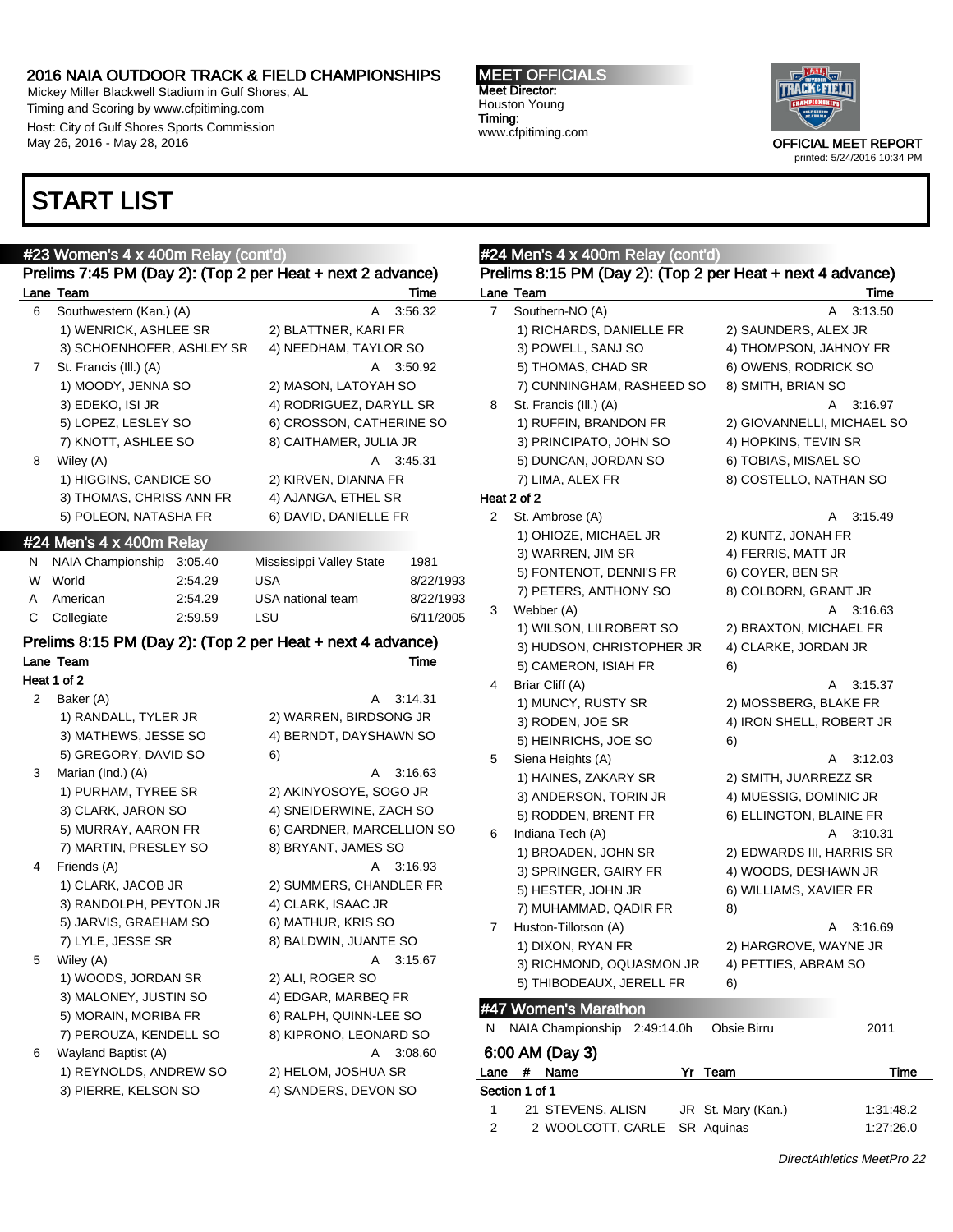Mickey Miller Blackwell Stadium in Gulf Shores, AL Timing and Scoring by www.cfpitiming.com Host: City of Gulf Shores Sports Commission May 26, 2016 - May 28, 2016

### START LIST

#### #47 Women's Marathon (cont'd) 6:00 AM (Day 3) Lane # Name Yr Team Time 3 10 EWAN, DANA SR Mount Mercy 1:29:12.0 4 14 ALFARO, LUCIA JR Siena Heights 1:27:06.0 5 27 SCHMIDT, HANNAH JR William Jessup 1:27:41.0 6 1 NAUGHTON, CLARE SR Aquinas 1:27:26.0 7 28 SHYKOWSKI, BAILEY FR William Jessup 1:30:31.0 8 25 TURI, RACHEL JR Viterbo 1:29:24.0 9 9 HUDELSON, JORDY SR Mount Marty 1:29:38.0 10 15 STOBINSKI, KRISTIN JR Siena Heights 1:27:41.0 11 17 GARZA, DESTINY JR Southwestern Assemblies 1:22:07.2 12 18 ASLAKSON, DONNA SR St. Francis (Ill.) 1:28:44.0 13 16 BUFFUM, KELSEY SR Southwestern (Kan.) 1:29:23.2 14 4 HUNT, KAYLA SR Cornerstone 1:29:15.2 15 8 PERONA, EMILY SR Evangel 1:28:34.8 16 5 MAYFIELD, KAREN SO Dakota State 1:29:23.2 17 7 MARTINEZ, MARGAR SR Dickinson St. 3:28:42.0 18 22 RICHARDS, ANISSA SR Taylor 1:29:48.0 19 20 GEE, ALEXIS JR St. Gregory's 1:29:42.2 20 19 DESANTIAGO, SABRI SO St. Gregory's 1:29:51.0 21 11 WERNER, MICHAELA SO Oklahoma City 1:22:47.2 22 26 DARNBROUGH, KAY JR Westmont 1:30:21.0 23 23 SCHRODER, HANNA JR Taylor 1:27:25.0 24 3 STAYTON, REBEKAH SR Bethel (Ind.) 1:30:40.2 25 24 CHANCE, LEAH JR Tennessee Wesleyan 1:25:38.0 26 13 TYNER, ANNIE JR SCAD Savannah 1:31:55.0 27 6 GROVE, BRITTNEY FR Dickinson St. 3:16:57.0 28 12 CALDERWOOD, JOR JR Ottawa 1:27:39.2 #48 Men's Marathon N NAIA Championship 2:19:18.70 Nathan Martin 5/25/2013 6:00 AM (Day 3) Lane # Name Yr Team Time Section 1 of 1 1 69 HARDIN, KEVIN JR St. Francis (Ill.) 1:09:02.0 2 84 WESCO, COLLIN SO Union (Ky.) 2:48:42.0 3 78 WEBER, TONY SO St. Mary (Kan.) 1:10:24.2 4 32 BAMBACH, THOMAS SR Cornerstone 1:13:03.2 5 77 SHERMAN, JACOB JR St. Mary (Kan.) 1:10:36.2 6 71 WILDER, STEPHEN SR St. Francis (Ill.) 1:11:16.0 7 38 MENESES, EDDIE SR Dickinson St. 1:15:00.0 8 29 TOWNE, JACOB SR Aquinas 1:12:26.2 9 52 ELLIS, BRANDON JR Milligan 1:12:33.0 10 60 CREGER, DYLAN SR Olivet Nazarene 1:12:52.0 11 45 EDMISTON, LOUIS SR Kansas Wesleyan 1:14:59.2 12 80 SCOTT, AARON JR Taylor 1:12:16.0 13 58 BLUM, RENO SR Oklahoma City 1:11:51.2 #48 Men's Marathon (cont'd) 6:00 AM (Day 3) Lane # Name Yr Team Time 14 42 WILSON, JOHN SR Indiana Wesleyan 1:11:14.2 15 75 GUERRERO, ANDRE SR St. Mary (Kan.) 1:11:53.2 16 85 HUNT, ZACH JR Vanguard 1:12:10.4 17 86 MARIN, DANIEL SR Warner 1:14:07.0 18 30 LINDER, JOSEPH SO Baker 1:12:03.0 19 51 VELASCO, BRANDO JR MidAmerica Nazarene 1:14:46.0 20 36 NATHANSON, JACO SR Cumberlands 1:12:50.0 21 64 SMITH, MATTHEW JR SCAD Savannah 1:12:50.6 22 53 ANHOLD, STEVEN SO Montreat 1:11:01.0 23 67 NAVA, GERALDO SO Southwestern Assemblies 1:12:56.2 24 44 YOUNG, MATTHEW FR Jamestown 1:14:35.0 25 73 BROWN, RUSSELL SR St. Mary (Kan.) 1:10:24.2 26 33 CURTIS, TREVOR SO Cornerstone 1:13:02.2 27 70 KLEBENOW, BILLY SO St. Francis (Ill.) 1:13:18.0 28 57 BAHREINI, ARYA SR Oklahoma City 1:04:26.0 29 82 FREEMAN, RYAN SR The Masters 1:13:12.2 30 48 ROSALES, PACO SO Lindenwood-Belleville 1:14:18.0 31 41 LAUBACH, TYLER SR Indiana Wesleyan 1:13:23.0 32 83 POTTER, MICHAEL SR Trinity Christian 1:13:59.2 33 47 GIESEN, RENE JR Lindenwood-Belleville 1:13:56.0 34 76 PULSIFER, RYAN JR St. Mary (Kan.) 1:10:24.2 35 31 PIERCE, BRETT SR Campbellsville 1:13:24.0 36 79 CRULL, AARON SR Taylor 1:13:12.0 37 55 BOWMAN, EVAN JR Mount Mercy 1:14:10.0 38 46 VASQUEZ, GREG FR Kansas Wesleyan 1:14:00.2 39 65 JAEGER, DAVID FR Shawnee State 1:14:05.0 40 81 STUCKEY, BEN SR Taylor 1:14:21.0 41 72 CROUCH, BLAKE SO St. Gregory's 1:14:50.2 42 87 BASUINI, MICHAEL SR William Jessup 1:13:10.0 43 39 BOONE, TANNER JR Great Falls 1:13:50.2 44 59 SMITH-SUTTON, DYL SR Oklahoma City 1:13:42.2 45 34 MERRELL, PHILIP SO Cornerstone 1:14:02.2 46 54 HINCHER, RYLAN FR Montreat 1:13:02.0 47 74 GRAHAM, CHRISTIA SO St. Mary (Kan.) 1:10:24.2 48 37 CARSON, MICHAEL JR Dakota State 1:14:28.2 49 61 BAILEY, LUKE JR Park U. 1:14:37.0 50 68 COLBORN, GRANT JR St. Ambrose 1:14:28.2 51 56 RICHARDSON, JOSH SR Mount Vernon Nazarene 1:12:38.0 52 63 O'DELL, SEBASTIAN JR SCAD Savannah 1:14:49.0 53 35 STEIGENGA, TYLER SR Cornerstone 1:14:20.2 54 66 BOYDSTUN, JERSEY SO Southwestern (Kan.) 1:14:55.2 55 49 HENDRICKS, BEN SR Marian (Ind.) 1:12:37.0 56 50 SULLIVAN, LUCAS SO Marian (Ind.) 2:39:32.0 57 43 DOPPLER, CONNOR SR Jamestown 2:44:26.2 58 40 WAMHOFF, JOHN JR Indiana Tech 1:14:02.0

MEET OFFICIALS Meet Director: Houston Young Timing: www.cfpitiming.com

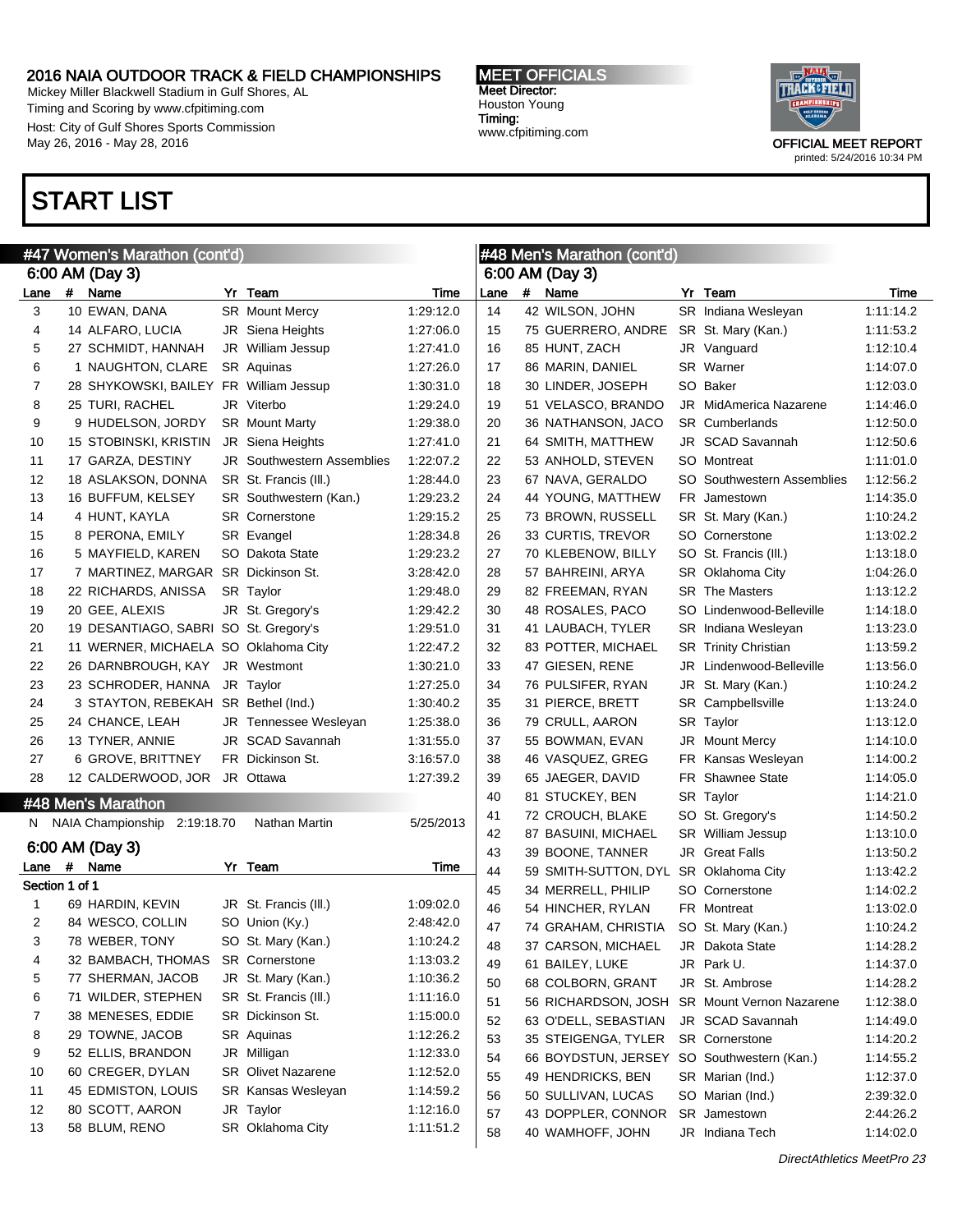Mickey Miller Blackwell Stadium in Gulf Shores, AL Timing and Scoring by www.cfpitiming.com Host: City of Gulf Shores Sports Commission May 26, 2016 - May 28, 2016

### START LIST

#### MEET OFFICIALS Meet Director: Houston Young Timing: www.cfpitiming.com



|                       |       |            | #48 Men's Marathon (cont'd)                           |        |                           |           |                |               | #28 Men's Pole Vault (cont'd)                         |        |                             |                   |
|-----------------------|-------|------------|-------------------------------------------------------|--------|---------------------------|-----------|----------------|---------------|-------------------------------------------------------|--------|-----------------------------|-------------------|
|                       |       |            | 6:00 AM (Day 3)                                       |        |                           |           |                |               | 1:00 PM (Day 3)                                       |        |                             |                   |
| Lane                  |       |            | # Name                                                |        | Yr Team                   | Time      | Lane           |               | # Name                                                |        | Yr Team                     | Mark              |
| 59                    |       |            | 62 GLASER, WILL                                       |        | SO SCAD Savannah          | 1:13:39.0 |                | Flight 1 of 1 |                                                       |        |                             |                   |
|                       |       |            | #34 Men's Shot Put                                    |        |                           |           | $\mathbf{1}$   |               | 776 BOLIN, JOSEPH                                     |        | SR College of Idaho         | 4.60m             |
|                       |       |            | Top 9 + ties to finals, receive 3 additional attempts |        |                           |           | $\overline{2}$ |               | 771 HOMAN, NICHOLAS                                   |        | <b>SR</b> Central Methodist | 5.20m             |
| N.                    |       |            | NAIA Championship                                     | 20.06m | Steve Ercegovac           | 2000      | 3              |               | 843 WALKER, KADEN                                     |        | FR Eastern Oregon           | 4.60m             |
| W                     | World |            |                                                       | 23.12m | <b>Randy Barnes</b>       | 5/20/1990 | 4              |               | 796 FOX, DEON                                         |        | JR Cornerstone              | 5.00m             |
| A                     |       | American   |                                                       | 23.13m | Randy Barnes              | 5/20/1990 | 5              |               | 830 WOLKEN, KALE                                      |        | SR Doane                    | 5.05m             |
| С                     |       | Collegiate |                                                       | 22.00m | John Godina               | 6/3/1995  | 6              |               | 812 AXLINE, DUSTIN                                    |        | FR Doane                    | 4.60m             |
|                       |       |            | 1:00 PM (Day 3)                                       |        |                           |           | 7              |               | 705 HODGES, AARON                                     |        | JR Aquinas                  | 4.70m             |
|                       |       | #          |                                                       |        | Yr Team                   |           | 8              |               | 787 REICHERT, TYRELL                                  |        | FR Concordia (Neb.)         | 4.62m             |
| Lane<br>Flight 1 of 3 |       |            | Name                                                  |        |                           | Mark      | 9              |               | 896 MCKENZIE, JUSTIN                                  |        | SO Indiana Tech             | 4.70m             |
| $\mathbf 1$           |       |            | 782 BARNES, TREY                                      |        | SO Concordia (Neb.)       | 16.93m    | 10             |               | 823 OELKE, HOLDEN                                     |        | JR Doane                    | 4.77m             |
| 2                     |       |            | 910 WRIGHT, TREVOR                                    |        | <b>SR</b> Indiana Tech    | 17.14m    | 11             |               | 102 GRETZ, SETH                                       |        | SO Oregon Tech              | 4.70m             |
| 3                     |       |            | 788 ROJAS, JOSE                                       |        | SR Concordia (Neb.)       | 16.68m    | 12             |               | 103 DEPALMA, RICHARD                                  |        | <b>SR</b> Siena Heights     | 5.30m             |
| 4                     |       |            | 103 PRESLEY, ALEX                                     |        | SO Rio Grande             | 17.79m    | 13             |               | 958 MARSEE, BLAKE                                     |        | JR Marian (Ind.)            | 4.70m             |
| 5                     |       |            | 118 GIST, KALOB                                       |        | <b>SR</b> William Penn    | 15.57m    | 14             |               | 703 BELL, CURTIS                                      |        | SO Aquinas                  | 5.01 <sub>m</sub> |
| 6                     |       |            | 104 GRAY, LOGAN                                       |        | <b>SR</b> Siena Heights   | 16.77m    | 15             |               | 738 VOS, DREW                                         |        | SR Bethel (Ind.)            | 4.70m             |
| 7                     |       |            | 905 STUART, MALIK                                     |        | SO Indiana Tech           | 16.93m    | 16             |               | 866 HILL, PAUL                                        |        | SR Graceland                | 4.65m             |
| 8                     |       |            | 913 COIL, BRENNAN                                     |        | FR Indiana Wesleyan       | 16.37m    | 17             |               | 774 STEITZ, KIVEN                                     |        | <b>JR</b> Central Methodist | 4.60m             |
| 9                     |       |            | 784 KREUTZER, PHILIP                                  |        | JR Concordia (Neb.)       | 15.66m    | 18             |               | 791 WIECHMAN, LUCAS                                   |        | JR Concordia (Neb.)         | 4.85m             |
| Flight 2 of 3         |       |            |                                                       |        |                           |           | 19             |               | 804 BOIVIN, DAN                                       |        | FR Davenport                | 4.60m             |
| $\mathbf 1$           |       |            | 118 SEDDON, DEREK                                     |        | JR William Penn           | 15.76m    | 20             |               | 819 KLEIN, ANDREW                                     |        | SO Doane<br>SR McPherson    | 5.05m             |
| 2                     |       |            | 106 KING, TYLOR                                       |        | FR Southern Oregon        | 16.59m    | 21<br>22       |               | 970 HOP, ART<br>826 TATUM, ANDREW                     |        | SR Doane                    | 5.10m<br>5.00m    |
| 3                     |       |            | 813 BERRECKMAN, BEN                                   |        | SO Doane                  | 15.97m    |                |               |                                                       |        |                             |                   |
| 4                     |       |            | 785 LURZ, ZACHARY                                     |        | JR Concordia (Neb.)       | 18.01m    |                |               | #32 Men's Triple Jump                                 |        |                             |                   |
| 5                     |       |            | 109 MITCHELL, KYLE                                    |        | JR St. Francis (III.)     | 16.42m    |                |               | Top 9 + ties to finals, receive 3 additional attempts |        |                             |                   |
| 6                     |       |            | 766 EMTER, CHRIS                                      |        | SO Carroll                | 15.84m    | N              |               | NAIA Championship                                     | 16.32m | Carey Tyler                 | 1981              |
| 7                     |       |            | 102 JUDSON, GRANT                                     |        | JR Olivet Nazarene        | 15.84m    | W              | World         |                                                       | 18.29m | Jonathan Edwards            | 8/7/1995          |
| 8                     |       |            | 735 OSTRANDER, KYLE                                   |        | SO Bethel (Ind.)          | 15.69m    | Α              | American      |                                                       | 18.21m | <b>Christian Taylor</b>     | 8/27/2015         |
| Flight 3 of 3         |       |            |                                                       |        |                           |           | С              | Collegiate    |                                                       | 17.57m | Keith Connor                | 6/5/1982          |
| 1                     |       |            | 101 ASCHEMANN, CHRIS SR Olivet Nazarene               |        |                           | 15.70m    |                |               | 1:30 PM (Day 3)                                       |        |                             |                   |
| 2                     |       |            | 803 HAMMER, BEN                                       |        | FR Dakota Wesleyan        | 15.85m    | Lane           |               | # Name                                                |        | Yr Team                     | Mark              |
| 3                     |       |            | 101 ARMBRUST, JACOB                                   |        | <b>SR</b> Olivet Nazarene | 17.83m    |                | Flight 1 of 2 |                                                       |        |                             |                   |
| 4                     |       |            | 103 NICHOLS, ALEX                                     |        | JR Rio Grande             | 15.56m    | $\mathbf{1}$   |               | 835 BELLE, HAKEEM                                     |        | JR Eastern Oregon           | 14.91m            |
| 5                     |       |            | 984 SABATA, SETH                                      |        | FR Midland                | 15.49m    | $\overline{2}$ |               | 980 ZITTERKOPF, ISAAC                                 |        | FR MidAmerica Nazarene      | 14.53m            |
| 6                     |       |            | 815 CLOUSE, JOHN                                      |        | SR Doane                  | 16.90m    | 3              |               | 102 HILL, STEVEN                                      |        | SR Park U.                  | 15.32m            |
| 7                     |       |            | 736 SOPTICH, ALEX                                     |        | SR Bethel (Ind.)          | 15.53m    | 4              |               | 977 LEWIS, MICHAEL                                    |        | JR MidAmerica Nazarene      | 14.64m            |
| 8                     |       |            | 963 SCHERTZER, ADAM                                   |        | SR Marian (Ind.)          | 15.70m    | 5              |               | 947 THOMPSON, ANTHO                                   |        | SO Lindsey Wilson           | 14.57m            |
|                       |       |            | #28 Men's Pole Vault                                  |        |                           |           | 6              |               | 114 NORTHOVER, WAYN                                   |        | SR Wayland Baptist          | 16.00m            |
| Progression-          |       |            |                                                       |        |                           |           | 7              |               | 967 CLAYTON, MARLON                                   |        | SO McPherson                | 14.51m            |
| N                     |       |            | NAIA Championship                                     | 5.56m  | <b>Billy Olson</b>        | 1982      | 8              |               | 847 ANSTRAL, WILLI                                    |        | <b>SR</b> Florida Memorial  | 15.45m            |
| W                     | World |            |                                                       | 6.14m  | Sergey Bubka              | 7/31/1994 | 9              |               | 937 KUSENA, SHINGAI                                   |        | SO Lindenwood-Belleville    | 14.46m            |
| Α                     |       | American   |                                                       | 6.04m  | <b>Brad Walker</b>        | 6/8/2008  |                | Flight 2 of 2 |                                                       |        |                             |                   |
| С                     |       | Collegiate |                                                       | 5.98m  | Lawrence Johnson          | 5/25/1996 | $\mathbf{1}$   |               | 783 KETTNER, JACOB                                    |        | SR Concordia (Neb.)         | 14.39m            |
|                       |       |            |                                                       |        |                           |           | 2              |               | 907 WILLIAMS, TYLER                                   |        | SO Indiana Tech             | 14.51m            |
|                       |       |            |                                                       |        |                           |           |                |               |                                                       |        |                             |                   |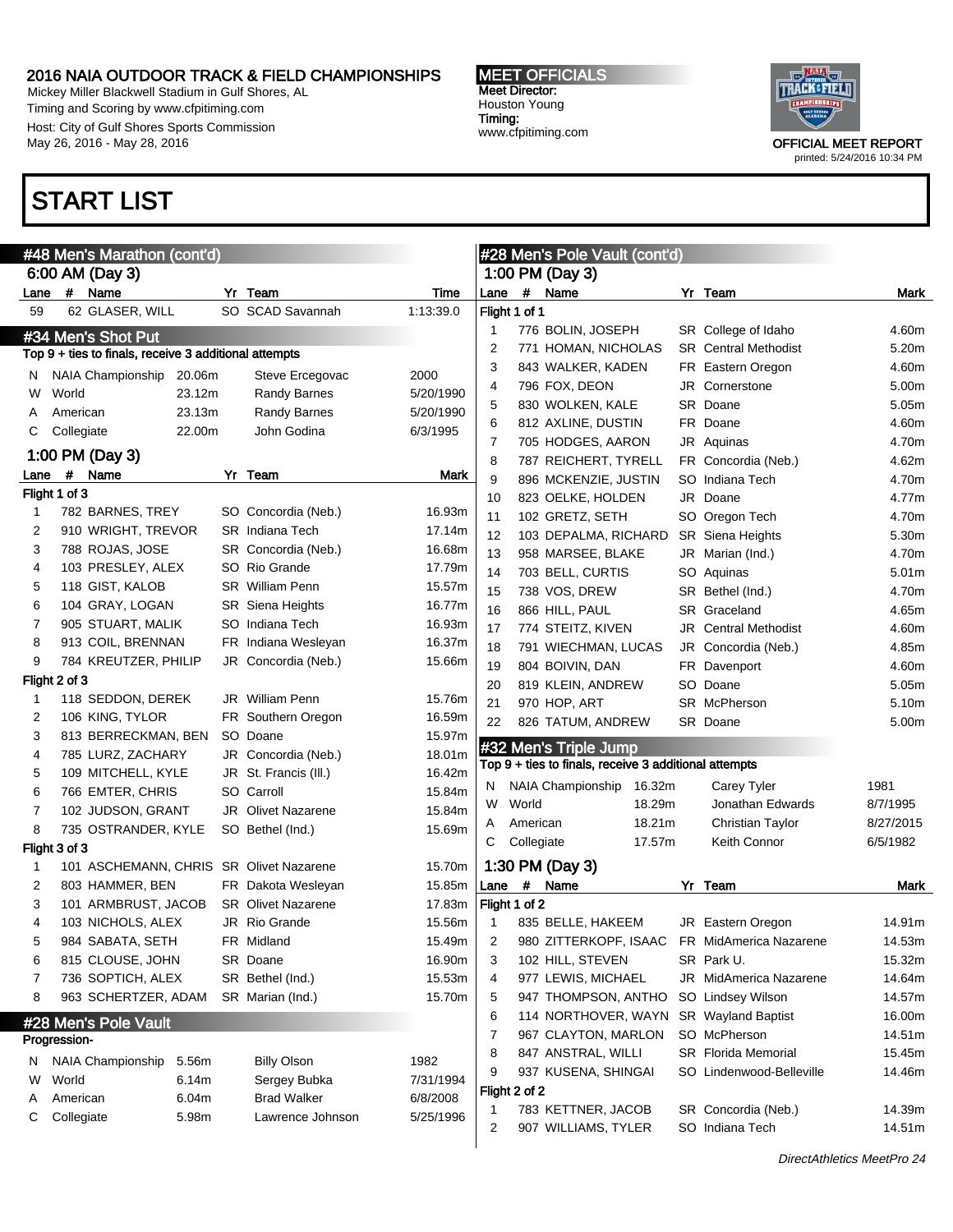Mickey Miller Blackwell Stadium in Gulf Shores, AL Timing and Scoring by www.cfpitiming.com Host: City of Gulf Shores Sports Commission May 26, 2016 - May 28, 2016

### START LIST

#### MEET OFFICIALS Meet Director: Houston Young Timing:

www.cfpitiming.com



printed: 5/24/2016 10:34 PM

|         |               | #32 Men's Triple Jump (cont'd) |                            |           |                |                | #35 Women's Discus                                    |         |                                           |           |
|---------|---------------|--------------------------------|----------------------------|-----------|----------------|----------------|-------------------------------------------------------|---------|-------------------------------------------|-----------|
|         |               | 1:30 PM (Day 3)                |                            |           |                |                | Top 9 + ties to finals, receive 3 additional attempts |         |                                           |           |
| Lane    | $\#$          | Name                           | Yr Team                    | Mark      | N              |                | NAIA Championship                                     | 58.69m  | Annie Hess                                | 2008      |
| 3       |               | 106 CUNNINGHAM, RAS            | SO Southern-NO             | 14.39m    | W              | World          |                                                       | 76.80m  | Gabriele Reinsch                          | 7/9/1988  |
| 4       |               | 838 ENGLAND, ERIC              | JR Eastern Oregon          | 16.36m    | A              | American       |                                                       | 69.17m  | Gia Lewis-Smallwood                       | 8/30/2014 |
| 5       |               | 874 KUWA, FIDADYA              | FR Hastings                | 14.25m    | C              | Collegiate     |                                                       | 67.48m  | Meg Ritchie                               | 4/26/1981 |
| 6       |               | 906 WILLIAMS, TJ               | <b>SR</b> Indiana Tech     | 14.38m    |                |                | 2:00 PM (Day 3)                                       |         |                                           |           |
| 7       |               | 101 DERAMUS, ELISHA            | <b>SR</b> Olivet Nazarene  | 14.30m    | Lane           |                | # Name                                                |         | Yr Team                                   | Mark      |
| 8       |               | 890 DIXON, ALAIN               | SO Indiana Tech            | 15.17m    |                | Flight 1 of 2  |                                                       |         |                                           |           |
|         |               | #25 Women's High Jump          |                            |           | 1              |                | 518 O'NEILL, ASHLEY                                   |         | JR Siena Heights                          | 44.82m    |
|         | Progression-  |                                |                            |           | 2              |                | 342 PARISH, KEELY                                     |         | FR Hastings                               | 47.44m    |
|         |               | NAIA Championship<br>1.89m     | Latrese Johnson            | 1991      | 3              |                | 222 SVOBODA, KATRICIA                                 |         | JR Concordia (Neb.)                       | 48.15m    |
| N.<br>W | World         | 2.09m                          | Stefka Kostadinova         | 8/30/1987 | 4              |                | 346 THOMPSON, LATEE                                   |         | JR Hastings                               | 45.59m    |
|         | American      | 2.05m                          | Chaunte Lowe               | 6/26/2010 | 5              |                | 329 WELLS, TAYLOR                                     |         | JR Grand View                             | 48.75m    |
| A       | Collegiate    | 1.99m                          |                            | 5/11/2013 | 6              |                | 600 HUNTER, JORDAN                                    |         | SO Warner Pacific                         | 42.49m    |
| С       |               |                                | <b>Brigetta Barrett</b>    |           | $\overline{7}$ |                | 343 RAMAEKERS, NICOL                                  |         | SO Hastings                               | 46.03m    |
|         |               | 2:00 PM (Day 3)                |                            |           | 8              |                | 220 ROBB, KALI                                        |         | JR Concordia (Neb.)                       | 46.30m    |
| Lane    | #             | Name                           | Yr Team                    | Mark      | 9              |                | 208 OTERO, CLAIRE                                     |         | SO College of Idaho                       | 45.12m    |
|         | Flight 1 of 1 |                                |                            |           |                | Flight 2 of 2  |                                                       |         |                                           |           |
| 1       |               | 605 SATO, NINA                 | SO Wayland Baptist         | 1.71m     | 1              |                | 214 COLEY, STEPHANIE                                  |         | SR Concordia (Neb.)                       | 49.05m    |
| 2       |               | 301 BAKER, CHELSEA             | SO Friends                 | 1.73m     | 2              |                | 481 VANNATTA, CARLIE                                  |         | SO Olivet Nazarene                        | 44.90m    |
| 3       |               | 513 JOHNSON, MARISSA           | JR Siena Heights           | 1.75m     | 3              |                | 475 GEE, HANNAH                                       |         | <b>JR</b> Olivet Nazarene                 | 44.65m    |
| 4       |               | 541 COLLIER, BAILEY            | JR Southwestern (Kan.)     | 1.74m     | 4              |                | 221 STEINBRUECK, JAN                                  |         | SO Concordia (Neb.)                       | 44.50m    |
| 5       |               | 612 COLLIER, BECKY             | JR Westmont                | 1.75m     | 5              |                |                                                       |         | 213 CLEVELAND, KATTIE SR Concordia (Neb.) | 45.67m    |
| 6       |               | 381 TREVITHICK, ALLISO         | <b>SR</b> Indiana Wesleyan | 1.65m     | 6              |                | 474 DAVIS, KYLIE                                      |         | <b>FR</b> Olivet Nazarene                 | 43.70m    |
| 7       |               | 272 SINTEK, CLAIRE             | FR Doane                   | 1.68m     | 7              |                | 159 COLE, DANA                                        |         | SO Brenau                                 | 43.74m    |
| 8       |               | 557 STRAUEL, SARA              | JR St. Ambrose             | 1.65m     | 8              |                | 317 FEITZ, JESSE                                      |         | SR Grace                                  | 42.65m    |
| 9       |               | 278 HULST, MYCAH               | SR Dordt                   | 1.68m     | 9              |                |                                                       |         | 507 COUSINEAU, REBEC SR Siena Heights     | 43.42m    |
| 10      |               | 472 BROWN, ANNE-LOR            | SO Olivet Nazarene         | 1.68m     | 10             |                | 510 GOODWIN, BOBBIE                                   |         | FR Siena Heights                          | 42.72m    |
| 11      |               | 243 MICHALSKI, EMILY           | FR Davenport               | 1.68m     |                |                |                                                       |         |                                           |           |
| 12      |               | 269 NAST, HALEY                | SO Doane                   | 1.68m     |                |                | #20 Men's 3000m Steeple                               |         |                                           |           |
| 13      |               | 344 SIEGEL, LINDSY             | FR Hastings                | 1.68m     | N              |                | NAIA Championship                                     | 8:40.03 | David Cheromei                            | 5/10/2015 |
| 14      |               | 509 DUNCAN, PHOENIX            | SR Siena Heights           | 1.79m     | W              | World          |                                                       | 7:53.63 | Saïf Shaheen                              | 9/3/2004  |
| 15      |               | 292 MCBRIDE, HARLEY            | JR Eastern Oregon          | 1.67m     | A              | American       |                                                       | 8:00.45 | Evan Jager                                | 7/4/2015  |
| 16      |               | 122 BROWN, AMORE               | FR Aquinas                 | 1.66m     | С              | Collegiate     |                                                       | 8:05.4h | Henry Rono                                | 5/13/1978 |
| 17      |               | 137 KRIG, SARAH                | JR Avila                   | 1.65m     |                |                | 2:20 PM (Day 3)                                       |         |                                           |           |
| 18      |               | 264 HERVERT, PAIGE             | FR Doane                   | 1.65m     |                | Lane # Name    |                                                       |         | Yr Team                                   | Time      |
| 19      |               | 241 EBELS, BRITTA              | JR Davenport               | 1.65m     |                | Section 1 of 1 |                                                       |         |                                           |           |
| 20      |               | 242 GRYZEN, TESSA              | SR Davenport               | 1.65m     | 1              |                | 753 GAY, JOHN                                         |         | SO British Columbia                       | 8:53.38   |
| 21      |               | 382 ARELLANO, KAIANN           | SO Jamestown               | 1.65m     | 2              |                | 103 BROWN, AESOP                                      |         | JR SCAD Savannah                          | 9:12.61   |
| 22      |               | 259 BROWN, SHAY                | FR Doane                   | 1.71m     | 3              |                | 729 HARTMAN, JOEL                                     |         | JR Bethel (Ind.)                          | 9:16.42   |
| 23      |               | 196 SCHMIDT, CRYSTAL           | JR Carroll                 | 1.65m     | 4              |                | 102 LARKIN, RYAN                                      |         | SO Olivet Nazarene                        | 9:17.90   |
| 24      |               | 202 KYLER, CHANTEL             | FR Clarke                  | 1.65m     | 5              |                | 911 ZOLTEK, BRENDEN                                   |         | <b>SR</b> Indiana Tech                    | 9:18.05   |
| 25      |               | 261 FYE, BREANNA               | SR Doane                   | 1.70m     | 6              |                | 113 SCIARRA, MICHAEL                                  |         | <b>JR</b> The Masters                     | 9:19.36   |
| 26      |               | 542 MILCH, MEGAN               | FR Southwestern (Kan.)     | 1.66m     | 7              |                | 995 WRIGHT, TJ                                        |         | SO Northwest Christian                    | 9:22.89   |
|         |               |                                |                            |           | 8              |                |                                                       |         | 113 VECCHIO, ANTHONY SR USC-Beaufort      | 9:23.87   |
|         |               |                                |                            |           | 9              |                | 106 POTERACKE, KEVIN                                  |         | SO Southern Oregon                        | 9:23.92   |
|         |               |                                |                            |           | 10             |                | 111 BEAMISH, JOSEPH                                   |         | SO Taylor                                 | 9:26.16   |
|         |               |                                |                            |           |                |                |                                                       |         |                                           |           |